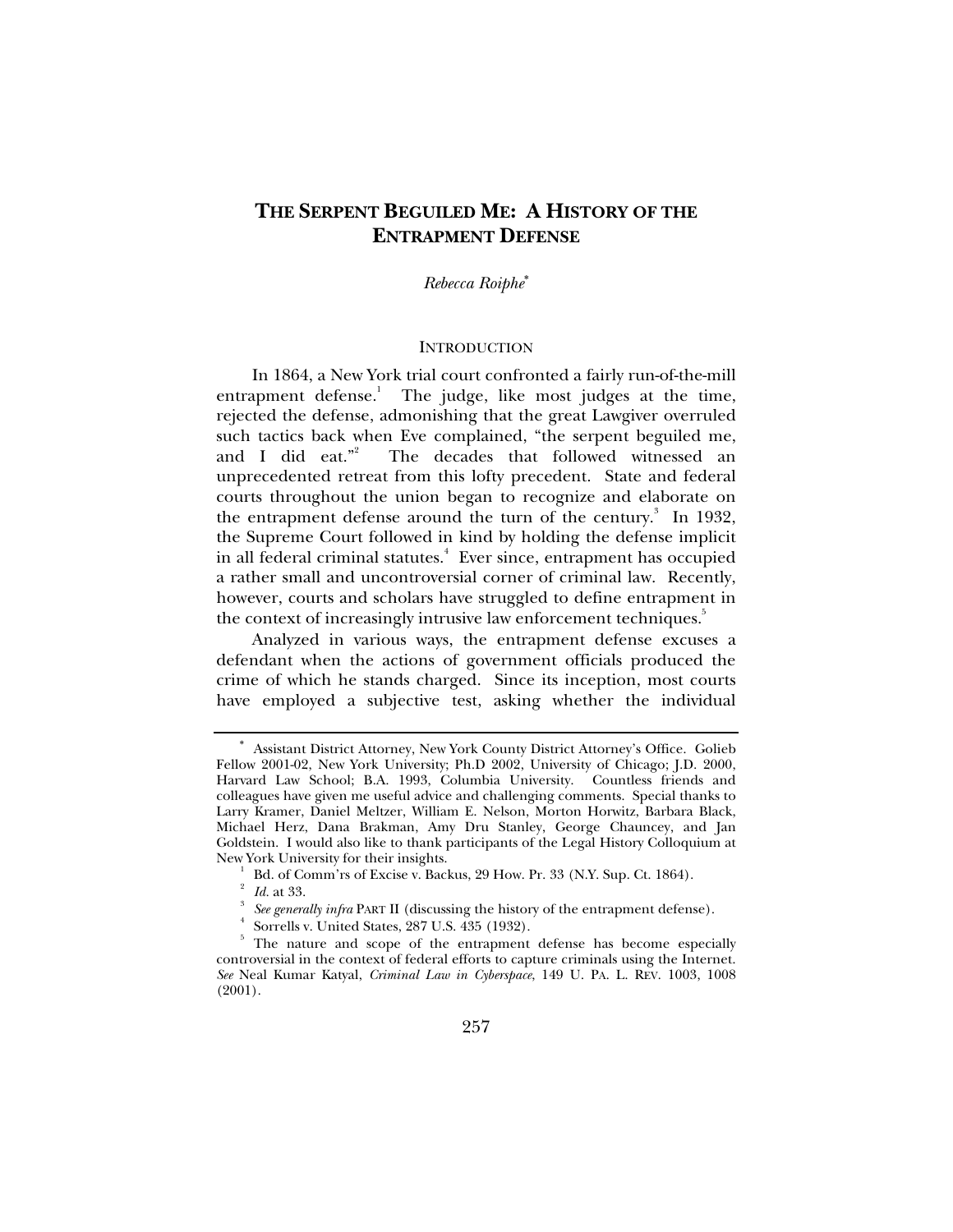defendant was predisposed to commit the crime before encouraged to do so by some state actor.<sup>6</sup> A minority of courts and many commentators, however, espouse a test that inquires whether law enforcement officials acted in an objectively reasonable way.<sup>7</sup> Entrapment was born in an era when most areas of the law were tilting away from subjective tests toward more objective tests.<sup>8</sup> This article seeks to answer (1) why entrapment emerged when it did and (2) why courts stubbornly cling to an outmoded subjective entrapment analysis.

The answer to the first of these questions is, on one level, quite simple. After the Civil War, state governments grew and police forces grew with them. As the federal government expanded, so too did its arm of law enforcement. The people needed protection from this law enforcement leviathan and sought this protection in the courts. By the end of the century, the machinery of the state had transformed so radically that the law could no longer protect individuals by securing a boundary around their person and their property. Serving as neutral arbiter between one individual and the next proved not only insufficient, but also impossible. Notions of voluntary contractual relations, even stretched to their extreme, could not accommodate the modern state with its many tentacles reaching into realms of privacy that people never thought could be threatened.<sup>9</sup> Sting operations conducted by state and federal detectives offered a fairly concrete example of how government had outgrown its neutral status. Thus, the state seemed both impersonal—in its growingly distant, bureaucratic, and centralized form—and, ironically, visible—in officers' presence in the average citizen's daily life. Entrapment emerged in response to the conflict between these two visions of the state as one of many turn-of-thecentury legal developments that subtly redrew the boundary between the individual and the government.

This brings us to the answer to the second question. As the law of contract, tort, and property all espoused an objective test, the space for free will and autonomy in the law diminished, leaving a

<sup>6</sup> *See generally infra* PART III. 7

 $^7$  *Id.* 

*See* MORTON HORWITZ, THE TRANSFORMATION OF AMERICAN LAW, 1870-1960: THE CRISIS OF LEGAL ORTHODOXY 35-40 (1992).

*See id*.; *see also* GRANT GILMORE, THE AGES OF AMERICAN LAW (1977); JAMES WILLARD HURST, LAW AND THE CONDITIONS OF FREEDOM IN THE NINETEENTH-CENTURY UNITED STATES (1956); WILLIAM E. NELSON, AMERICANIZATION OF THE COMMON LAW: THE IMPACT OF LEGAL CHANGE ON MASSACHUSETTS SOCIETY, 1760-1830 (1975); WILLIAM E. NELSON, THE ROOTS OF AMERICAN BUREAUCRACY, 1830-1900 (1982).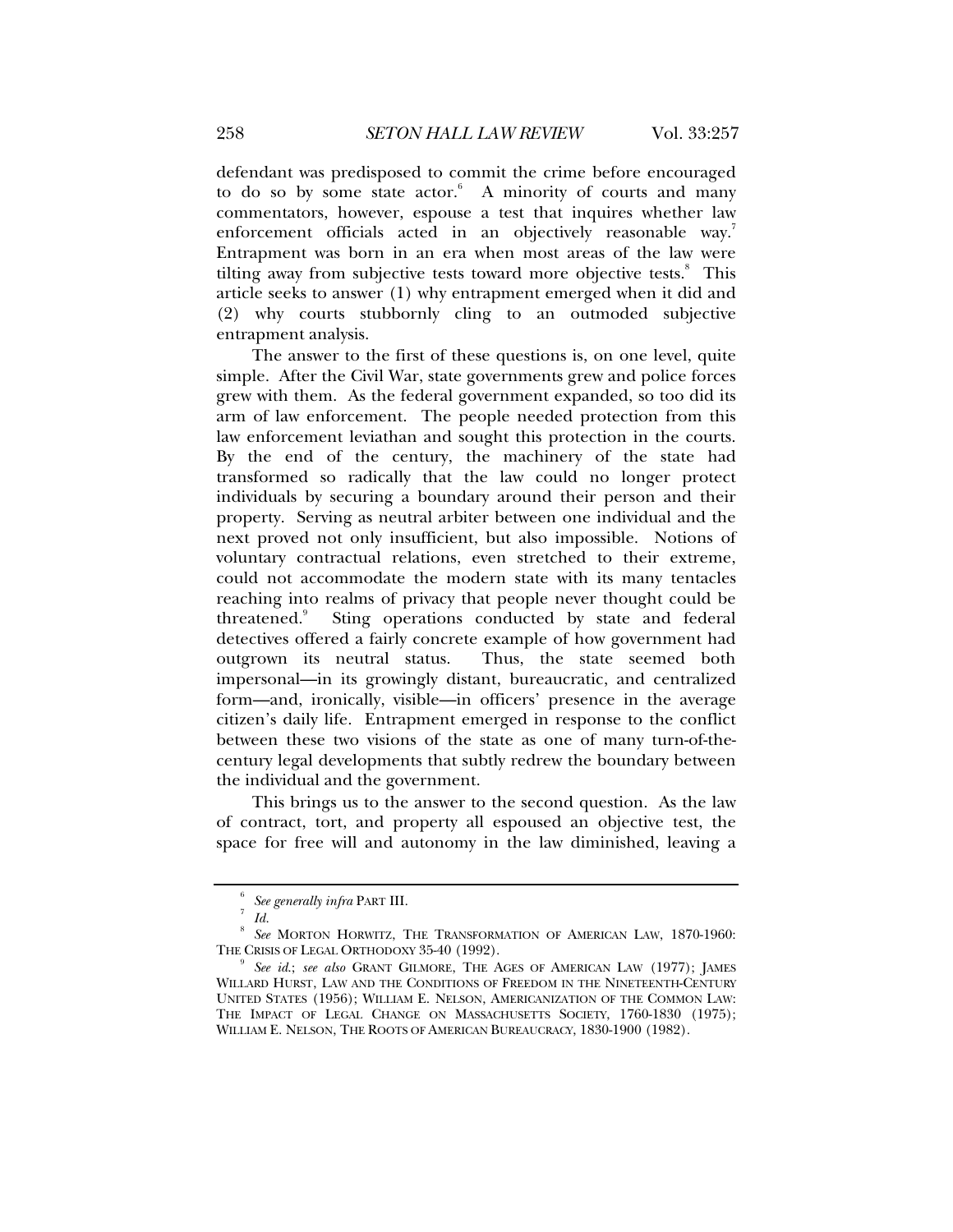theoretical vacuum in its wake. As Morton Horwitz explained, by the time the progressive legal thinkers launched their attack on natural rights in the 1920s and 30s, the idea that the law could actually uncover some real subjective intent and preserve a sacred area of free will was already largely discredited.<sup>10</sup> The vast and complicated nature of modern economic interactions had rendered that ideal mythical, at best.<sup>11</sup> So, Oliver Wendell Holmes's reasonable man took the place of each individual and policy determined how that reasonable man should and would act in any given instance.<sup>12</sup> Legal historians argue that this set the stage for the law's turn to the social sciences.<sup>13</sup> Courts, however, never collapsed into mere brokers for different social scientific theories, and the notion that the law can, and should, seek to define subjective intent, freedom, and autonomy did not disappear. Rather, it migrated to different areas and took different forms. By uncovering those forms, we begin to catch a glimpse of how the law redefined freedom and individuality in reaction to the new constellation of economic, social, and political  $forces.<sup>14</sup>$ 

Thus, entrapment grew as a response to the increasingly pervasive and invasive forms of law enforcement, but it was not an inevitable reaction to the sudden expansion in the nature and scope of state and federal police power. Entrapment emerged as a piece of a puzzle: an innovative way to police the boundaries between government and the individual in the newly drawn precincts of the modern state. I have divided my discussion of the history of entrapment law to illustrate this thesis. Part I of this article briefly reviews the social and political context of post-Civil War America and elaborates on the changes in law enforcement at the time. Part II discusses the history of both the state and federal defense of

<sup>10</sup> *See* HORWITZ, *supra* note 8, at 33-65. 11 *Id.*

<sup>&</sup>lt;sup>12</sup> Id. at 109-44.<br><sup>13</sup> See, e.g., Edward A. Purcell, Jr., The Crisis in Democratic Theory: Scientific NATURALISM AND THE PROBLEM OF VALUE 13-115 (1973). In general, the turn to the social sciences could not solve the problem of determinism in the law. Most of the social sciences, after all, provided natural or psychological explanations for all human behavior. *See* H. STUART HUGHES, CONSCIOUSNESS AND SOCIETY: THE REORIENTATION OF EUROPEAN SOCIAL THOUGHT, 1890-1930, at 4-5 (1977). The law

 $14$  In researching entrapment, I have relied on Michel Foucault's notion of "archaeology." Thus, the particular history of entrapment seems to me evidence of a significant mutation in the law. By analyzing the shift in this system of thought, we begin to understand the nature of individuality in the twentieth century, something that, to the modern eye, might seem inevitable, unquestionable, or necessary. *See* MICHEL FOUCAULT, THE ARCHAEOLOGY OF KNOWLEDGE (1972).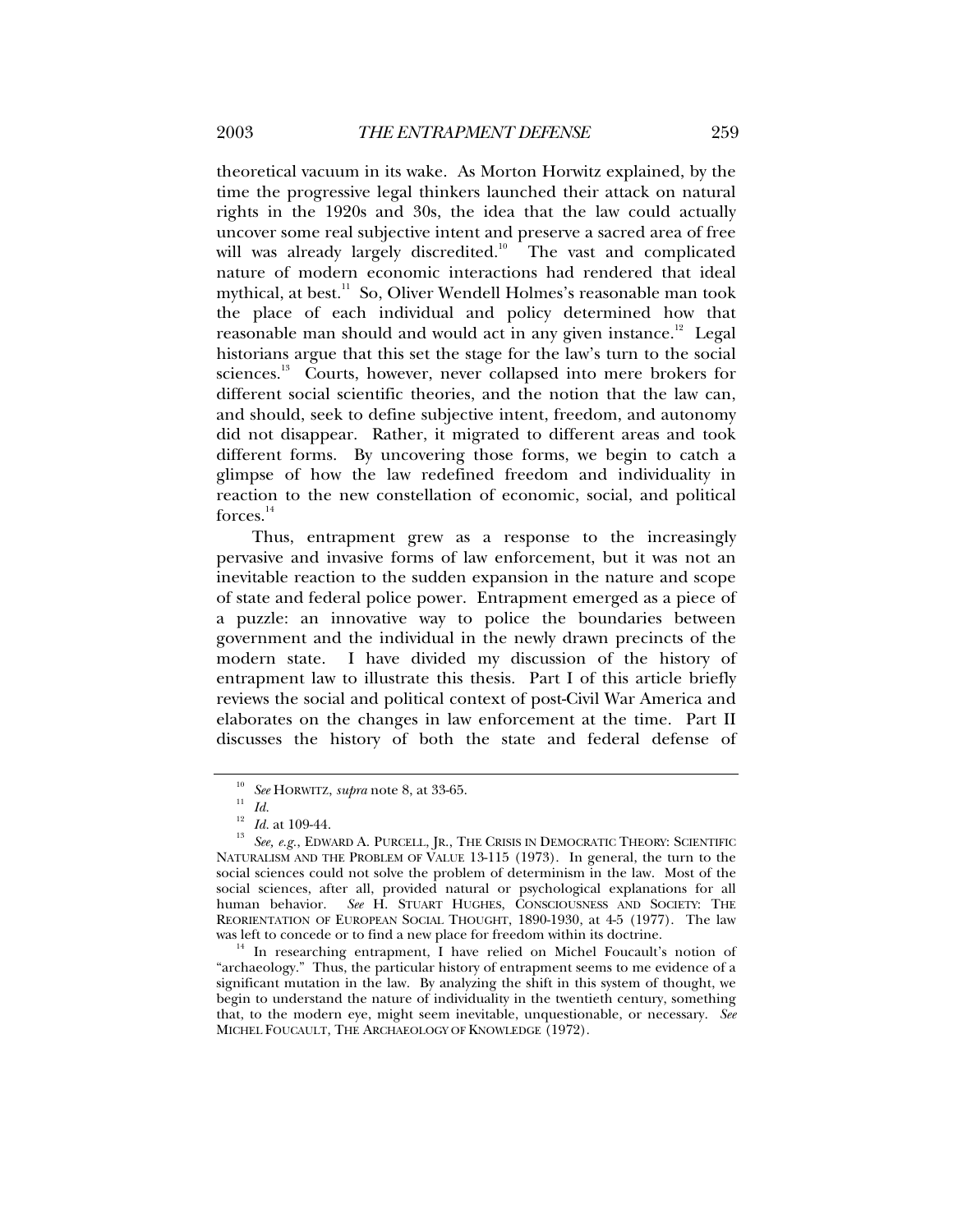entrapment. Part III analyzes some of the implications of this history, gives an overview of the current debate over how the defense ought to function, and places it in context of the history of entrapment law. Finally, without falling too easily into the trap that history, custom, and past practice should dictate policy, I will argue that given the history of entrapment, a modified subjective test provides the appropriate analysis.<sup>15</sup> In addition, the history of entrapment illustrates how the defense fits into criminal law and counsels against extending it to cases where private parties rather than government officials entrap an individual.

## I. HISTORY OF LAW ENFORCEMENT

Organized state police forces are a relatively modern innovation. In the colonial period, citizens bore a collective responsibility for law enforcement and every adult male shared a duty to serve as constable or hire someone to take his turn.<sup>16</sup> As individuals grew increasingly wary of such periodic police duties, many towns began to elect constables who would hire a number of watchmen, and the powers of the police increased gradually.<sup>17</sup> These constables had broad administrative responsibilities beyond law enforcement.<sup>18</sup>

Prior to the mid-nineteenth century, the police remained loosely organized and largely ineffectual.<sup>19</sup> Most towns employed one chief and a dozen or so patrolmen.<sup>20</sup> The towns paid their chief fees for certain tasks rather than a salary and the chief, in turn, paid the patrolmen.<sup>21</sup> In most cases, victims bore the cost of prosecution, and

<sup>&</sup>lt;sup>15</sup> For a pathbreaking review of the role that history has, and should, play in legal thought, see Martin S. Flaherty, *History "Lite" in Modern American Constitutionalism*, 95

 $^{16}$  David R. JOHNSON, AMERICAN LAW ENFORCEMENT: A HISTORY 5-7 (1981). The active involvement of citizens in policing dated back to England in the tenth century when each citizen was responsible for neighbors who had been victimized. This informal community model went through various permutations until Oliver Cromwell modified the "constabulary" into a mounted cavalry to serve the role of police. *See* KENNETH J. PEAK, POLICING AMERICA 5-6 (1997). In 1663, King Charles II replaced this force with a night watch and constable system composed primarily of old men, commonly called the "Old Charlies." GEORGE ASTOR, THE NEW YORK COPS 10 (1971). The dominant law enforcement persona in the rural south was the sheriff rather than the constable. *See* FRANK RICHARD PRASSEL, THE WESTERN PEACE OFFICER:

<sup>&</sup>lt;sup>17</sup> JOHNSON, *supra* note 16, at 7.<br><sup>18</sup> *Id.* at 3. **ERIC H. MONKKONEN, POLICE IN URBAN AMERICA, 1860-1920**, at 42-48 (1981) [hereinafter MONKKONEN, POLICE IN URBAN AMERICA]. 20 *Id.* at 46-49. 21 *Id.* at 61.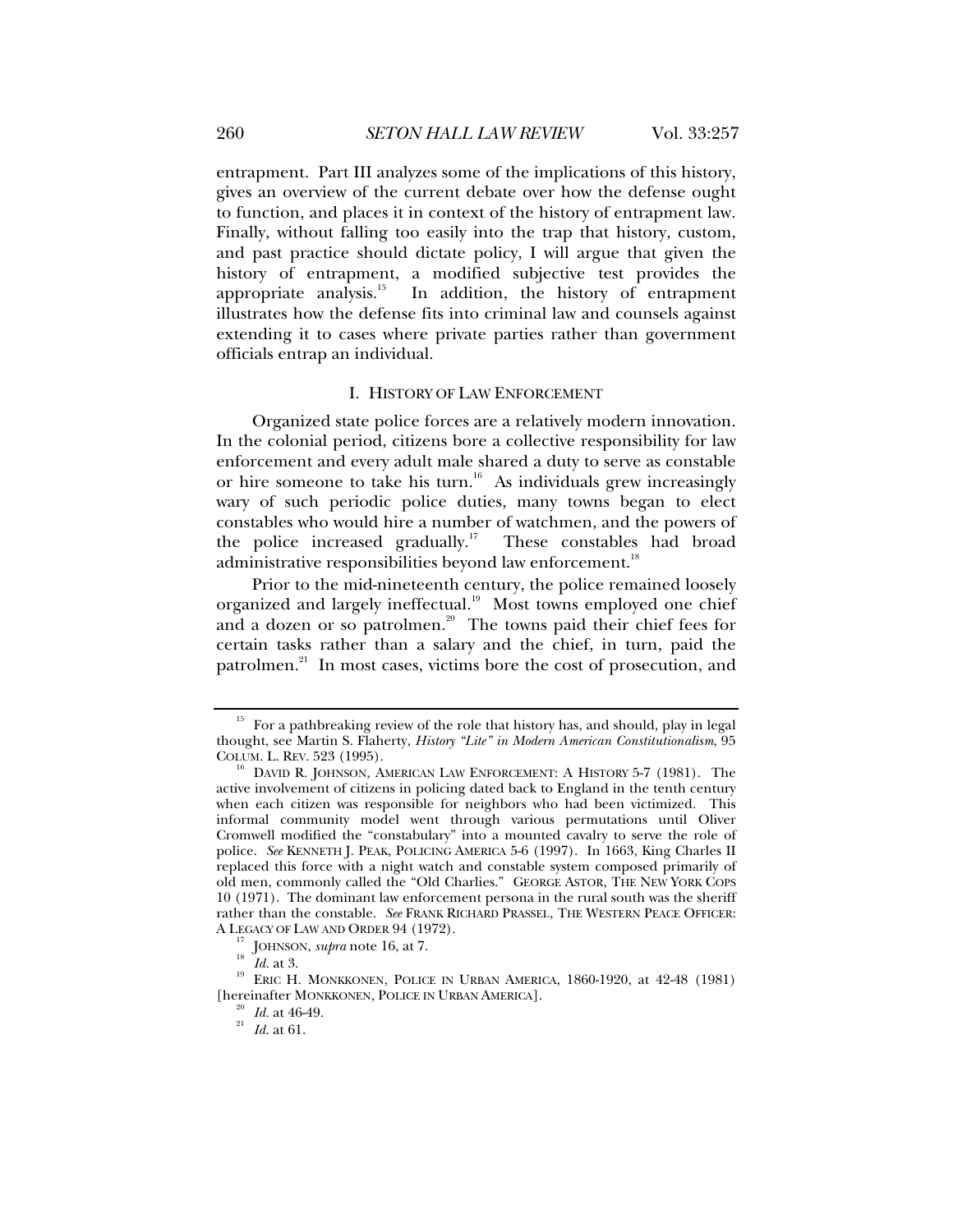as a result, police tended to focus on crimes against property, leaving many more violent personal crimes unsolved.<sup>22</sup>

Law enforcement in the southern colonies was similarly haphazard, consisting, in most cases, of a single sheriff who harbored a vast number of responsibilities on top of policing.<sup>23</sup> Towns in the south, however, faced the additional problem of slave insurrections. Beginning in the early eighteenth century, southern citizens supplemented the nascent police department by serving on "slave patrols" designed to retrieve runaway slaves and prevent slave revolts.<sup>24</sup> Territorial expansion and tensions produced by slavery stretched the limits of community policing. Throughout the rural south and the west, wherever sheriffs and slave patrols failed to preserve the peace, bands of vigilantes filled the vacuum.<sup>25</sup>

The turn of the eighteenth century witnessed unprecedented urban growth. Between 1790 and 1830, due in part to immigration from central and northern Europe, as well as mass industrialization and migration from rural America, cities almost quadrupled in size. $^{26}$ In the decades after 1830, urban centers experienced a population boom that would not subside for close to a century.<sup>27</sup> Faced with increased crime and social tension that accompanied such sudden growth and diversity, the larger American cities took their cue from across the Atlantic and began to establish more organized hierarchical police forces designed primarily to prevent crime by constant patrol.28 Boston established the first such police unit in 1844 and New York followed suit in  $1854$ <sup>29</sup> In the following decades, most American cities created similar organizations, but, unlike their British

BECOMES URBAN].<br><sup>28</sup> SAMUEL WALKER, A CRITICAL HISTORY OF POLICE REFORM: THE EMERGENCE OF PROFESSIONALISM 53-61 (1977).

<sup>&</sup>lt;sup>22</sup> *Id.* at 35. <br><sup>23</sup> Brian Vila & Cynthia Morris, The Role of Police in American Society: A Documentary History 14-15 (1999).

Id. at 14-17. Shortly after its successful struggle for independence, Texas established its own police force, called the Texas Rangers, to protect the frontier from Mexicans and the Indians. The Rangers persisted after Texas joined the Union in 1845 but they were absorbed into the Confederate army during the war and ultimately displaced by the state police instituted during Reconstruction. When the Democrats took power in 1874, they reestablished the Rangers. PRASSEL, *supra* note

<sup>&</sup>lt;sup>25</sup> ROBERT M. REGOLI & JOHN D. HEWITT, CRIMINAL JUSTICE 221 (1996); *see also* PRASSEL, *supra* note 16, at 76-78.

<sup>&</sup>lt;sup>26</sup> VILA & MORRIS, *supra* note 23, at 25. <sup>27</sup> ERIC H. MONKKONEN, AMERICA BECOMES URBAN: THE DEVELOPMENT OF U.S. CITIES & TOWNS, 1780-1980, at 70 (1988) [hereinafter MONKKONEN, AMERICA

<sup>&</sup>lt;sup>9</sup> JOHNSON, *supra* note 16, at 26-27.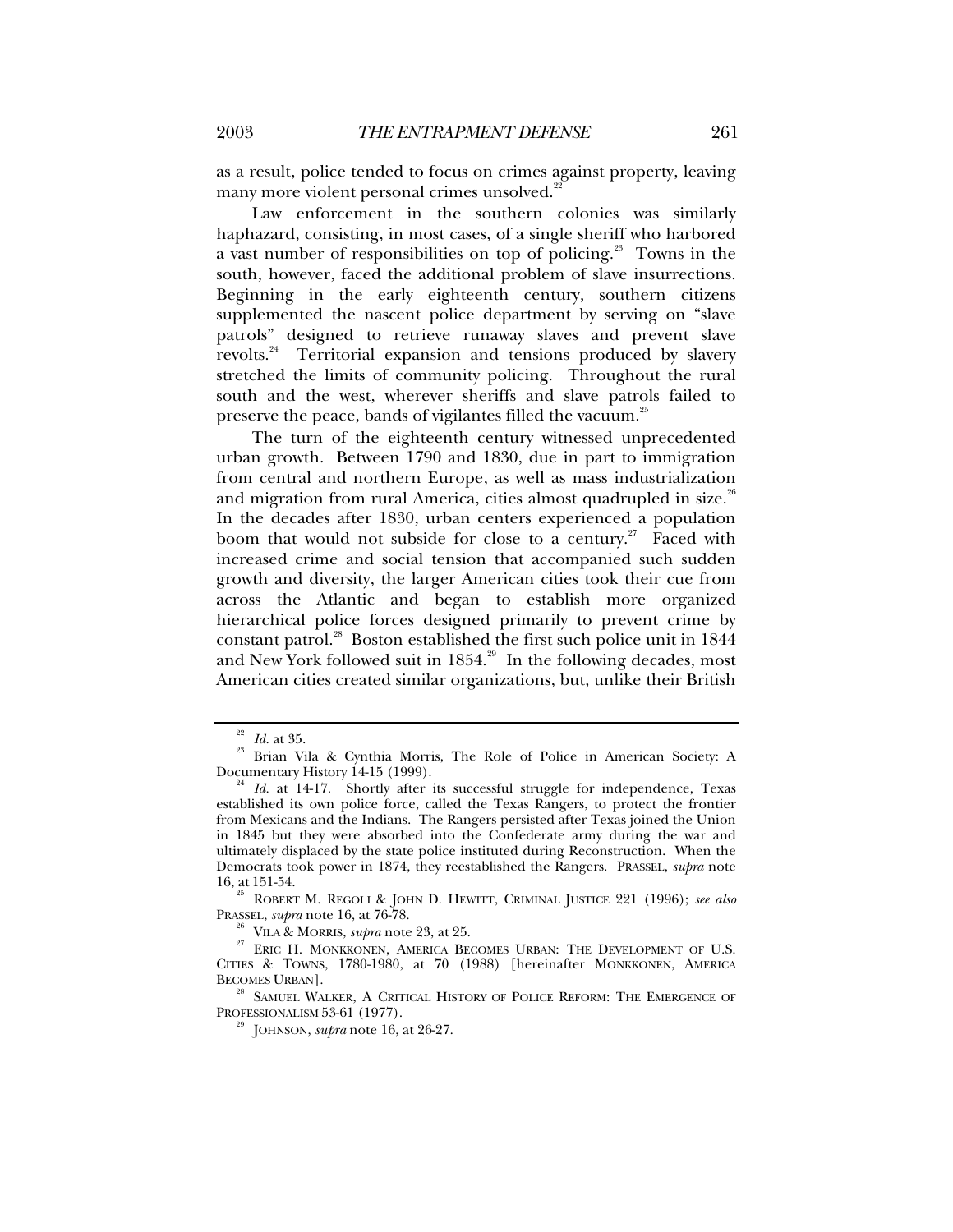counterpart, the police throughout America remained under municipal control throughout the century.<sup>30</sup> The decentralized local nature of American policing persisted, in part, out of adherence to an important theoretical ideal tying the people to the execution of their laws. The European state and national police forces—far removed from ordinary citizens—were perceived as uniquely undemocratic, quasi-military forces. $31$  Alexis de Tocqueville commented on the decentralized structure of American law enforcement, observing that it was nonetheless effective because individuals felt that reporting crimes and assisting in law enforcement was an integral part of their responsibility as citizens of a democratic state.<sup>32</sup> What is important is not the accuracy of Tocqueville's somewhat romantic rendition of American law enforcement, but rather the theoretical appeal of local, decentralized police to a nineteenth-century democratic vision.

In fact, local police could not possibly accommodate the increasingly national scope of criminal syndicates. Even before the Civil War, private detective agencies lent their expertise to assist the fledgling municipal police in capturing outlaws like Jesse James and Butch Cassidy, whose notorious crimes spanned city and state boundaries.<sup>33</sup> The most famous of these was the Pinkerton National Detective Agency, founded in 1855 by Allan Pinkerton, a Scottish immigrant living in Chicago. $34$  Prior to the Civil War, the agency also served as a labor spy service, providing businesses with "spotters" who disguised themselves as workers to detect lazy or dishonest employees.<sup>35</sup> Gaining expertise and national prominence in the Civil War, the Pinkertons assisted the Chief of the Secret Service by infiltrating the confederate ranks.<sup>36</sup> After the war, labor conflict reached a heightened pitch. Employed essentially as spies for the state, the Pinkertons used informers and undercover agents to undermine union strike efforts and assist the government in labor discipline. $37$  Hired initially by private businesses, the Pinkertons often

<sup>&</sup>lt;sup>30</sup> VILA & MORRIS, *supra* note 23, at 26.<br>
<sup>31</sup> See ROBERT M. FOGELSON, BIG-CITY POLICE 15-16 (1977).<br>
<sup>32</sup> ALEXIS DE TOCQUEVILLE, DEMOCRACY IN AMERICA 96 (J.P. Mayer ed., 1969).<br>
<sup>33</sup> WILLIAM J. BOPP & DONALD O. SCHULT

<sup>&</sup>lt;sup>34</sup> Robert P. Weiss, *Private Detective Agencies and Labor Discipline in the United States*, 1855-1946, *in* SOCIAL HISTORY OF CRIME, POLICING AND PUNISHMENT 357, 358-62 (Robert P. Weiss ed., 1999).

<sup>&</sup>lt;sup>35</sup> *Id.* at 360.<br><sup>36</sup> *Id.* at 358. <br><sup>37</sup> *Id.* at 362. For a discussion of the role of the Pinkertons in the Homestead Strike of 1892, see DAVID MONTGOMERY, THE FALL OF THE HOUSE OF LABOR: THE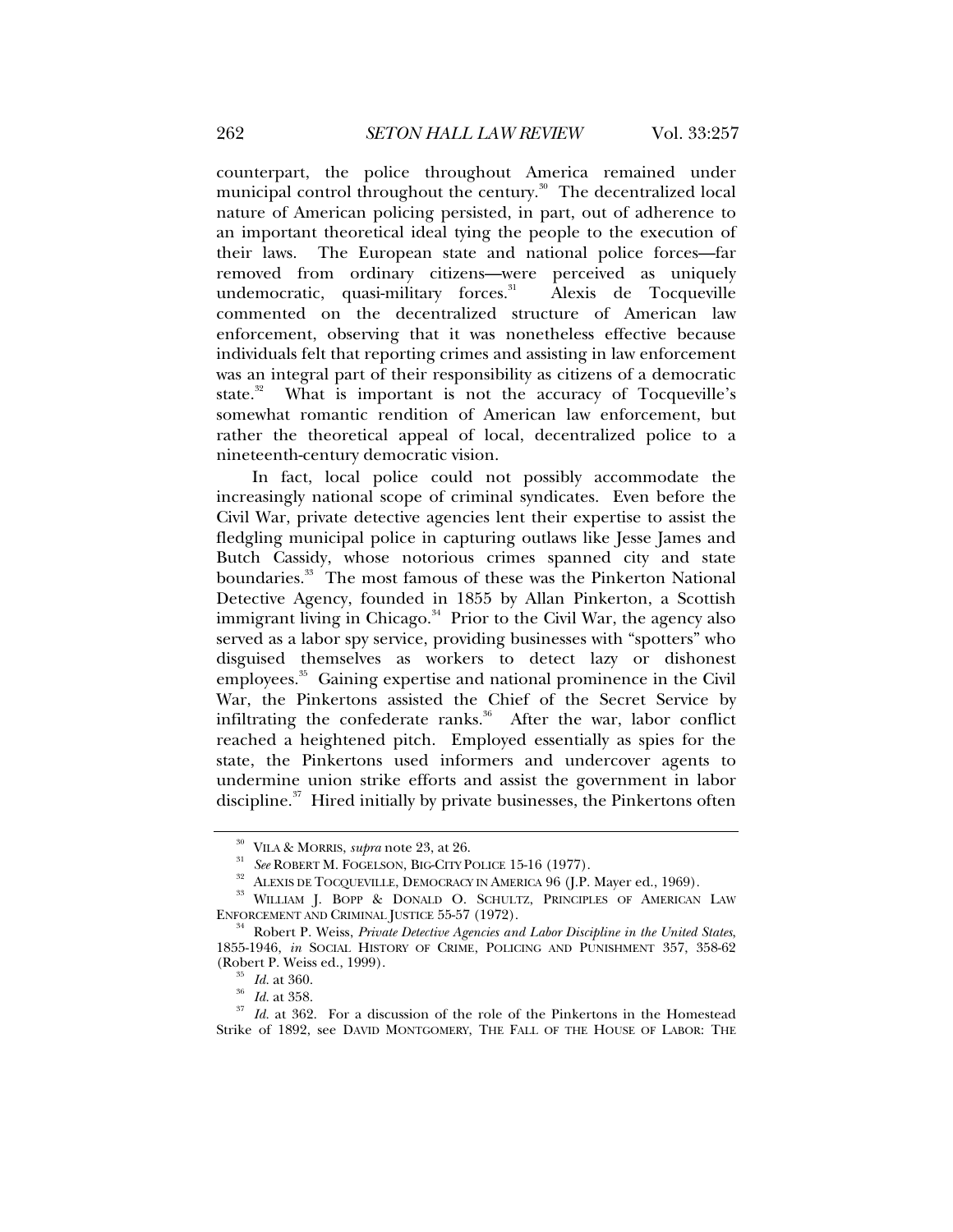ended up working with local police and federal officials in staging undercover operations.<sup>38</sup>

Up until the end of the nineteenth century, police served a far broader social role than in our modern conception. They bore much of the burden of social welfare, housing the homeless, and caring for the poor during that early period.<sup>39</sup> By the 1890s, however, the police were engaged less actively in the problems of every-day life. They abandoned care for the homeless and focused almost exclusively on crime control.40 Historian Eric Monkkonen argues that this shift precipitated a greater distrust, estrangement, and anonymity between the city residents and their police. $4$  During this same period, police organization mirrored the decentralized nature of urban American politics. Aldermen or city councilmen nominated police chiefs for their own wards.<sup>42</sup> Throughout the country the police gradually allied with corrupt city politicians and grew increasingly ineffective at managing the escalating crime rates.<sup>43</sup> This was in part due to the steep increase in urban crime, combined with the forces' poor organization and rudimentary equipment.<sup>44</sup> But it also resulted from a kind of deliberate tolerance, and at times, an outright acceptance of vice.45 Ward bosses depended on police to manipulate the polls, provide patronage jobs, and grant favors for constituents. Police officers and their supervisors in turn were beholden to politicians for their jobs and coveted promotions.<sup>46</sup> Officers in New York, for example, paid regular fees to Tammany leaders, which they then recouped by extorting money from saloons, gambling houses, and brothels. $47$  Thus, city politics operated in the shadow of this uneasy alliance between police, politicians, and the underworld.<sup>48</sup>

 $^{46}$  JAY STUART BERMAN, POLICE ADMINISTRATION AND PROGRESSIVE REFORM: THEODORE ROOSEVELT AS POLICE COMMISSIONER OF NEW YORK 17-20 (1987).

WORKPLACE, THE STATE, AND AMERICAN LABOR ACTIVISM, 1865-1925, at 37-38 (1993). 38 *See, e.g*., Speiden v. State, 3 Tex. Ct. App. 156 (1877). Between the years of 1892 and 1910, the Pinkertons opened fifteen new branch offices, worked increasingly with state authorities, and served basically as spies for the state. *See*

<sup>&</sup>lt;sup>39</sup> MONKKONEN, POLICE IN URBAN AMERICA, *supra* note 19, at 150.<br>
<sup>40</sup> Id. at 156-57.<br>
<sup>41</sup> *See id.* at 157-61.<br>
<sup>42</sup> WALKER, *supra* note 28, at 9.<br>
<sup>43</sup> *See* FOGELSON, *supra* note 31, at 1-12.<br>
<sup>44</sup> Id.

<sup>45</sup> *Id.*

THEODORE ROOSEVELT AS POLICE COMMISSIONER OF NEW YORK 17-20 (1987). 47 *See* ASTOR, *supra* note 16, at 57-60. 48 *See* Mark H. Haller, *Historical Roots of Police Behavior: Chicago, 1890-1925*, *in* POLICE, PRISON, AND PUNISHMENT 323, 330-34 (Kermit L. Hall ed., 1987); *see also* FOGELSON, *supra* note 31, at 5-10.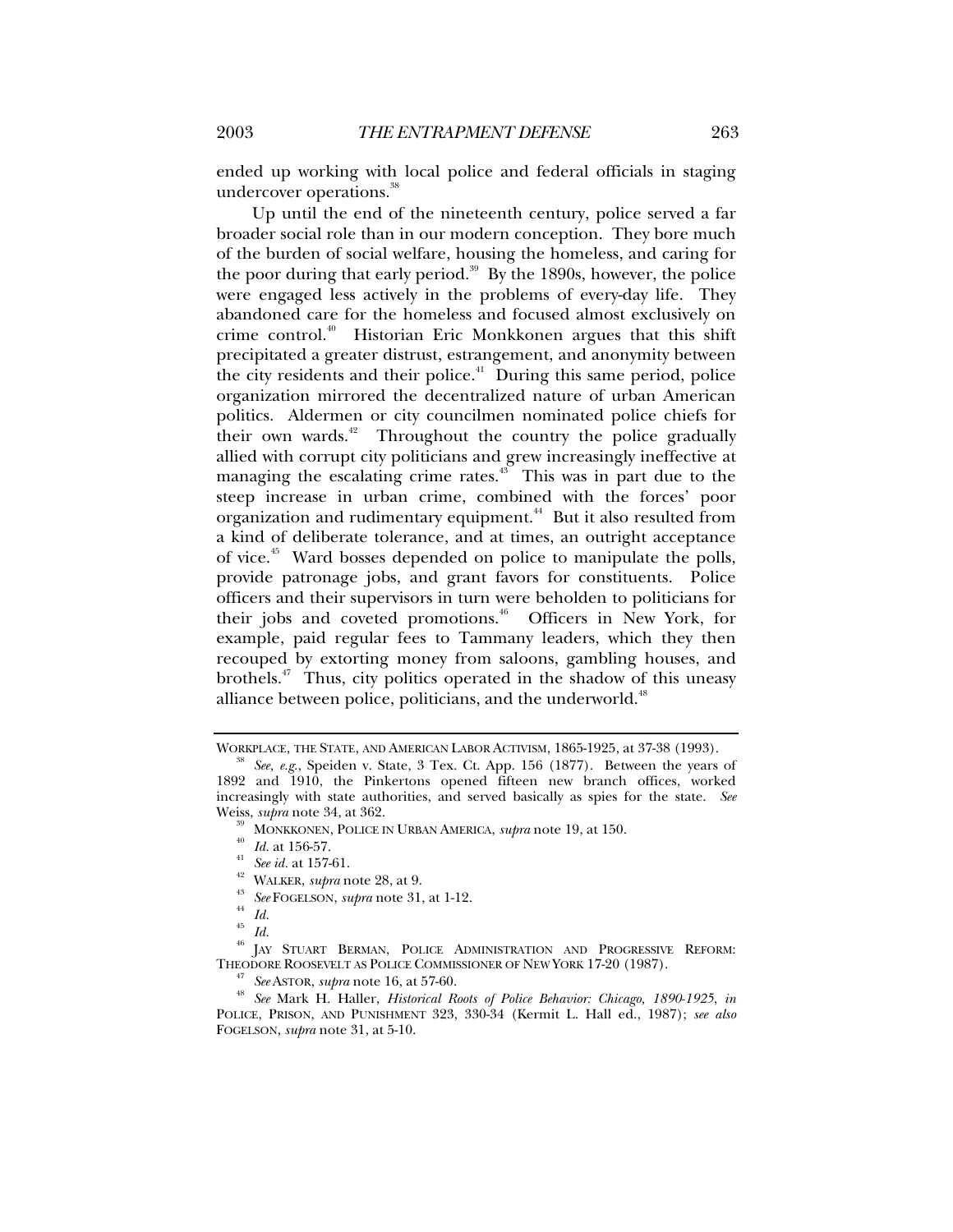Because police depended on revenue from crime just as the politicians depended on votes and fees from the police, officers did not attempt to suppress crime or vice; they regulated it.<sup>49</sup> Police in Chicago, for example, facilitated illicit activity by dividing their beats between warring gangs of pickpockets. They staged arrests so that angry victims would feel vindicated, and then promptly released the culprit for a small fee.<sup>50</sup> To further this symbiotic relationship, detectives developed a network of informers and maintained extensive relationships with the underworld. As historian Mark Haller observed about the Chicago police at the turn of the century, "[e]ven conscientious detectives were so involved with the underworld that there was only a thin line between being guardians against crime and partners with criminals."<sup>51</sup>

The situation did not escape the vigilance of the progressive reform movement.<sup>52</sup> In fact, the police—an all too concrete symbol of the success of immigrant values over middle-class mores—became one of the central objects of the movement's attention.<sup>53</sup> Not only were detectives and officers tolerating vice and crime, they were lining their pockets with the proceeds. As a result, policemen proved ineffectual at preventing other sorts of street crimes. They spent

<sup>53</sup> The historiography of the progressive era reform movement is vast, and historians disagree about the precise meaning of the term. Among the contending overviews are ALLEN F. DAVIS, SPEARHEADS OF REFORM: THE SOCIAL SETTLEMENTS AND THE PROGRESSIVE MOVEMENT, 1890-1914 (1968); ROBERT WEIBE, THE SEARCH FOR ORDER (1967); RICHARD HOFSTADTER, THE AGE OF REFORM (1955). More recent scholars have approached progressivism from social and cultural angles adding countless wrinkles, nuances, and critiques of the earlier histories. *See, e.g*., GEORGE CHAUNCEY, GAY NEW YORK: GENDER, URBAN CULTURE, AND THE MAKING OF THE GAY MALE WORLD, 1890-1940 (1994); LINDA GORDON, HEROES OF THEIR OWN LIVES: THE POLITICS AND HISTORY OF FAMILY VIOLENCE, BOSTON, 1880-1960 (1988); ALICE KESSLER-HARRIS, OUT TO WORK: A HISTORY OF WAGE-EARNING WOMEN IN THE UNITED STATES (1982). For an ambitious attempt to synthesize the material and distill some common elements of the era's reform impulse, see Daniel T. Rodgers, *In Search of Progressivism*, 10 REVS. IN AM. HIST. 113, 113-32 (1982). For specific discussions of progressivism and corrupt urban politics, see JOHN D. BUENKER, URBAN LIBERALISM AND PROGRESSIVE REFORM (1973); ZANE MILLER, BOSS COX'S CINCINNATI (1968).

<sup>49</sup> FOGELSON, *supra* note 31, at 32. 50 Haller, *supra* note 48, at 332. 51 *Id* at 331. 52 *See* WALKER, *supra* note 28, at 65-66; *see also* BERMAN, *supra* note 46, at 2-14; FOGELSON, *supra* note 31, at 2-12. In New York City, the reform movement managed to set up an investigative committee chaired by Republican Senator Clarence Lexow to examine police corruption. *See* BERMAN, *supra* note 46, at 31-32. The report, together with mounting public concern, culminated in the election of the anti-Tammany mayor William Strong. *Id.* Success, however, proved short-lived. *Id.* Like most cities, corruption persisted in police and municipal government well into this century. Id.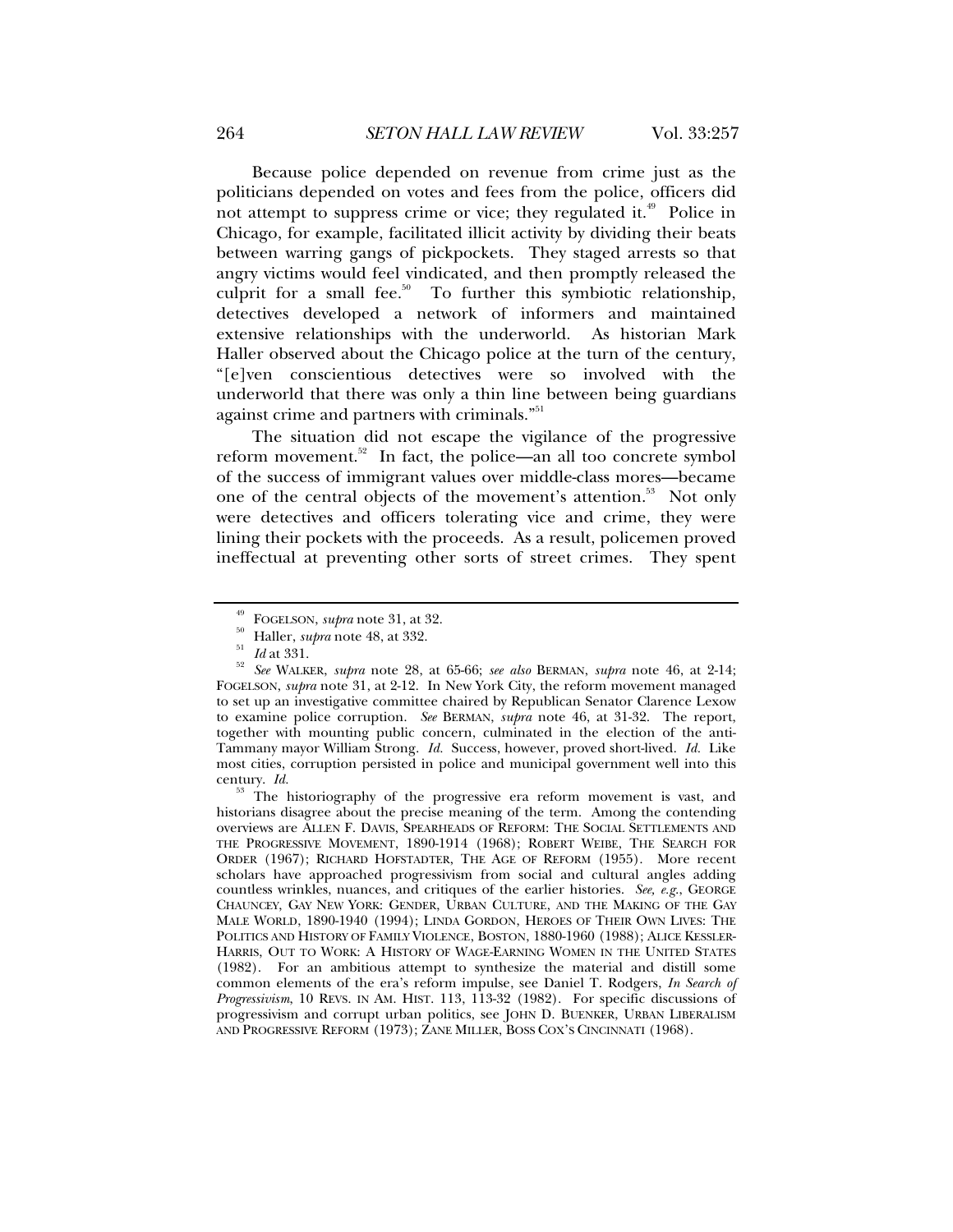their days at the local saloon, tavern, and brothels, anywhere but their respective beat.<sup>54</sup> Beginning around the turn of the century, reformers both inside and outside of the department sought to purge the police of such corruption and remove the force from the taint of the lower class immigrants' questionable moral compass.<sup>55</sup> In the spirit of the times, reformers pushed for greater professionalism.<sup>56</sup> Following the example of August Vollmer, the Chief of Police in Berkeley, California, reformers advocated more scientific methods of crime detection, standardized admission requirements, formal education, centralization, improved technology, and higher standards of policing. $57$ 

Meanwhile, businesses took matters into their own hands, hiring private detectives to protect their interests. Government officials joined forces only after private detectives had employed covert tactics to uncover the crime. $58$  For instance, in Wisconsin, an employer, suspecting that a disgruntled employee whom he recently fired posed a threat, hired a detective to seek out the employee and try to embroil him in a scheme to blow up his former place of business.<sup>59</sup> The private detectives informed the police only after they had encouraged the employee to buy dynamite and other explosives.<sup>60</sup> Businesses also hired private detective agencies to uncover crime and city corruption that threatened their chances at prized government contracts. In Ohio, a manufacturer's association hired the Burns Detective Agency to root out corruption in the Columbus city government.<sup>61</sup> The private detectives did not call the prosecuting

<sup>54</sup> WALKER, *supra* note 28, at 10, 24. 55 *See* FOGELSON, *supra* note 31, at 67-92. Fogelson lists a number of reform initiatives. He argues that reformers sought to impose a military structure on the police, to centralize their operations, and remove the force from local control. See id.

As a part of the general faith in scientific methods during the progressive era, reformers uniformly sought to professionalize many different areas of American culture. For histories of professionalization in the progressive era, see REGINA G. KUNZEL, FALLEN WOMEN, PROBLEM GIRLS: UNMARRIED MOTHERS AND THE PROFESSIONALIZATION OF SOCIAL WORK, 1890-1945 (1993); THOMAS HASKELL, THE EMERGENCE OF THE PROFESSIONAL SOCIAL SCIENCES: THE AMERICAN SOCIAL SCIENCE ASSOCIATION AND THE NINETEENTH-CENTURY CRISIS OF AUTHORITY (1977); DOROTHY ROSS, THE ORIGINS OF THE AMERICAN SOCIAL SCIENCES (1991); BURTON BLEDSTEIN, THE CULTURE OF PROFESSIONALISM (1976).

<sup>&</sup>lt;sup>57</sup> WALKER, *supra* note 28, at 130; *see also* JOHNSON, *supra* note 16, at 70-71.<br><sup>58</sup> *See* Weiss, *supra* note 34, at 358-62.<br><sup>59</sup> Koscak v. State, 152 N.W. 181, 183 (Wis. 1915).<br><sup>60</sup> *Id.* 

As an illustration of the permeable nature of private and public policing at this time, Harvey M. Dougherty, the head of the Secret Service during the Harding administration, appointed William J. Burns, the founder of the private detective agency involved in many of these early entrapment cases, chief of the Bureau of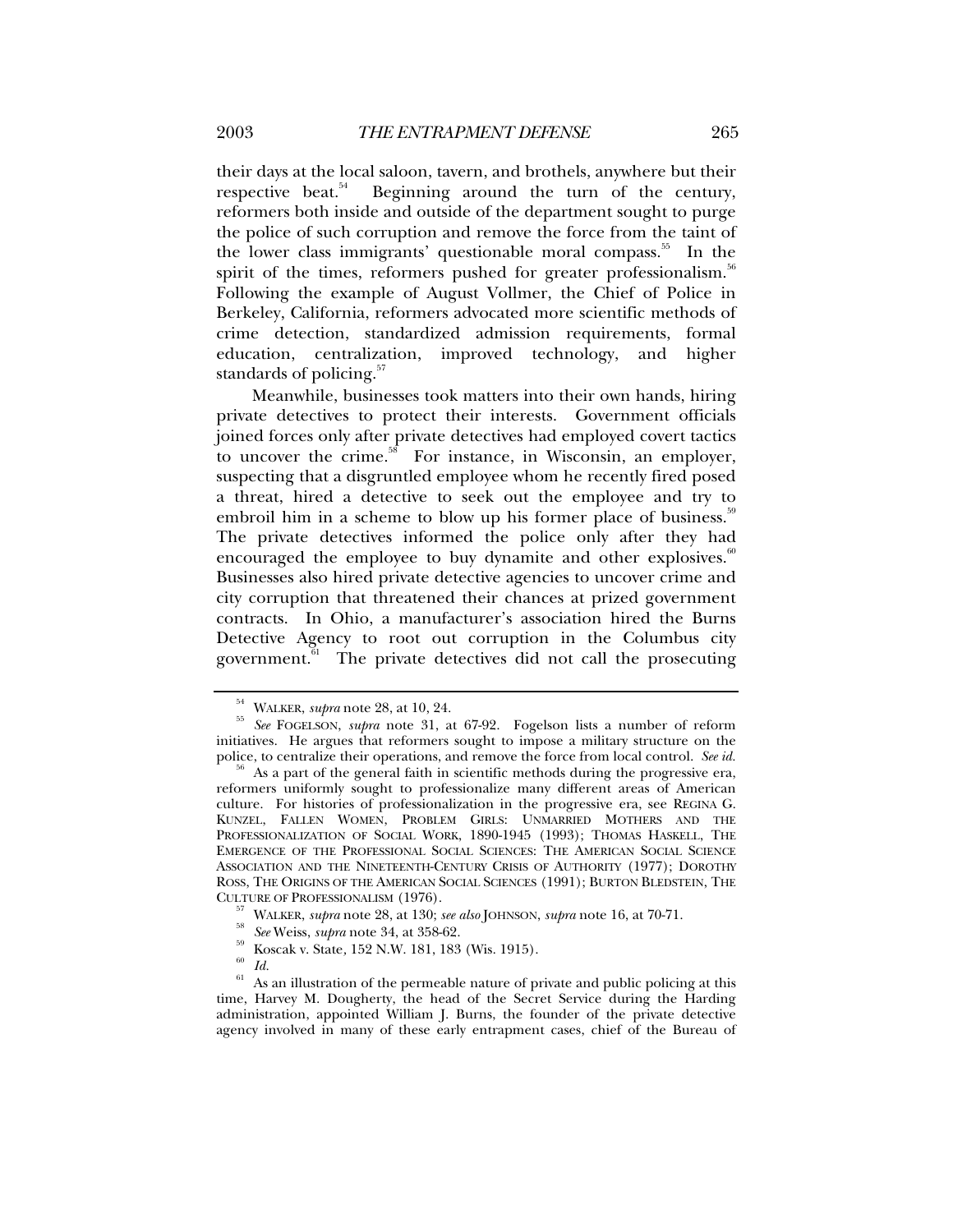attorney until they had installed a dictograph in a hotel room where the staged bribe was set to take place. $62$ 

After 1920, police reform enjoyed some modicum of success.<sup>63</sup> Centralized bureaucracies began to replace decentralized precincts, which wrested some control from ward politicians. Reformers managed to impose certain educational standards and routine training. $64$  The success of police reform tacked with the ebb and flow of municipal reform in general. Formal authority, however, did not always correspond to actual power, and ward leaders retained a large degree of power well into the century even as they grew wary of displaying it with the abandon of earlier decades.<sup>65</sup> Beginning in the early 1900s, reformers in some states did succeed in organizing state police forces. In the nineteenth century, only Massachusetts and Texas had state police.<sup>66</sup> By 1923, fifteen states (mostly northern industrial states) established similar state law enforcement bodies.<sup>67</sup> One historian called these new state police forces an "unprecedented extension of government into the lives of ordinary citizens."<sup>68</sup>

Perhaps even more significant than centralization, professionalization, privatization, and state control, was the growing influence of the federal government in law enforcement. In theory, federal law enforcement dated back to the Federal Judiciary Act of  $1789.^{69}$  Among other things, the Act gave federal courts exclusive jurisdiction over "offences cognizable under the authority of the United States."<sup>70</sup> Leaving the term undefined, Congress enumerated several specific federal offenses the following year in the Crimes Act

- 
- 

<sup>63</sup> *See* JOHNSON, *supra* note 16, at 105-15.<br><sup>64</sup> *Id.* at 105.<br><sup>65</sup> *See* FOGELSON, *supra* note 31, at 110-12.<br><sup>66</sup> JOHNSON, *supra* note 16, at 156.<br><sup>67</sup> *See id.* at 155-61.<br><sup>68</sup> Wilbur R. Miller, *Police Authority* SOCIAL HISTORY OF CRIME, POLICING AND PUNISHMENT 335 (Robert P. Weiss ed., 1999).<br><sup>69</sup> 1 Cong. Ch. 20, 1 Stat. 73 (1789).

Investigation in 1921. *See* Weis, *supra* note 34, at 365-71. Later, Burns worked with his old agency in prosecuting various high profile syndicalism cases, including the well-known case of Charles Ruthenberg in April 1923. *Id.* In that case, the defense attorney accused the government of using the Burns agency to plant documents that would support its case of espionage.  $Id$ .

Diegel v. State, 1911 WL 680, at \*4, \*5 (Ohio Cir. Oct. 17, 1911). The same agency was involved in efforts to root out city corruption in New Jersey and Maryland. *See* State v. Dougherty, 86 N.J. 525, 531-33, 93 A. 98, 101 (N.J. Sup. Ct.

 $^{70}$  DWIGHT F. HENDERSON, CONGRESS, COURTS, AND CRIMINALS: THE DEVELOPMENT OF FEDERAL CRIMINAL LAW, 1801-1829, at 5 (1985).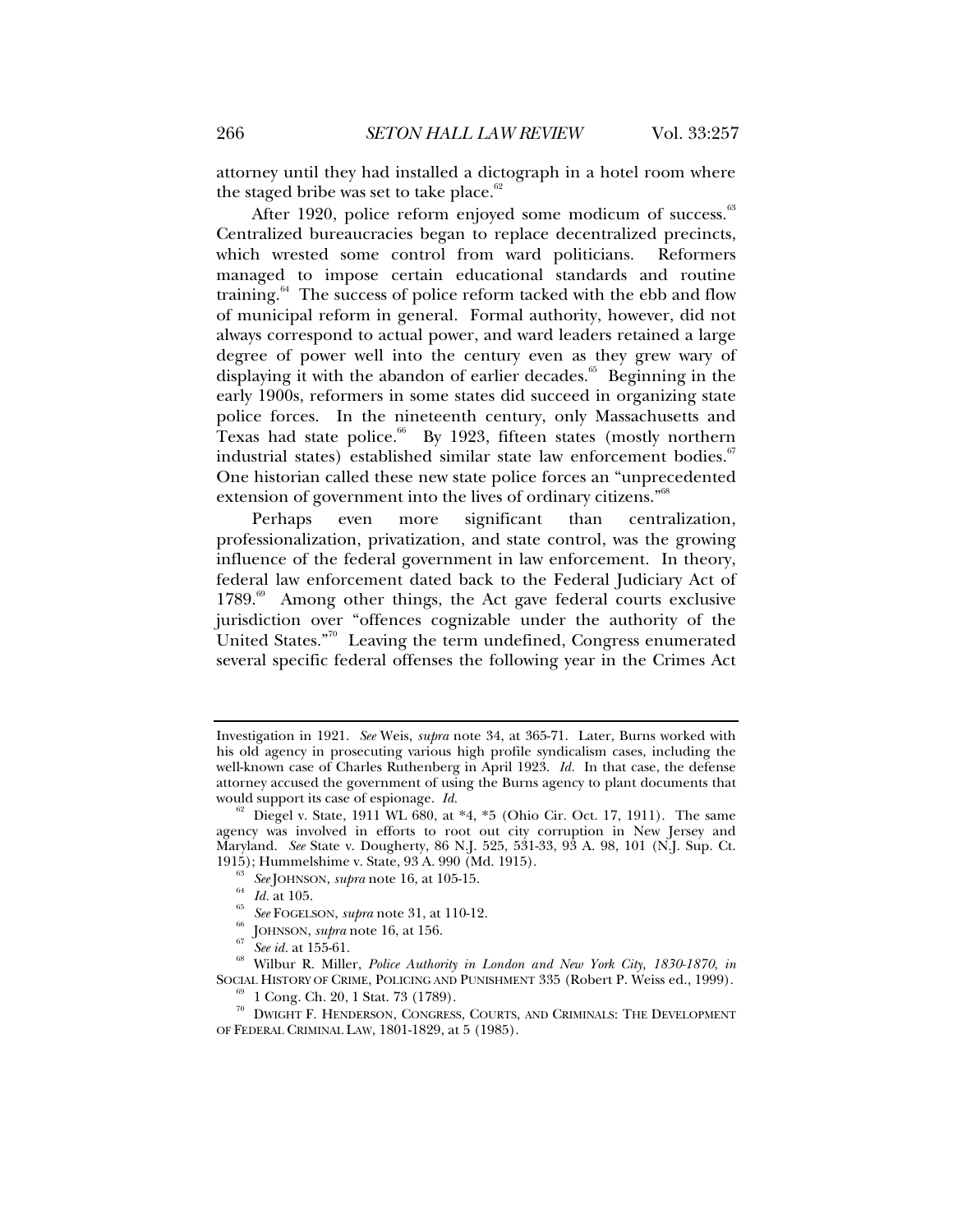of  $1790$ .<sup>71</sup> Congress added crimes to the list throughout the century, but the number and scope of these federal crimes remained fairly circumscribed until the end of the century.<sup>72</sup> The Judiciary Act also created the office of the United States Marshall, the first federal law enforcement agency.<sup>73</sup> The United States Marshals Service grew increasingly responsible for bringing some modest sense of order to the relatively ineffectual law enforcement on the new frontier.<sup>74</sup>

By the end of the nineteenth century, the number of federal crimes and the reach of federal criminal law had expanded. Federal law enforcement, however, developed or evolved haphazardly within different branches of government, in response to the advent of different crimes. For example, when Congress made mail fraud a crime, the post office developed agents who were eventually organized as the Division of Postal Inspectors in  $1875$ .<sup>75</sup> Similarly, the Treasury Department developed special agents assigned to both the Customs Service and the Bureau of Internal Revenue to investigate fraud and counterfeiting.<sup>76</sup> As crime grew more national in scope, each of these new enforcement teams developed ties with the other, and, more importantly, with municipal and state police departments. $\frac{7}{10}$  For instance, in response to the Comstock Law of  $1873<sup>78</sup>$  which outlawed sending obscene materials through the mail, federal postal inspectors developed intricate networks with local police and exchanged information they received on state crimes for help with federal prosecutions.<sup>79</sup>

That same year, the government created the Secret Service to protect the newly standardized currency.<sup>80</sup> At first, the agency consisted of a few private detectives, who quickly developed a fairly sophisticated system of informers and stool pigeons to pursue the increasingly rampant and extensive counterfeit rings.<sup>81</sup> By the late nineteenth century, however, the Secret Service became a kind of allpurpose federal police department, lending its expertise to almost

 $\frac{71}{72}$  1 Cong. Ch. 9, 1 Stat. 112 (1790).<br> $\frac{72}{72}$  See HENDERSON, *supra* note 70, at 5-7.

<sup>&</sup>lt;sup>73</sup> VILA & MORRIS, *supra* note 23, at 67.<br>
<sup>74</sup> PRASSEL, *supra* note 11, at 221.<br>
<sup>75</sup> JOHNSON, *supra* note 16, at 75, 78.<br>
<sup>76</sup> Id.<br>
<sup>77</sup> See id. at 75-87.<br>
<sup>78</sup> 42 Cong. Ch. 258, 17 Stat. 598 (1873).

<sup>79</sup> JOHNSON, *supra* note 16, at 79-80. 80 *Id.* at 81. 81 *Id.* at 83-85.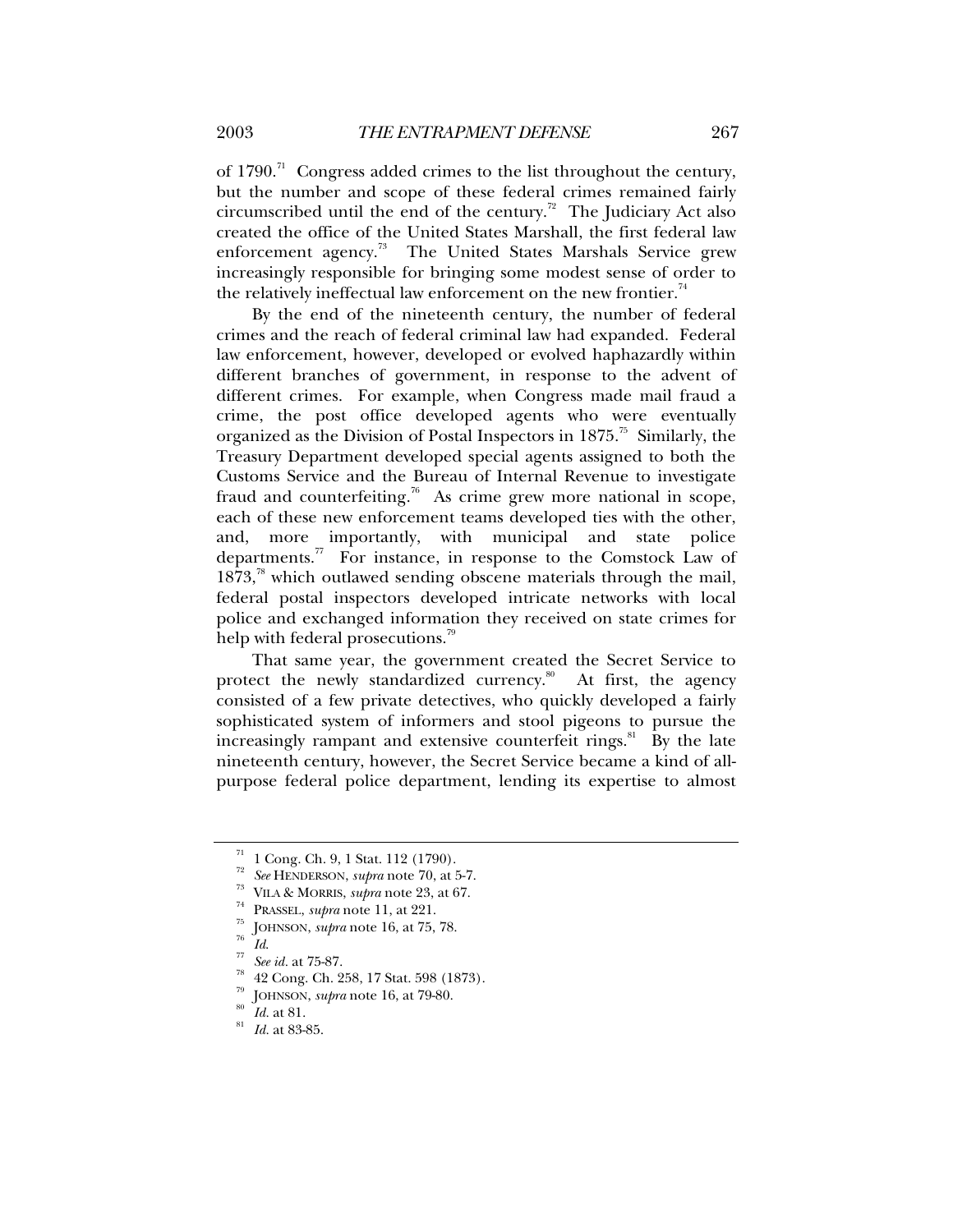any federal agency that needed it. $82$  However, in 1908, responding to some threatening investigations into the suspect behavior of several individual congressmen, Congress restricted the use of the Secret Service to policing counterfeit currency and protecting the president.<sup>83</sup> In a blatant act of defiance, Attorney General Charles Bonaparte responded to this display of self-interest by singlehandedly creating the Bureau of Investigation within the Department of Justice.<sup>84</sup> Theodore Roosevelt ordered the Secret Service to transfer eight agents to the new Bureau, soon to be renamed the Federal Bureau of Investigation.<sup>85</sup>

As legal historian Lawrence Friedman noted, "if the central government swells and bloats, that must have consequences<sup>"86</sup>—and it did just that. In the first few decades of the twentieth century, Congress stretched its new regulatory wings. In 1913, Congress enacted the first real income tax, which drew a whole new set of crimes and prosecutions in its wake. $s$ <sup>7</sup> In addition, it set in motion a wide variety of regulatory statutes, including the Mann Act, $^{88}$  which prohibited the transport of women across state lines for immoral purposes, thereby increasing demand for federal law enforcement.<sup>89</sup> World War I spawned yet more federal legislation, which in turn, escalated the need for more organized and powerful federal police. The Bureau of Investigation, the Secret Service, and the Postal Inspectors grew in numbers and force after Congress passed the Espionage Act of  $1917^{\circ\circ}$  and the Sedition Act of  $1918.^{\circ\circ}$  Following the

<sup>82</sup> *Id.* at 85-86.<br><sup>83</sup> *Id.* at 168.<br><sup>84</sup> *Id.* at 168.<br><sup>85</sup> JOHNSON, *supra* note 16, at 168. The Bureau was renamed the Federal Bureau<br>of Investigation in 1935. VILA & MORRIS, *supra* note 23, at 117.

<sup>86</sup> LAWRENCE FRIEDMAN, CRIME AND PUNISHMENT IN AMERICAN HISTORY 264 (1993).<br><sup>87</sup> Underwood Tariff Act, Pub. L. No. 63-16, 63 Cong. Ch. 16, 38 Stat. 166, 171

(1913).<br><sup>88</sup> Pub. L. No. 61-277, 61 Cong. Ch. 395, 36 Stat. 825 (1910).<br><sup>89</sup> *See supra* note 87. The progressive era witnessed an unprecedented increase in the federal government's regulatory power. *See* WALKER, *supra* note 28, at 136-37. Other acts included an act preventing income tax fraud; the Harrison Act, making it a crime to import, manufacture and dispense certain drugs; and the Dyer Act, making it a crime to drive a stolen vehicle across state lines. *See* FRIEDMAN, CRIME AND PUNISHMENT, *supra* note 86, at 354-57. For a general discussion of the extension of state power into areas of everyday life, see ANDREW J. POLSKY, THE RISE OF THE THERAPEUTIC STATE 65-136 (1991).

Pub. L. No. 65-24, 65 Cong. Ch. 30, 40 Stat. 217, 219 (1917) (providing sentences for aiding the enemy, obstructing recruitment, and mailing seditious literature).<br><sup>91</sup> Pub. L. No. 65-150, 65 Cong. Ch. 75, 40 Stat. 553 (1918) (making it a crime to

write, publish, or utter disloyal or abusive language about the government).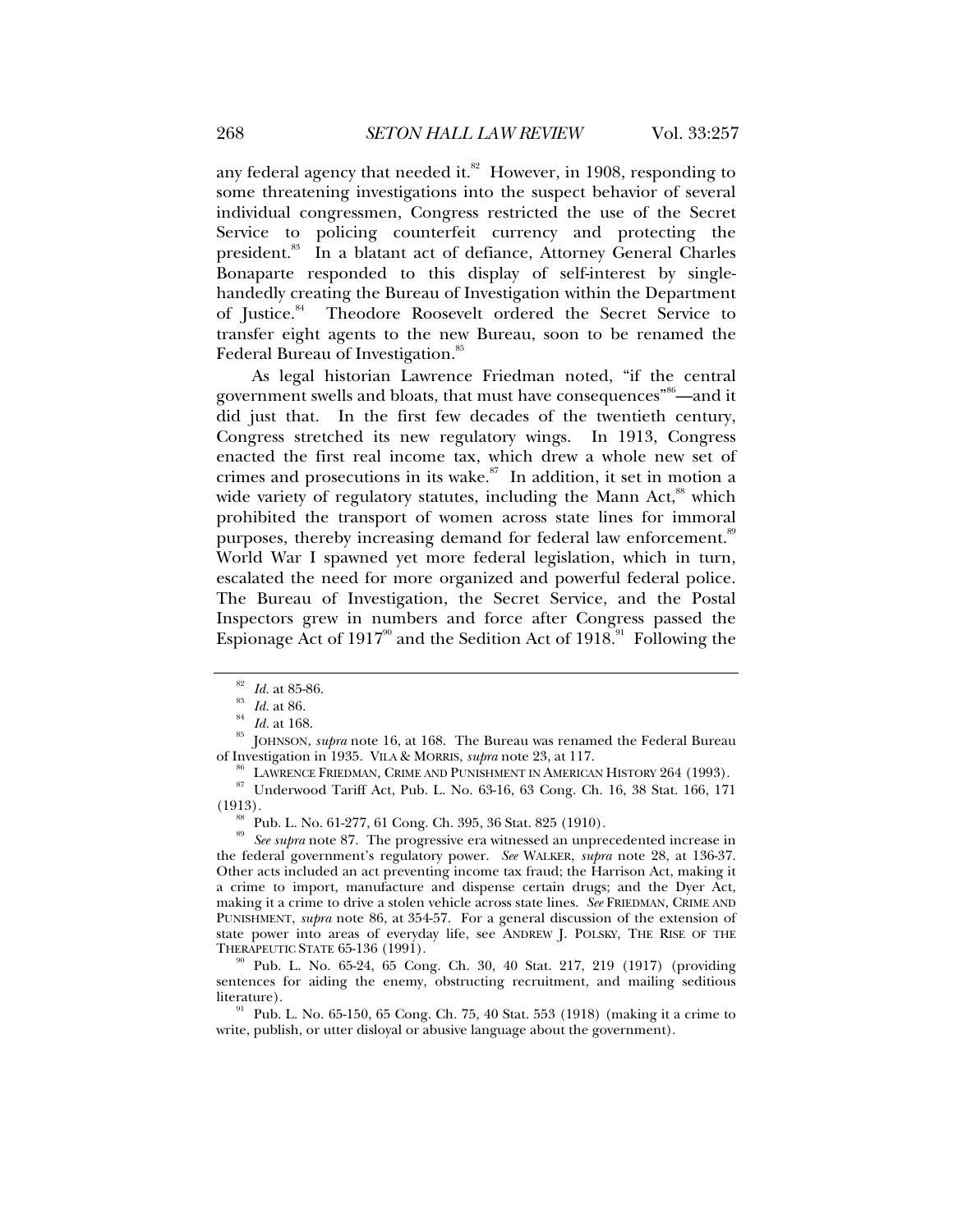War, the infamous "Red Scare" solidified the power and intensified the techniques of federal law enforcement.<sup>92</sup> In a gesture whose historical import probably exceeded even its author's imagination, Attorney General A. Mitchell Palmer named J. Edgar Hoover head of the General Intelligence Division of the Department of Justice.<sup>93</sup>

Perhaps the single most important catalyst in creating a federal law enforcement presence and linking municipal police to a broad national agenda was the advent of national prohibition. $94$  The Eighteenth Amendment, which went into effect in 1920, and its statutory counterpart the Volstead Act, $\frac{95}{9}$  passed the year before, gave federal agents license to intervene in unprecedented ways.<sup>96</sup> National prohibition promoted and deepened the relations between local, state, and national law enforcement as federal officials worked in conjunction, and shared information, with local police. $97$  Thus, prohibition institutionalized the federal wing of law enforcement while simultaneously increasing the scope and creativity of its undercover tactics.<sup>98</sup>

During prohibition, the blurring of *this side* and *that side* of the law, prevalent in progressive-era urban machine politics, took on

Pub. L. No. 66-66, 66 Cong. Ch. 85, 41 Stat. 305 (1919).

96 Mark Keller, *Alcohol Problems and Policies in Historical Perspective*, *in* LAW, ALCOHOL, AND ORDER: PERSPECTIVES ON NATIONAL PROHIBITION 159 (David Kyvig ed., 1985). 97 *See* JOHNSON, *supra* note 16, at 143-45; *see also* Wickersham Commission,

Enforcement of the Prohibition Laws of the United States: Message from the President of the United States 37-43 (1931). 98 WALKER, *supra* note 28, at 139-40.

<sup>&</sup>lt;sup>92</sup> JOHNSON, *supra* note 16, at 171-72.<br><sup>93</sup> Id. at 171.<br><sup>94</sup> See generally KENNETH M. MURCHISON, FEDERAL CRIMINAL LAW DOCTRINE: THE FORGOTTEN INFLUENCE OF NATIONAL PROHIBITION 1-22 (1994). The movement for national prohibition actually began a century earlier. In 1826, temperance workers formed the American Society for the Promotion of Temperance. *Id.* at 4. In the 1840s, reformers concentrated increasingly on moral persuasion rather than legislation. *Id.* In the following decade, however, leaders of the temperance movement pushed once again for prohibitory legislation. They achieved their first success in Maine in 1851, but many state courts overruled temperance legislation and by 1869 only six states had extant prohibitory laws. *Id.* at 4-5. In the second half of the nineteenth century, reformers formed the Prohibition party, which helped defeat James G. Blaine in the 1884 presidential election. In 1874, the movement gathered momentum when evangelical reformers formed the Women's Christian Temperance Union. *Id.* at 5. In 1893, the Anti-Saloon league emerged with a new pragmatic non-partisan agenda. *Id.* It ultimately succeeded in securing prohibitory laws in a majority of states. *Id.* at 6. In the early twentieth century, the league succeeded in building a political base, lobbying for national anti-liquor regulations, and ultimately pushing for national prohibition.  $Id$  at 6-7.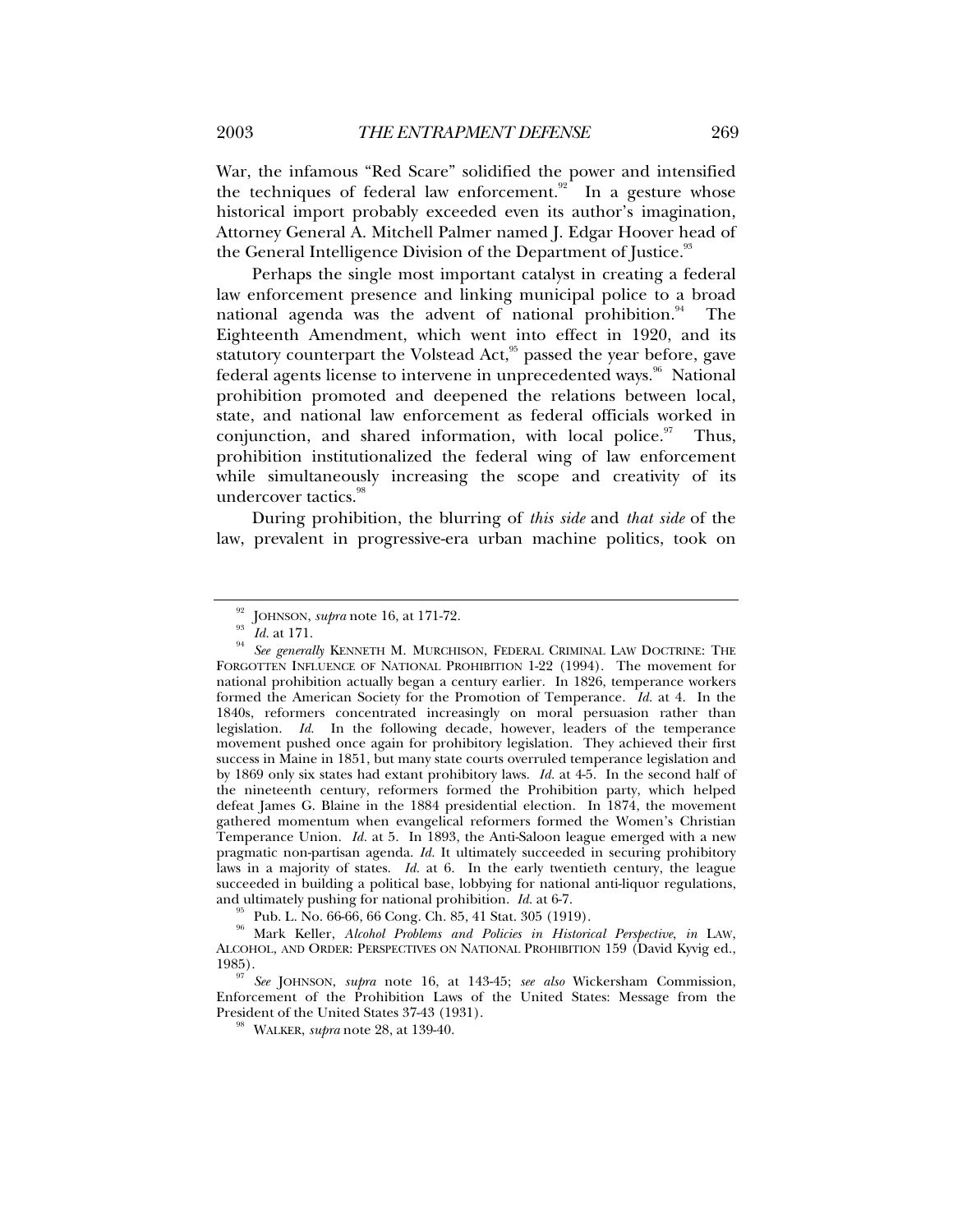federal dimensions.<sup>99</sup> The examples could, and have, produced a great number of contemporary and historical accounts. For the purposes of this article national prohibition gave new inspiration to a process that was already well underway. It drew local and national police closer together while issuing broad licenses to enforcement officials to pursue increasingly intricate undercover investigations. For example, in an attempt to catch potential criminals in the act, the Prohibition Bureau imported its own liquor from Canada to retail to bootleggers.<sup>100</sup> In an even an more flagrant use of illicit means to halt the mass consumption of alcohol federal officials operated their own speakeasy, called the Bridge Whist Club, in New York City and openly sold liquor to any willing patron.<sup>101</sup> Izzy Einstein and Moe Smith, two of the more notorious prohibition agents, drew national media attention when they topped the records in prohibition arrests by disguising themselves as gravediggers, fishermen, vegetable vendors, and musicians to infiltrate the underworld.<sup>102</sup>

## II. HISTORY OF THE ENTRAPMENT DEFENSE

Entrapment caught the attention of judges and academics in the context of this rapidly transforming system of law enforcement. It gradually took hold amidst the increasingly interrelated and invasive tactics of both federal and local police. While it is impossible to locate an exact date—a moment in time when the nature of policing shifted in some critical way—entrapment emerged as law enforcement itself had grown so remote from the original ideal discussed by Tocqueville in mid-century as to be virtually unrecognizable. Historian Kenneth Murchison argues that entrapment was a judicial response to national prohibition.<sup>103</sup> Prohibition was clearly a key factor in the consolidation of this new defense, and it may, indeed, have been critical in causing the Supreme Court to recognize a universal federal entrapment defense. By looking at the state and federal cases both before and after national prohibition in the context of the history of law enforcement in general, it becomes clear that entrapment was not only a reaction to prohibition, but also a cumulative response to the changed nature of government. Entrapment profoundly altered the relationship

<sup>&</sup>lt;sup>99</sup> See MURCHISON, *supra* note 94, at 43.<br><sup>100</sup> *Id. Id. Id. in*. *isee also* CHARLES MERTZ, THE DRY DECADE 136 (1931). Izzy Einstein and Moe Smith were ultimately dismissed from the force when their widespread notoriety undermined their usefulness as undercover agents. *Id.* at 137. 103 MURCHISON, *supra* note 94, at 42-46.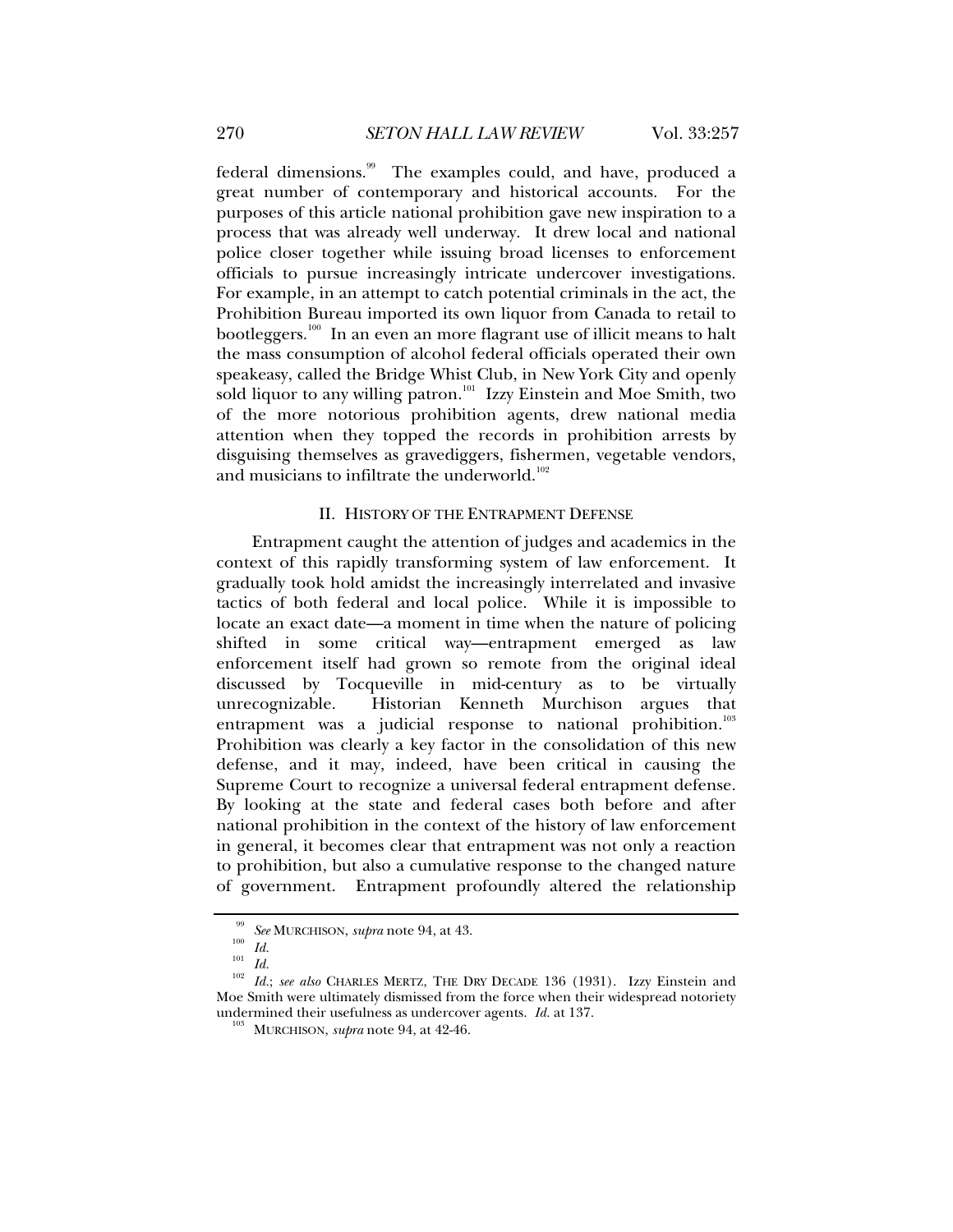between officials on all levels of government and the average citizen. This section of the article posits that entrapment has gone through three different stages: first, the nineteenth-century private law model of entrapment; second, the emergence of the defense as a means of exonerating criminals who were "created" by the state; and finally, the academic push for an objective model of entrapment designed to deter government misconduct.<sup>104</sup>

No state or federal court recognized entrapment as a valid defense prior to 1870. State courts did develop and apply a common law consent doctrine based on private law notions of contract that provided a prototype for the later developed entrapment doctrine. The doctrine of consent dictates that if force (or lack of consent) is an element of a crime and the victim cooperates with authorities in capturing the perpetrator, then courts cannot convict because the very act of entrapping the criminal negates a material aspect of the crime.<sup>105</sup> In *Eggington's Case*,<sup>106</sup> an English decision from 1801, a band of robbers planned to rob a manufactory near Birmingham. They contacted Phillips, a servant and watchman of the business, to gain valuable assistance in their plan. Phillips apparently agreed to help but promptly reported the illicit plot to the proprietor, Mr. Boulton. Boulton instructed Phillips to continue with the plan, contacted authorities, and stood in wait as the unsuspecting robbers entered his place of business. The court noted that when a property owner cooperates with authorities in capturing a burglar, he essentially assents to the entry, thereby negating trespass, an essential element of the crime. All justices agreed, however, that knowledge of an impending crime did not constitute consent to its commission. Because Boulton did nothing to encourage the crime, he did not assent to the entry, and the robbers were guilty as charged.<sup>107</sup>

American courts used this consent doctrine in some form or another throughout the early part of the century.<sup>108</sup> Prior to the Civil War, courts in the South used *Eggington's Case* and similar precedents to enforce various laws related to slavery. In 1832, for instance, a South Carolina court upheld the conviction of a prisoner charged with stealing a slave.<sup>109</sup> The defendant approached someone else's

 $104$  I have not put dates on these periods because there is significant overlap and the shift occurs at different times in state and federal courts.

<sup>&</sup>lt;sup>105</sup> See 1 BISHOP, CRIMINAL LAW § 262 (5th ed. 1872).<br><sup>106</sup> 2 East's P.C. 666 (1801).<br><sup>107</sup> *Id.* at 667.<br><sup>108</sup> See 1 BISHOP, *supra* note 105.<br><sup>109</sup> State v. Covington, 18 S.C.L. 569 (1 Bail. 1832).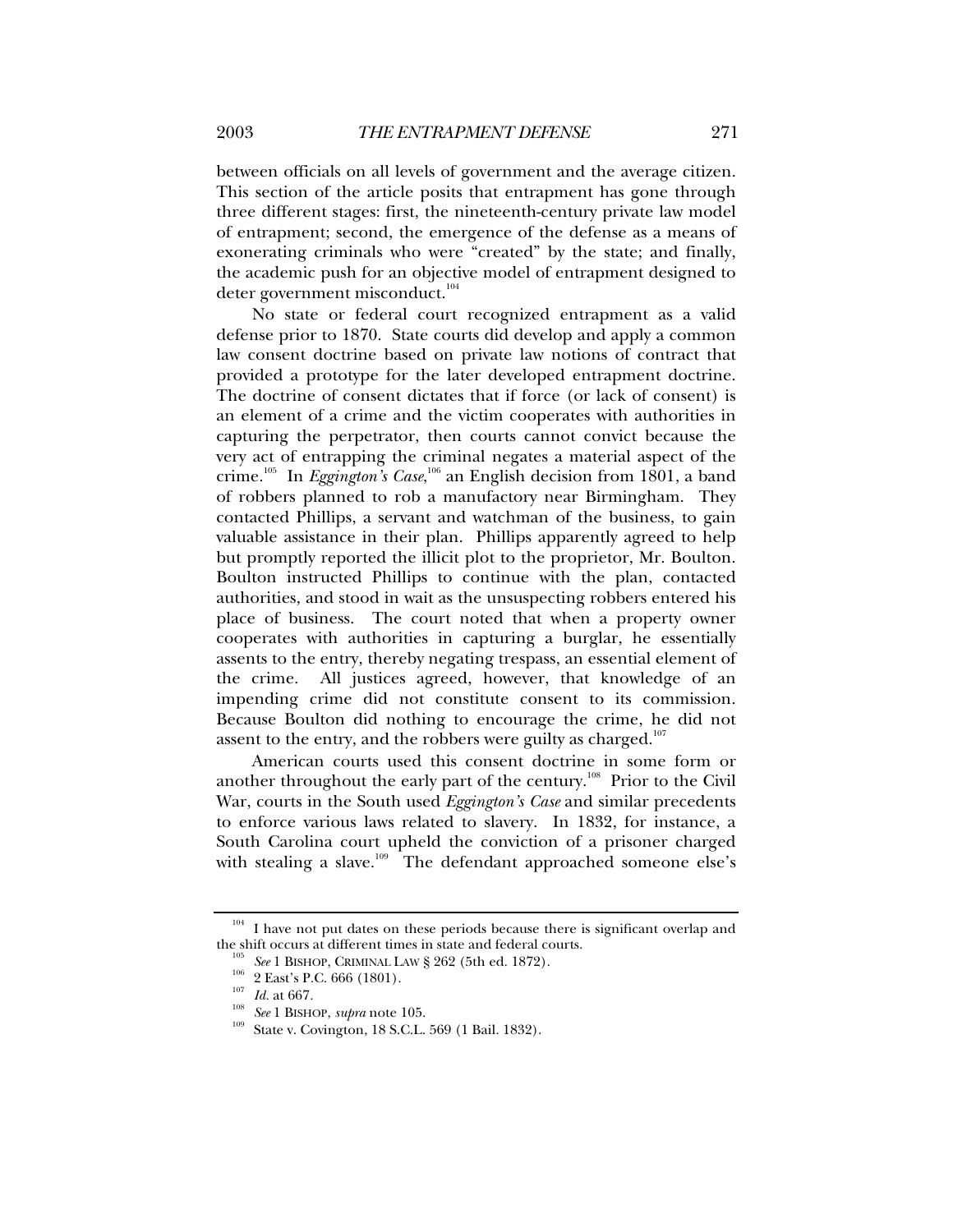slave and attempted to persuade the slave to run away with him. $110$ The slave reported the story to his master who contacted authorities and instructed the slave to act as if he were going to comply.<sup>111</sup> The slave owner and the local police stood in wait and ultimately captured the thief in the act.<sup>112</sup> The court held, much like the earlier English case, that the complicity of the slave owner does not negate the element of "taking by force" because an attempt to detect a crime already in progress does not constitute assent.<sup>113</sup> There was no meeting of the minds because the thief did not know that the owner had agreed.<sup>114</sup> Thus, the court held the victim did not agree to have his property taken and the defendant was guilty as charged.<sup>115</sup>

After the Civil War, courts continued to draw on this line of precedent, especially in cases involving burglary. As with the earlier cases, courts tended to find a way around the formal consent doctrine by manipulating the idea of assent or "the meeting of the minds," which is common in contract law. Thus, some courts, following the formal law of contract and agency, concluded that if a decoy was employed by the police to participate in the burglary with the consent of the owner, there was no burglary.116 Some courts dismissed the consent defense by insisting that an owner, who knows about a crime in advance and informs authorities, has not given his assent to the crime—an act which would negate an element of the trespass.<sup>117</sup> Either way, until the very end of the century, most state courts would not excuse the defendant merely because the detective initiated, induced, or precipitated the events if the prosecution could prove that all the formal elements of the crime were present.<sup>118</sup>

The holding in *Board of Commissioners of Excise v. Backus*<sup>119</sup> further

<sup>117</sup> See, e.g., Allen v. State, 40 Ala. 334, 341 (Ala. 1867); Smith v. State, 43 Tex. 103 (Tex. 1875).

<sup>110</sup> *Id.*<br>
<sup>111</sup> *Id.*<br>
<sup>113</sup> *Id.*<br>
<sup>114</sup> *Id.*<br>
<sup>115</sup> *See* State v. Covington, 18. S.C.L. at 569; *see also* State v. Geze, 8 La. Ann. 52 (La. 1853) (relying on the same precedent to affirm a conviction for a violation of an ordinance preventing the sale of intoxicating liquor to slaves without the owner's consent); Whaley v. State, 11 Ga. 123 (Ga. 1852) (holding similarly with regard to a defendant convicted of attempting to steal a slave); State v. Anone, 11 S.C.L. 27 (1 Nott & McC. 1819) (holding similarly with regard to the 1817 Act to prevent illicit

<sup>&</sup>lt;sup>116</sup> See, e.g., People v. Collins, 53 Cal. 185, 186-87 (Cal. 1878); Speiden v. State, 3 Tex. Ct. App. 157 (1877).

<sup>&</sup>lt;sup>118</sup> State v. Jansen, 22 Kan. 498 (Kan. 1879). <sup>119</sup> 29 How. Pr. 33 (N.Y. Sup. Ct. 1864).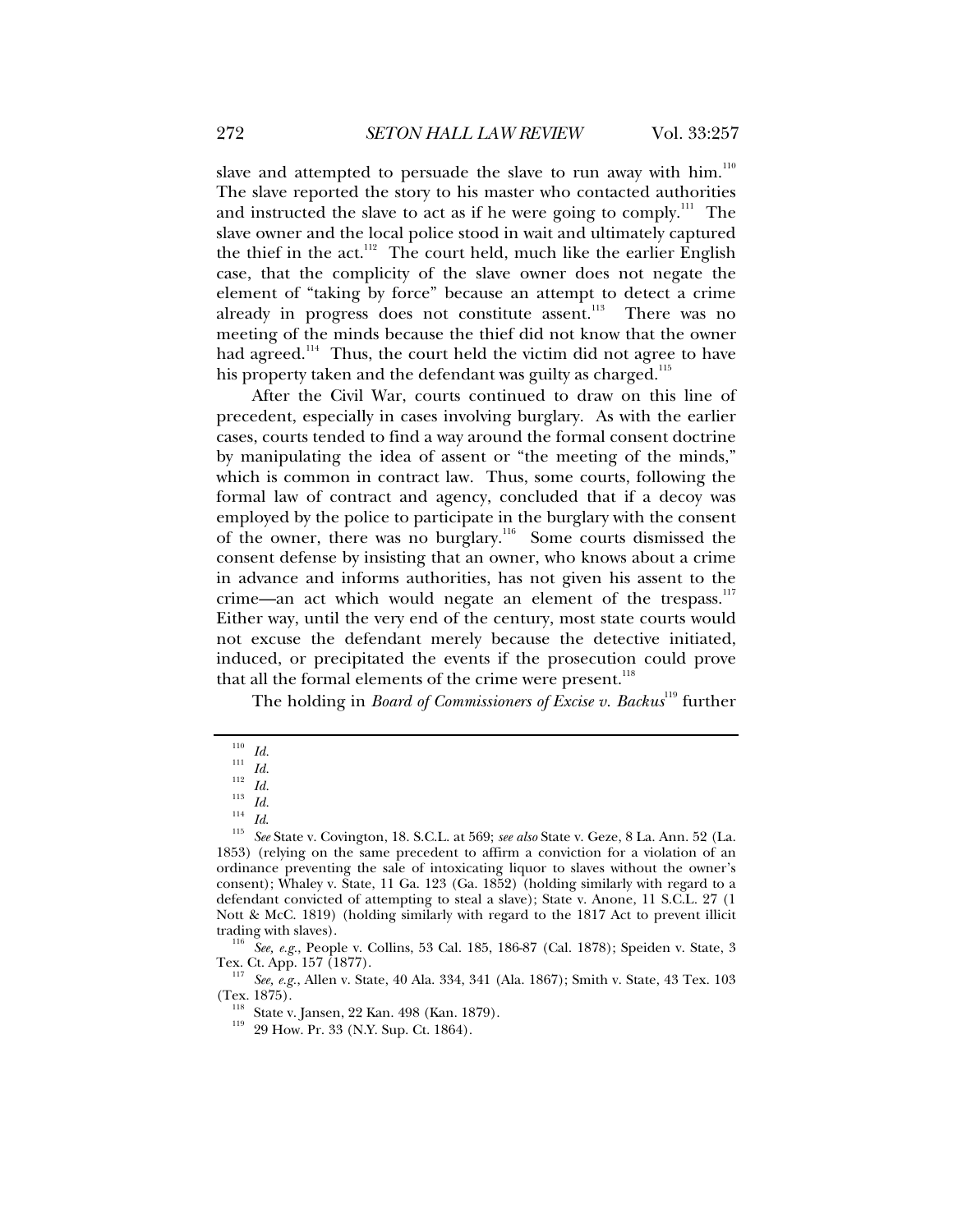illustrates how courts used private law doctrines to decide the earlier cases involving decoys and informers. In that case, the Board of Commissioners of Excise in Onandaga County employed an informer to buy liquor from Backus, who was ultimately convicted of violating a state prohibition statute.<sup>120</sup> The Commissioners then sued to recover the penalty.<sup>121</sup> The defense argued that the plaintiffs could not recover because their cause of action was based on an immoral or illegal act.<sup>122</sup> To support this proposition, the defense invoked a common contract principle: courts will not lend their aid in enforcing an agreement which has, as its ultimate object, the violation of the law or public policy, or the perpetration of a fraud upon a third party.<sup>123</sup> The court reasoned that because Backus was guiltier than the Commissioners, the two were not in *pari delicto*,<sup>124</sup> and the court ought not shield the more guilty party from the consequences of his act. $125$  In an extended coda, the court praised the law enforcement techniques used not only to uncover violations of excise laws but also to root out mail fraud and counterfeit rings.<sup>126</sup>

At mid-nineteenth century, courts primarily expressed their approval of law enforcement tactics involving deceit and trickery to catch criminals. In 1857, for instance, Illinois authorities hired a witness to buy liquor from an individual suspected of violating state prohibition laws.<sup>127</sup> In dismissing an attempt at the entrapment defense, the court admonished:

If men who voluntarily or otherwise become acquainted with the secret brothels, gambling and drinking hells with which our cities and villages are sometimes overrun, and our neighbors and our children are corrupted and ruined, are to lose their character for veracity, and are to be denounced as informers and spies, for seeking out and bringing these evil practices to light, then are our hopes of protection slight indeed.<sup>128</sup>

By the late 1870s and 80s, this high praise for covert operations, was glaringly absent from court decisions. While clinging to the language of contract law in disposing of the cases, many courts went

<sup>120</sup> *Id.* <sup>121</sup> *Id.* <sup>122</sup> *Id.* <sup>123</sup> *Id.* 124 "*Pari delicto*" literally translated means "in equal fault." GILBERT'S LAW DICTIONARY 233 (pocket verstion 1997).<br>
<sup>125</sup> *Id.*<br>
<sup>229</sup> How. Pr. 33.<br>
<sup>127</sup> President of the Town of St. Charles v. Peter O'Mailey, 18 Ill. 407 (Ill. 1857).<br>
<sup>128</sup> *Id.* at 414; *see also* Bd. of Comm'rs of Excise v. B

Sup. Ct. 1864).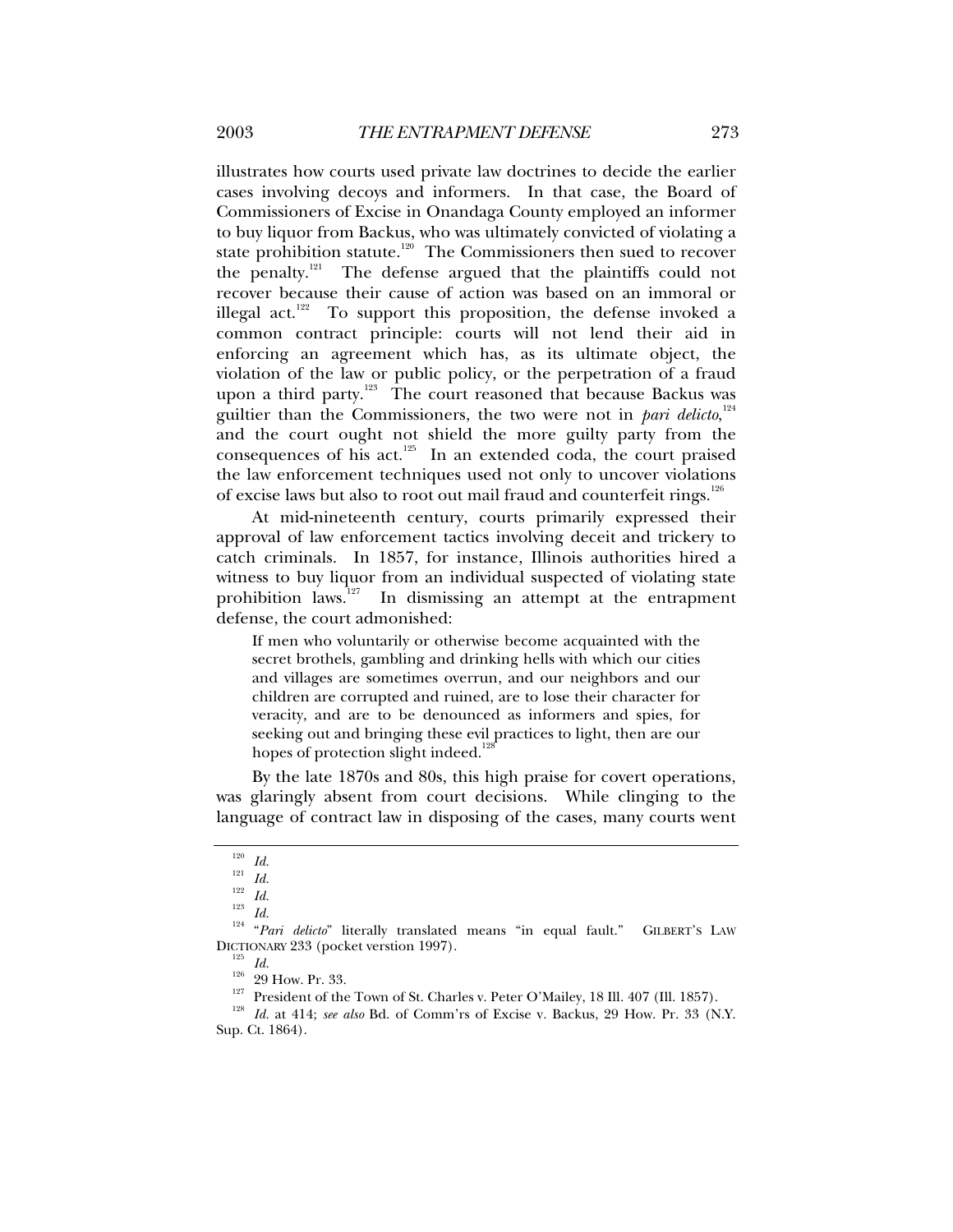beyond the rubric and denounced the involvement of the state in their overzealous pursuit of undercover investigations and prosecutions.<sup>129</sup> In Michigan, a lawyer was convicted of taking public records from a courtroom.130 He had asked his friend, a police guard, to leave the door of the courtroom open.<sup>131</sup> The guard agreed, but quickly informed authorities. $132$  The stool pigeon and the police stood by and arrested him as he shuffled through the papers. $133$  In reversing the conviction on the ground that the state consented to the entry, the court chastised:

[t]he course pursued by the officers in this case was utterly indefensible. Where a person contemplating the commission of an offense approaches an officer of the law, and asks his assistance, it would seem to be the duty of the latter, according to the plainest principles of duty and justice, to decline to render such assistance, and to take such steps as would be likely to prevent the commission of the offense $[.]$ <sup>1</sup>

Another court insisted that "it is one of the most disgraceful instances of criminal contrivance to induce a man to commit a crime in order to get him convicted that has ever been before us."<sup>135</sup> The judge continued by positing that "it is a diabolical business, which if not punishable probably ought to be."136 An Illinois court echoed this new sentiment: "[s]uch means and agents are more dangerous to the welfare of society than are the crimes they were intended to detect and the criminals they were to arrest."<sup>137</sup>

The state cases involving informers and decoys between the close of the Civil War and the turn of the century dealt with a large number of scenarios. They included, for example, prosecutions for burglary,<sup>138</sup> violations of state excise laws,<sup>139</sup> keeping houses of ill

See, e.g., People v. Morton, 11 P. 512, 513-14 (Utah 1886). There were a few exceptions, lingering praise for police zeal, and a sense that it is a guilty soul rather than the illicit act that matters. *See, e.g.*, Varner v. State, 70 Ga. 745, 746 (Ga. 1883) ("One who is trying to steal the property of another is in the condition of a beast of prey, and it is as lawful to trap such a person as it is the beast of prey.").

<sup>&</sup>lt;sup>130</sup> Saunders v. People, 38 Mich. 218 (Mich. 1878).<br>
<sup>131</sup> *Id.*<br>
<sup>132</sup> *Id.*<br>
<sup>133</sup> *Id.*<br>
<sup>134</sup> *Id.*<br>
<sup>134</sup> *Id.*<br>
<sup>134</sup> *Id.*<br>
<sup>134</sup> *Id.*<br>
<sup>135</sup> *Ig.*<br>
People v. McCord, 42 N.W. 1106, 1108 (Mich. 1889).<br>
<sup>135</sup> *Id.*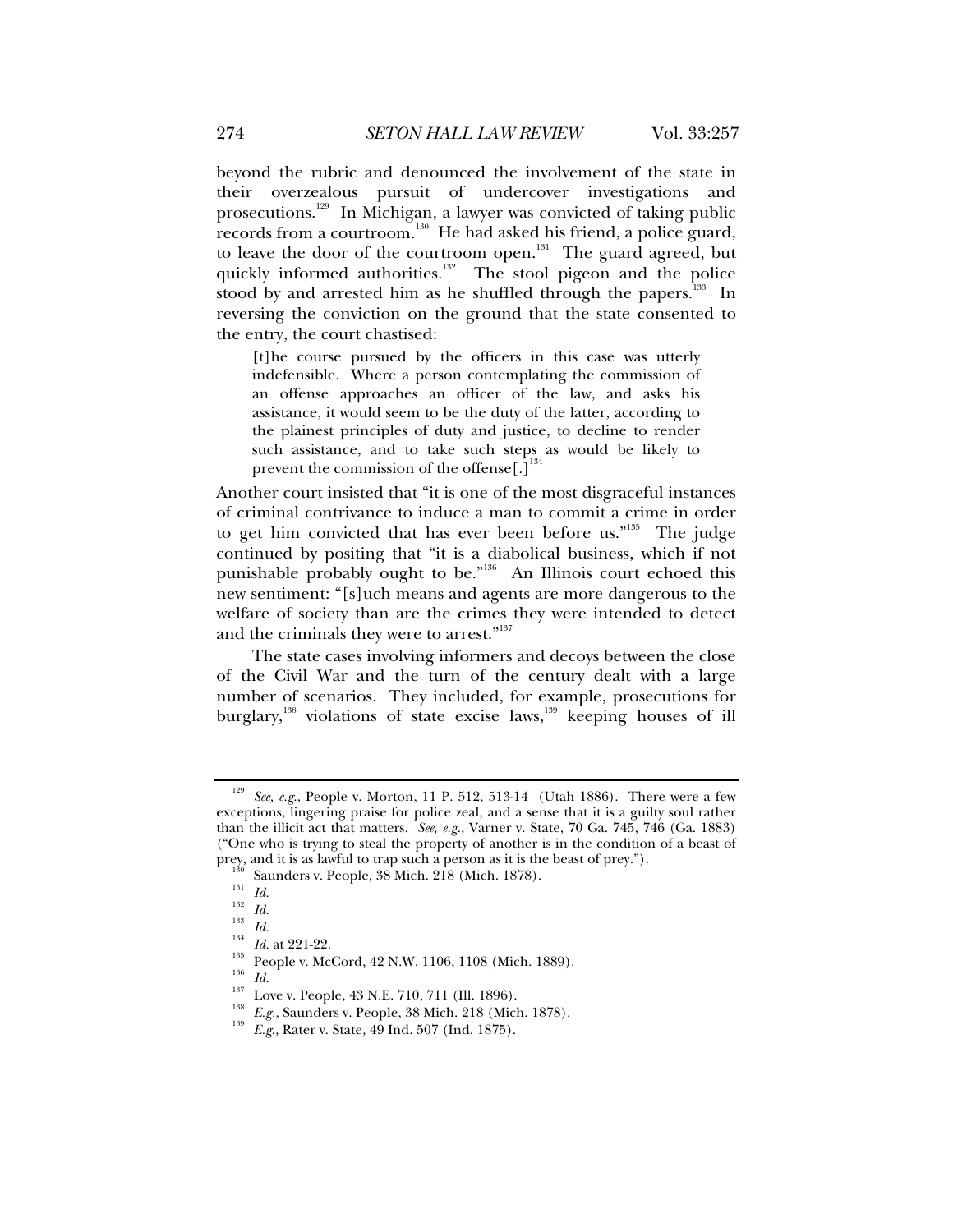$fame$ ,<sup>140</sup> and bribing public officials.<sup>141</sup> By the 1920s, the vast majority of state court defendants, who tried to escape conviction with the entrapment defense, were indicted under state and federal prohibition laws. While recognizing the theoretical validity of the defense, most courts refused to apply it. $142$  Other courts simply held that entrapment could never excuse defendants of violating liquor laws because the law itself did not require malicious intent.<sup>143</sup> A minority of courts, however, either reversed or modified the sentence after severely criticizing the government's tactics.<sup>144</sup>

While courts encountered the defense with a good deal more frequency after 1920, the percentage of cases excusing a defendant on the ground that he was entrapped remained fairly constant throughout the early part of the century.<sup>145</sup> What is significant, however, is the changed nature of the defense. Whether state courts reversed the conviction or not, by the turn of the century, state courts understood entrapment not in formal, contractual, and private law terms, but rather as a way of ascertaining voluntariness in the context of a prevalent and powerful state using increasingly sophisticated law enforcement techniques. In coping with covert law enforcement

<sup>&</sup>lt;sup>140</sup> *E.g.*, People v. Pinkerton, 44 N.W. 180 (Mich. 1889).<br>
<sup>141</sup> *E.g.*, State v. Dudoussat, 17 So. 685 (La. 1895).<br> *see, e.g.*, State v. Erlich, 282 P. 220 (Wash. 1929); State v. Lambert, 269 P. 848 (Wash. 1928); State v. Webster, 271 P. 578 (Idaho 1928); State v. Jarvis, 143 S.E. 235 (W. Va. 1929); Claxton v. People, 257 P. 347 (Colo. 1927); State v. R.A. Jackson, 249 P. 688 (Kan. 1926); Cosilito v. State*,* 151 N.E. 721 (Ind. 1926); State v. Driscoll, 239 P. 1105 (Kan. 1925); State v. Kirkbride, 241 P. 709 (Wyo. 1925); Clark v. People, 239 P. 1025 (Colo. 1925); State v. Abraham, 105 So. 50 (La. 1925); Clark v. State, 145 N.E. 566 (Ind. 1924); State v. Rippey, 122 S.E. 397 (S.C. 1924); State v. Boylan, 197 N.W. 281 (Minn. 1924); Plue v. People, 193 P. 496 (Colo. 1920); Reim v. State, 280 P. 627 (Okla. Crim. App. 1929); Terrell v. State, 166 N.E. 8 (Ind. Ct. App. 1929); Brewer v. State, 123 So. 86 (Ala. Ct. App. 1929); Miller v. State, 260 P. 511 (Okla. Crim. App. 1927); People v. Bradford, 258 P. 660 (Cal. Ct. App. 1927); People v. Harris, 251 P. 823 (Cal. Ct. App. 1926); People v. Schell, 240 Ill. App. 254 (Ill. App. Ct. 1926); Wilks v. State, 106 So. 681 (Ala. Ct. App. 1925); Mullikan v. State, 240 P. 1099 (Okla. Crim. App. 1925); People v*.* Norcross, 234 P. 438 (Cal. Ct. App. 1925); Bartholomew v.

<sup>&</sup>lt;sup>143</sup> E.g., French v. State, 115 So. 705 (Miss. 1928); State v. Broaddus, 289 S.W. 792 (Mo. 1926).

<sup>&</sup>lt;sup>144</sup> E.g., State v. McKeehan, 279 P. 616 (Idaho 1929); State v. Decker, 14 S.W.2d 617 (Mo. 1929); State v*.* Johnson, 207 N.W. 216 (S.D. 1926); Sherwood v. State, 279 P. 916 (Okla. Crim. App. 1929); People v. Schell, 240 Ill. App. 254 (Ill. App. Ct. 1926).<br><sup>145</sup> In arguing that it was national prohibition that created the entrapment

defense, Kenneth Murchison examines primarily federal cases and thus fails to note the early state versions of entrapment. While it may be true that courts in states that resisted prohibition tended to use the defense more liberally during those years, the infrastructure of the defense pre-existed prohibition. *See* MURCHISON, *supra* note 94, at 22-46.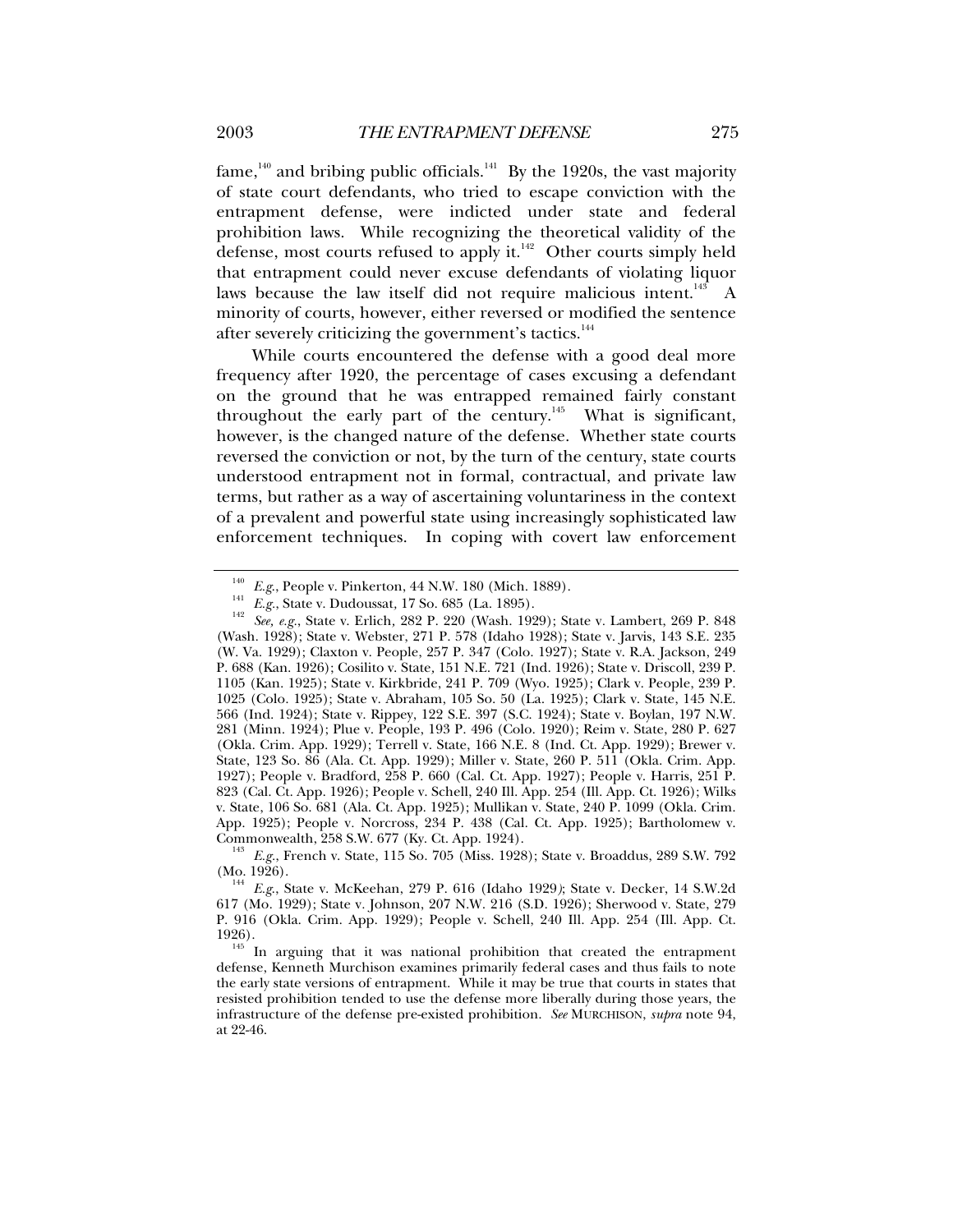operations, courts stretched contract law to its extreme. The consent doctrine proved inadequate because, in theory, any defendant could argue that if the government used decoys, informers, or traps of any sort it consented to the crime. One court tried to circumvent this problem.<sup>146</sup> Confronted with a case in which a lawyer bribed public officials to give him the indictments of a business partner and friend, the court analyzed intricate legal contortions to distinguish the earlier consent cases.<sup>147</sup> The court insisted that even though the officials willingly handed over the indictments to catch the defendant in the act, there was no consent because there is a difference between public and private ownership of property.<sup>148</sup> If a private party delivers property to someone voluntarily, then there can be no trespass. If, however, the property belonged to the state and the state cannot consent through individual officers, the element of trespass remained unmarred by the district attorney's voluntary participation.<sup>149</sup> Not surprisingly, entrapment soon outgrew its increasingly ill-suited roots in private law concepts.<sup>150</sup>

Early traces of this shift can be found in the last few decades of the nineteenth century. Courts edged toward a new understanding of the law that ultimately evolved into the entrapment defense. Reacting with increasing outrage at police tactics, the courts began to recognize, albeit in superfluous language not directly related to the holding of the case, that contract principles could not comprehend the concept they wished to convey. Thus, a Michigan court concluded that it is the role of the state "to tend to the elevation and improvement of the would-be criminal, rather than to his further debasement."151 In another case, the same court noted that the fact that a defendant had a bad, immoral character could not justify luring him into a specific crime. $152$ 

<sup>&</sup>lt;sup>146</sup> People v. Mills, 70 N.E. 786 (N.Y. 1904).<br><sup>147</sup> *See id.* at 789-91.<br><sup>148</sup> *Id. Id.* Iso in that case, Judge O'Brien offered a dissent that focused primarily on the voluntariness of the defendant's actions rather than ideas of contract and property, which are more properly suited to private complaints. Thus, he reasoned that the conviction should be vacated because there is a difference between a contemplated crime and unlawful intentions and the state unjustly "stimulat[ed] unlawful intentions."  $Id.$  (O'Brien, J., dissenting).

<sup>&</sup>lt;sup>151</sup> *Saunders*, 38 Mich. at 222.<br><sup>152</sup> People v. McCord, 42 N.W. 1106, 1109 (Mich. 1889). This language may well have been a part of the new progressive reform discourse. Historians have noted, in general, a shift from a punitive to a rehabilitative model in charitable movements, jurisprudence, and reform rhetoric in general. *See, e.g*., KUNZEL, *supra* note 56, at 1-9; LORI D. GINZBERG, WOMEN AND THE WORK OF BENEVOLENCE: MORALITY, POLITICS, AND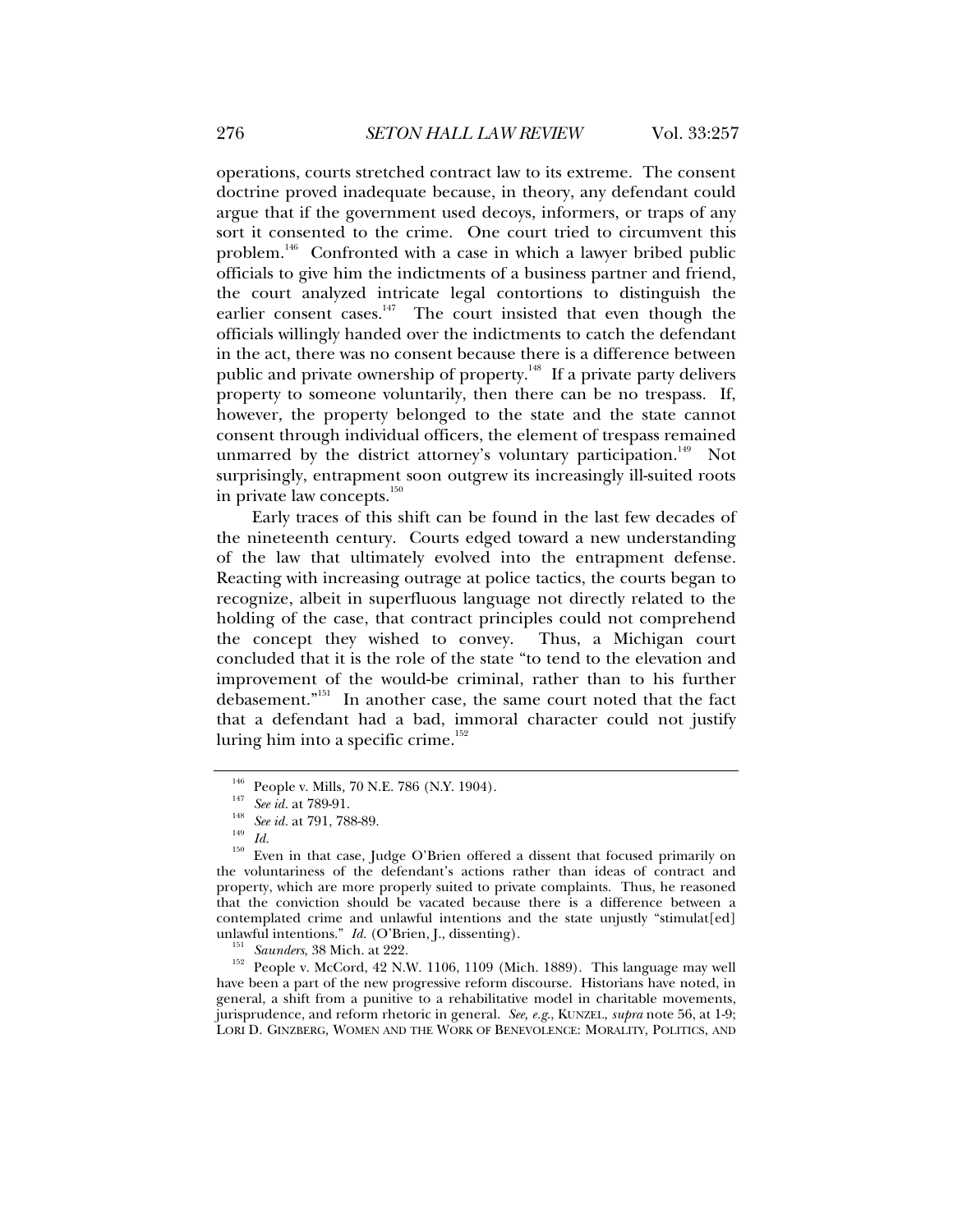In the late 1890s in Momence, Illinois, a city councilman hired a private detective firm to prevent a string of robberies that seemed to be plaguing the area.<sup>153</sup> The detective came to town and befriended some local boys by lavishing them with money and treating them to expensive cigars and liquor.<sup>154</sup> After weeks of feigned friendship, the detective convinced the defendants to join him in robbing an office.<sup>155</sup> The appeals court reversed the burglary conviction and firmly noted that this foreign detective's "efforts were not directed to the arrest of criminals, but his mental powers and robust health, with the use of money, were directed towards an effort to make criminals of these young men."156 The court commented, "with plenty to drink and smoke and eat at his expense, he sought to undermine and dazzle their mental and moral strength and lead them into the commission of crime."157 The principles of contract and the consent doctrine played a minor role in the case. Rather, the malleability of human nature, the power of the state, and the state's endless resources to transform that nature and change the normal course of events by creating criminals impressed the court.<sup>158</sup> The court noted "[s]trong men are sometimes unprepared to cope with temptation and resist encouragement to evil when financially embarrassed and impoverished."<sup>159</sup> A far cry from the moralistic musings of the New York court and its invocation of the unforgiving God of the old testament, this court began to develop traces of an entrapment doctrine which could encompass and define a new sort of individuality—one in which will and identity are no longer set in stone and the government itself can undermine an individual's resolve with its vast resources and awesome power.<sup>160</sup>

1890-1914 (1967).<br>
<sup>153</sup> Love v. People, 43 N.E. 710, 711 (Ill. 1896).<br>
<sup>154</sup> *Id.*<br>
<sup>155</sup> *Id.* at 712.<br>
<sup>155</sup> *Id.* at 711, 713.<br>
<sup>157</sup> *Id.* at 711.<br>
<sup>158</sup> *Id.* at 711.<br>
<sup>158</sup> *Id.* at 713.<br>
<sup>159</sup> *Id.*<br>
<sup>160</sup> Some au Susanna L. Blumenthal, *Law and the Creative Mind*, 74 CHI.-KENT L. REV. 151, 157-58 (1998). Romanticism is an elusive term but it largely describes a shift from the sacred to the secular, an effort to reconfigure old norms in new ways. Thus, as one critic notes, romanticism constituted a broad cultural transformation designed to "save traditional concepts, schemes, and values which had been based on the relation of the Creator to his creature and creation, but to reformulate them within the prevailing two-term system of subject and object, ego and non-ego, the human mind

CLASS IN THE NINETEENTH-CENTURY UNITED STATES (1990); ALLEN F. DAVIS, SPEARHEADS FOR REFORM: THE SOCIAL SETTLEMENT AND THE PROGRESSIVE MOVEMENT, 1890-1914 (1967).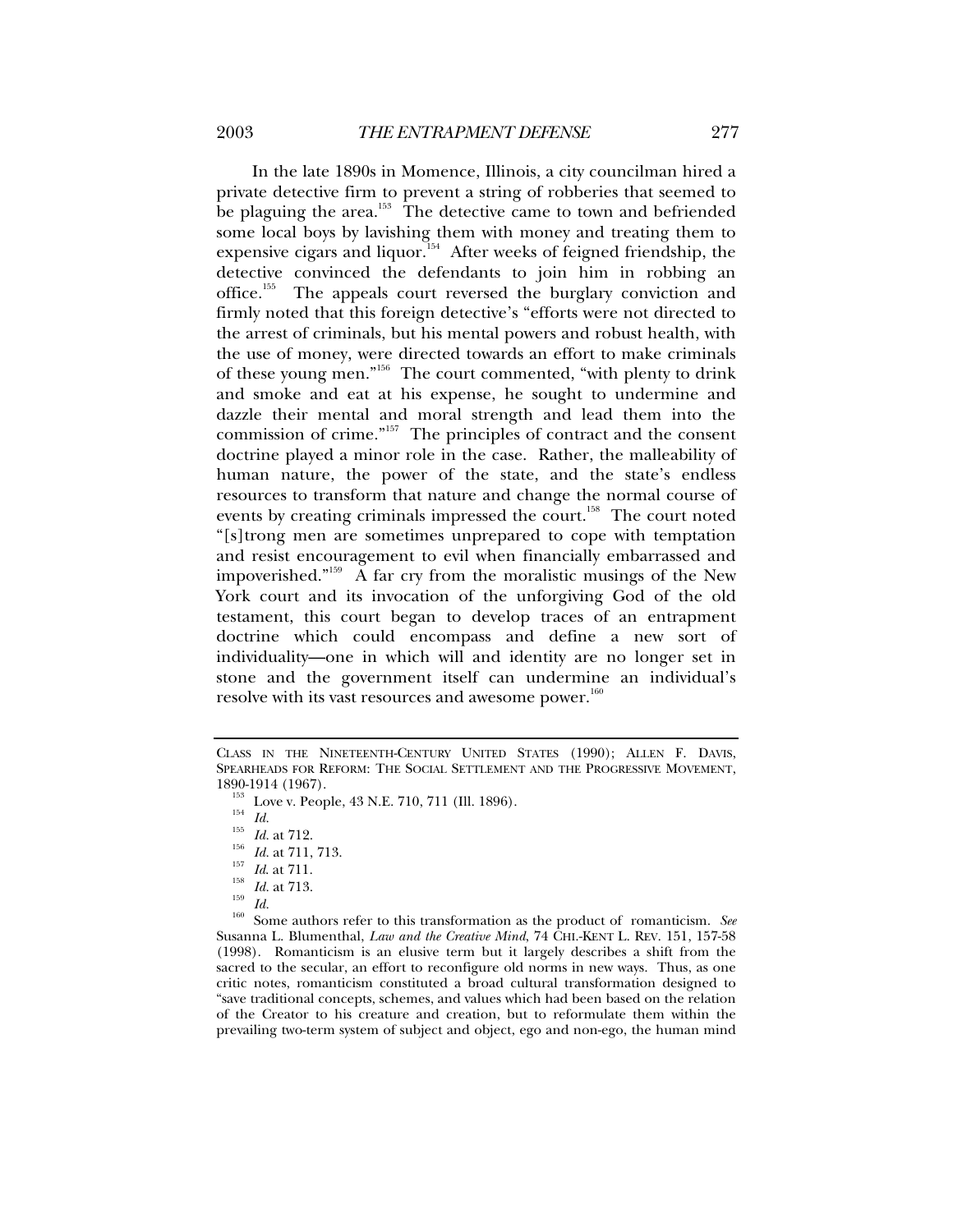By the 1920s, the old incarnation of entrapment, applicable only when the victim's consent vitiates a material element of the crime, virtually disappeared. In its place, state courts developed the modern version of the entrapment defense. This modern version focuses on whether criminal intent originated with the defendant. A successful defense proved that the government manipulated the defendant into committing a crime he would not otherwise have consummated.<sup>161</sup> Thus, the courts evaluated the actions of government officials and their informers only insofar as they were relevant in determining the origin of criminal design.<sup>162</sup> Toward the end of the 1920s, one court approved of the following instruction on entrapment: where the defendant "had no criminal intent to violate the . . . [law], but is induced to become a law violator by reason of the arts and wiles of public officials to depart from the path of being a law-abiding citizen into the commission of crime."163 Another court clarified, "it is not proper, even during an investigation, to entice or persuade any one contrary to his own will or inclination, to violate the laws of this state; and if you find that the criminal design originated not with the accused, but was conceived in the mind of the officers of the state, and the accused was by persuasion or inducement lured into the commission of a criminal act," then it is proper to acquit.<sup>164</sup> By the end of the prohibition decade, this language was quite common, and the question of entrapment had shifted almost entirely from a formal analysis of the elements of the crime and the evaluation of consent

- <sup>162</sup> See *supra* note 161.<br><sup>163</sup> State v. Heeron, 226 N.W. 30, 31 (Iowa 1929).<br><sup>164</sup> State v. Lambert, 269 P. 848 (Wash. 1928).
- 

or consciousness and its transactions with nature." M.H. ABRAMS, NATURAL SUPERNATURALISM: TRADITION AND REVOLUTION IN ROMANTIC LITERATURE 13 (1971). My analysis complements this literature by illustrating how a stable individual possessing certain natural rights gave way to a more dynamic notion of the self. Thus, the idea that the human mind is a stable reflection of the natural world evolved into what some commentators have termed the romantic individual whose perception and interaction with others transforms both the individual and world around him. *See id.* This distinction has also been described in psychological terms. *See* JESSICA BENJAMIN, BONDS OF LOVE: PSYCHOANALYSIS, FEMINISM, AND THE PROBLEM OF DOMINATION 3-50 (1988). In America, cultural historians refer to this shift as the movement from character to personality. *See* WARREN SUSSMAN, CULTURE AS HISTORY: THE TRANSFORMATION OF AMERICAN SOCIETY IN THE TWENTIETH CENTURY 271-87 (1984).

See, e.g., State v. Decker, 14 S.W.2d 617 (Mo. 1929); State v. McKeehan, 279 P. 616 (Idaho 1929); Plue v. People, 193 P. 496 (Colo. 1920); Koscak v. State, 152 N.W. 181 (Wisc. 1915); Reim v. State, 280 P. 627 (Okla. Crim. App. 1929); People v. Harris, 251 P. 823 (Cal. Ct. App. 1926); People v. Barkdoll, 171 P. 440 (Cal. Ct. App. 1918); People v. Conrad, 102 A.D. 566 (N.Y. App. Div. 1910); Wilcox v. People, 67 P. 343 (Colo. Ct. App. 1902).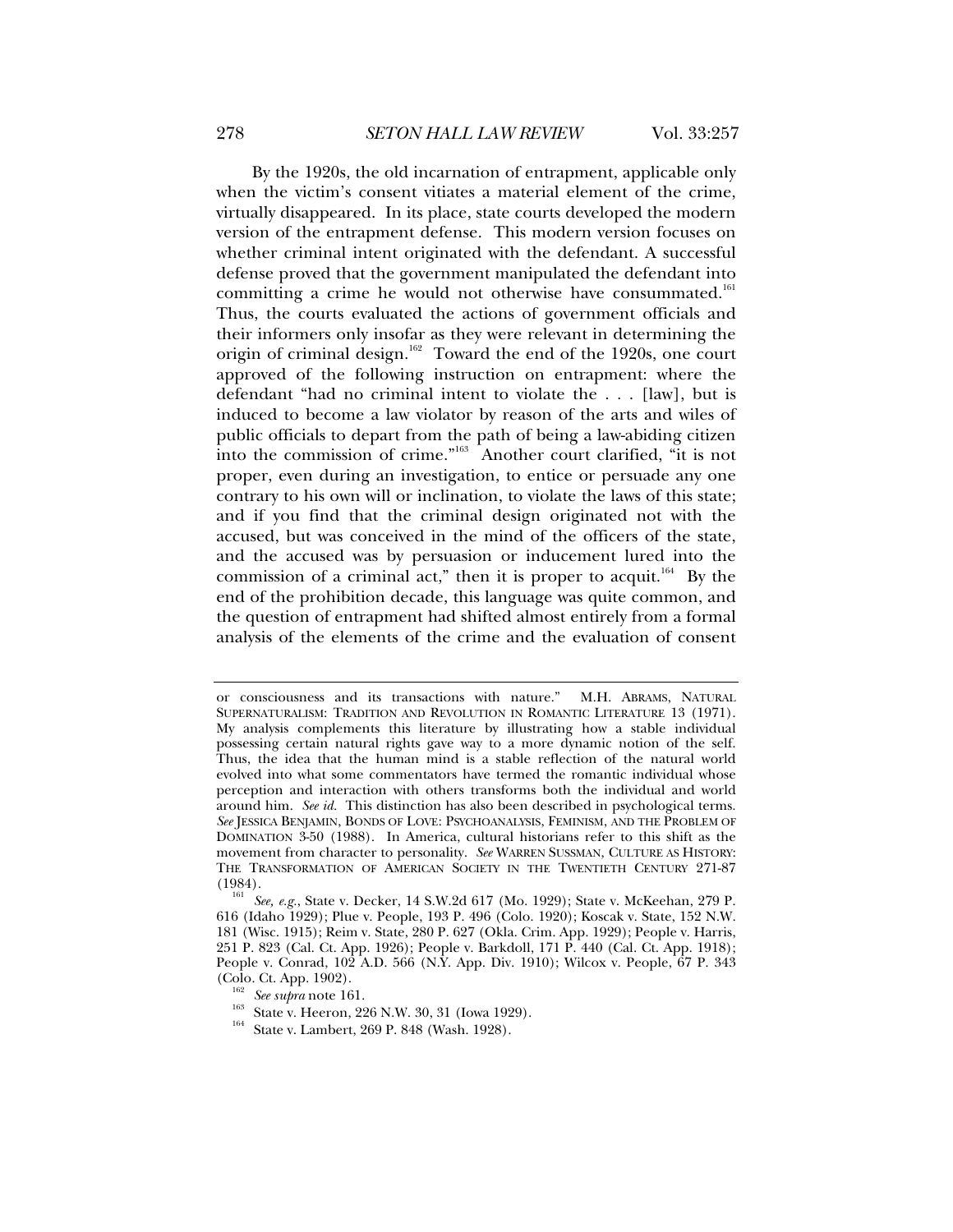with old contract principles to a new focus on the malleability of human nature in light of the powerful state.

Even in burglary cases, where nineteenth-century courts had traditionally and uniformly employed the consent doctrine, twentieth-century judges phrased their opinions in terms of whether the government, together with its agents, informers, and stool pigeons "induce[d] the original intent."165 In one case decided in 1915, Dr. Sanders, an Alabama state health officer, employed Avery, an applicant to practice medicine in the state, to help capture a suspect.<sup>166</sup> Avery approached the defendant and offered him \$100 to raid Dr. Sanders's office and steal the medical examination results.<sup>167</sup> The appeals court reversed the conviction, but not on the ground that Dr. Sanders consented to the burglary, but because the criminal intent originated with Dr. Sanders, an agent of the government, not<br>with the defendant.<sup>168</sup> Therefore, the government could not Therefore, the government could not prosecute because it had implanted the intent in the defendant's  $mind.<sup>169</sup>$ 

Not surprisingly, federal courts dealt with different sorts of crimes and thus, the entrapment defense arose in different contexts. The trajectory and development of the federal defense followed the state courts but lagged behind by about two decades. Regulating everyday life was largely the business of the states prior to the twentieth century; $170$  during this period the federal system rarely encountered the kinds of law enforcement tactics that drew the criticism and ire of state court judges. It makes sense, therefore, that entrapment simply would not come up in federal courts.

By the turn of the century, the entire body of federal criminal law was changing and expanding quite significantly.<sup>171</sup> Most notably, Congress enacted a number of statutes that insinuated the federal

 $^{165}$  Tones v. State, 88 S.W. 217 (Tex. Crim. App. 1905) (quoting Alexander v. State, 12 Tex. 540 (1854)).

<sup>&</sup>lt;sup>166</sup> Adams v. State, 69 So. 357, 359 (Ala. Ct. App. 1915).<br><sup>167</sup> *Id.*<br><sup>168</sup> *Id.*; *see also* State v. Currie, 102 N.W. 875, 875-77 (N.D. 1905) (using similar language in burglary case); Dalton v. State, 39 S.E. 468, 468-69 (Ga. 1901) (employing this rubric in rejecting entrapment defense to a conviction for conspiracy to wreck a train). 170 FRIEDMAN, *supra* note 86, at 674-76. The degree of state regulation of everyday

life in the nineteenth century is itself a matter of some controversy. For an interesting critique of earlier notions of minimal, liberal nineteenth century state governments, see WILLIAM NOVAK, THE PEOPLE'S WELFARE LAW AND REGULATION IN NINETEENTH CENTURY AMERICA (1996).

<sup>&</sup>lt;sup>171</sup> See supra PART I; see also FRIEDMAN, *supra* note 86, at 264-67.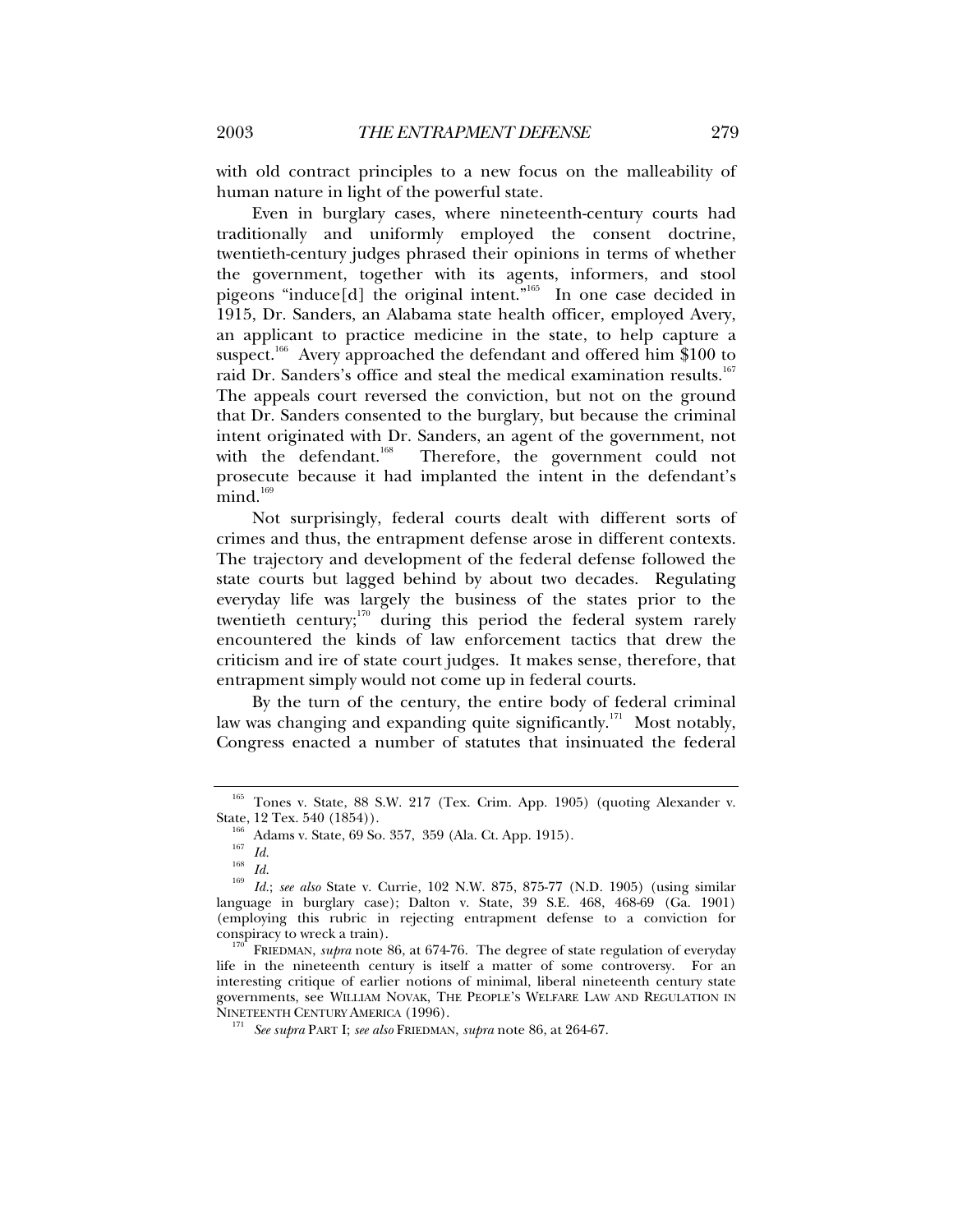government into what Lawrence Friedman calls the "life-area."<sup>172</sup> In other words, Congress began using the commerce clause to regulate sex, morals, and daily conduct—areas that had previously occupied a predominantly local concern. Not only did the federal government venture into new territory, it also contributed to the growing number of victimless crimes, crimes against the public, or more particularly, crimes against public morality.<sup>173</sup> All of these new crimes were difficult to detect without developing elaborate systems of information and links with the underworld.<sup>1</sup>

Significantly, in 1876, Congress passed a statute<sup> $175$ </sup> which imposed criminal sanctions on anyone who sent obscene matter through the mail.<sup>176</sup> Shortly thereafter, an agent of an anti-vice squad in St. Louis, known as "The Society of the Suppression of Vice," approached postal inspectors with his suspicion that a particular doctor was violating the law.<sup>177</sup> The postal employees eagerly approved of the agent's plan and the agent proceeded to compose a letter to his suspect requesting information about contraception.<sup>178</sup> He signed his request with a made-up name, Miss Nettie G. Harlan of Butler, Georgia, and put it in the mail. When the doctor responded with only thinly veiled illicit information, the postal employees pulled his letter from the mail and gave it to the agent.<sup>179</sup> Relying, in part, on the consent doctrine drawn from the state burglary cases, the court, in *United States v. Whittier*,<sup>180</sup> reasoned that even though the defendant is "as morally guilty as if the letter he was answering had been written by a person seeking the prohibited information, and not by a detective," the situation lies outside the particular language of the statute.<sup>181</sup> In other words, because the defendant's letter was written and addressed to a fictitious person, there is no way that it could have given "the prohibited information" to anyone, as required by law.<sup>182</sup> Patterned once again on private law, on crime with a perpetrator and a victim, the court developed the first federal precursor to

<sup>&</sup>lt;sup>172</sup> FRIEDMAN, *supra* note 86, at 265.<br>
<sup>173</sup> See id. at 324-57.<br>
<sup>174</sup> Id.<br>
<sup>175</sup> This statute was an amendment of the earlier Comstock law of 1865.<br>
<sup>176</sup> 44 Cong. Ch. 186, 19 Stat. 90 (1876).<br>
<sup>177</sup> United States v. For a factual summary of *Whittier*, see Christopher Moore, *The Elusive Foundation of the* 

<sup>&</sup>lt;sup>179</sup> *Io.* Moore, *supra* note 177, at n.62.<br>
<sup>130</sup> *Id. Whittier*, 28 F. Cas. at 593.<br>
<sup>181</sup> *Id.* 182 *Id.*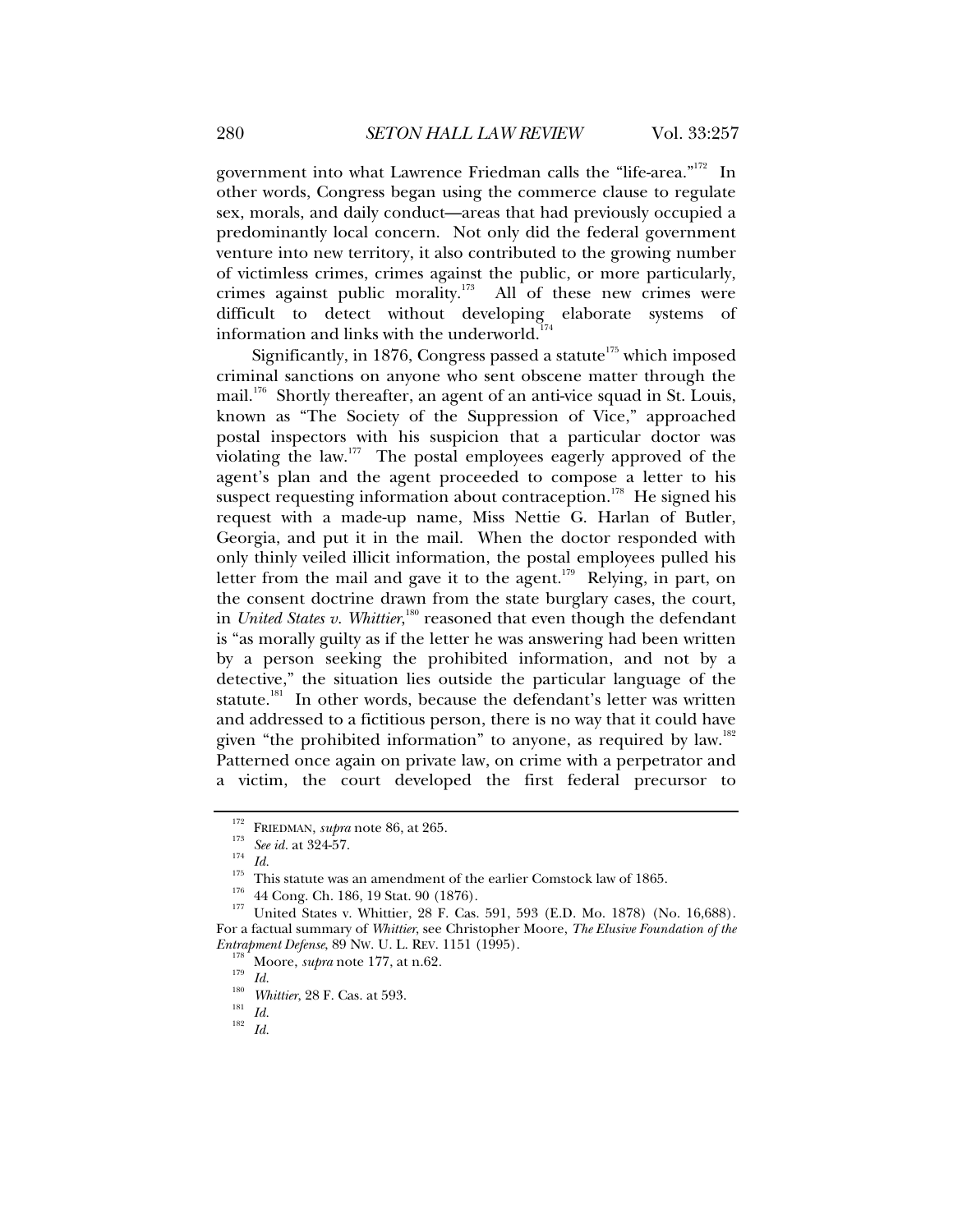entrapment law. Applying an extremely formal interpretation of the statute, a method in vogue at that time, the court dismissed the indictment.<sup>183</sup>

This doctrine concerning decoys and mail fraud persisted for decades. Like the analogous state court doctrine of consent, however, it evolved and changed. In the 1880s and 90s, courts stretched the private law concepts to their extreme.<sup>184</sup> A federal court in Illinois argued that contributory negligence on the part of the government could not constitute a defense unless the government somehow broke the causal relationship between the offender and the offense.<sup>185</sup> Courts simply did not have the language to explain the concept. They grasped at familiar doctrine for help, but the causal relationship between offender and offense proved an odd and awkward way of explaining voluntariness.<sup>186</sup> Feeling the limits of private law concepts, courts picked up on the tone of the concurring opinion in *Whittier*. Writing separately, Judge Treat focused less on the letter of the law or the fictitious nature of the "victim," and insisted that what was really appalling was the government's effort to "induce or manufacture crime."<sup>187</sup> Faced with the same or similar statutes, courts further developed that rationale, arguing that the defendants were not guilty and convictions could not stand where government officials procured the crime.<sup>188</sup> Following *Whittier*, one court rejected an entrapment defense to the aforementioned statute, arguing that law enforcement traps warrant reversal "when the defendant was the passive tool of the entrapping party." <sup>189</sup> The issue of decoys used to catch violations of various rules involving the mail reached the United States Supreme Court on several different occasions in the mid-1890s. In *United States v. Grimm*,<sup>190</sup> the first such case, Justice Brewer wasted little time in concluding that there is no defense where the postal inspector did not intend "to induce or solicit the commission of a crime." The Court relied on *Grimm* to dismiss two other pleas for relief under the aforementioned statute.<sup>191</sup>

<sup>&</sup>lt;sup>183</sup> *Id.* at 594. For a discussion of late-nineteenth century jurisprudence, see HORWITZ, *supra* note 8, at 9-30.

<sup>&</sup>lt;sup>184</sup> Most courts used a modified version of the consent doctrine regardless of whether they upheld or reversed the conviction. *See, e.g.*, United States v. Duff, 6 F. 45 (C.C.S.D.N.Y. 1881).<br>
<sup>185</sup> Bates v. United States, 10 F. 92, 99 (C.C. Ill. 1881).<br>
<sup>186</sup> *Id.*<br>
<sup>187</sup> *Whittier*, 28 F. Cas. at 594 (Treat, J., concurring).<br>
<sup>188</sup> *E.g.*, United States v. Adams, 59 F. 674, 677 (D. Or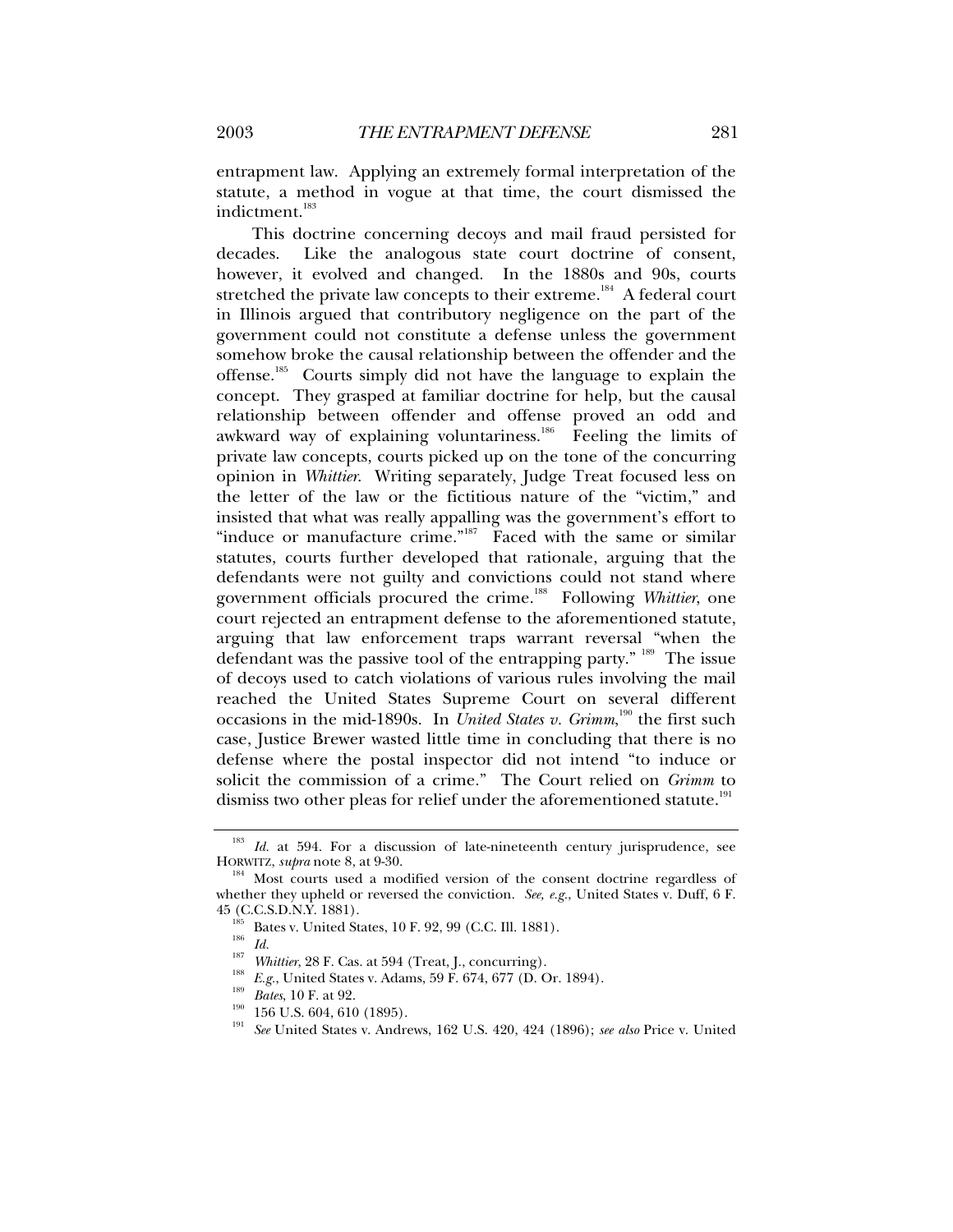The first entrapment case, outside of the mail fraud decoy context, reached the federal courts in  $1915$ .<sup>192</sup> Seven years earlier, California immigration agents suspected that Woo Wai, a Chinese-American merchant, had information about a smuggling ring, which was so pervasive that it involved various high-level government officials.193 Hoping to arrest Woo Wai for violating the immigration laws and get him "in the door" so he would provide information on the other suspects, the government agents sought to involve him in an elaborate plan to smuggle illegal Chinese aliens from Mexico.<sup>194</sup> Woo Wai refused to participate on several occasions.<sup>195</sup> Undaunted, officials used government funds to hire a detective who brought Woo Wai from San Francisco to San Diego on two separate occasions in order to entice him to join the operation.<sup>196</sup> After two trips down the coast and extensive coaxing, Woo Wai finally acquiesced.<sup>197</sup> Poised as Woo Wai crossed the border with the illegal aliens in tow, immigration agents arrested him and offered him immunity if he cooperated in uncovering the smuggling operation.<sup>198</sup> He refused, opting instead to go to trial on the charge that he conspired to bring illegal aliens across the border in violation of the immigration laws.<sup>199</sup>

At trial, Woo Wai argued that the government agents had unfairly lured him into the crime.<sup>200</sup> The district court promptly issued an instruction denying the existence of any such defense. On appeal, the Ninth Circuit Court of Appeals reversed on two separate grounds.<sup>201</sup> First, it drew on the state court consent doctrine to reason that because the government consented to the admission of the aliens, there was no offense.<sup>202</sup> Second, the court offered its innovative spin: "sound public policy can be upheld only by denying the criminality of those who are thus induced to commit acts which infringe the letter of the criminal statutes."203 Distinguishing relevant

- 
- 

States, 165 U.S. 311, 315 (1897). Most of the decoy letter cases following *Grimm* simply relied on that case to dismiss the defense. *See, e.g.*, Shepard v. United States,

<sup>160</sup> F. 584 (8th Cir. 1908).<br>
<sup>192</sup> Woo Wai v. United States, 223 F. 412 (9th Cir. 1915).<br>
<sup>193</sup> Id. at 413.<br>
<sup>195</sup> Id. at 413-14.<br>
<sup>195</sup> Id. at 413-14.<br>
<sup>196</sup> Id.<br>
<sup>197</sup> Id.<br>
<sup>196</sup> Id.<br>
<sup>197</sup> Id.<br>
<sup>198</sup> Woo Wai, 223 F. at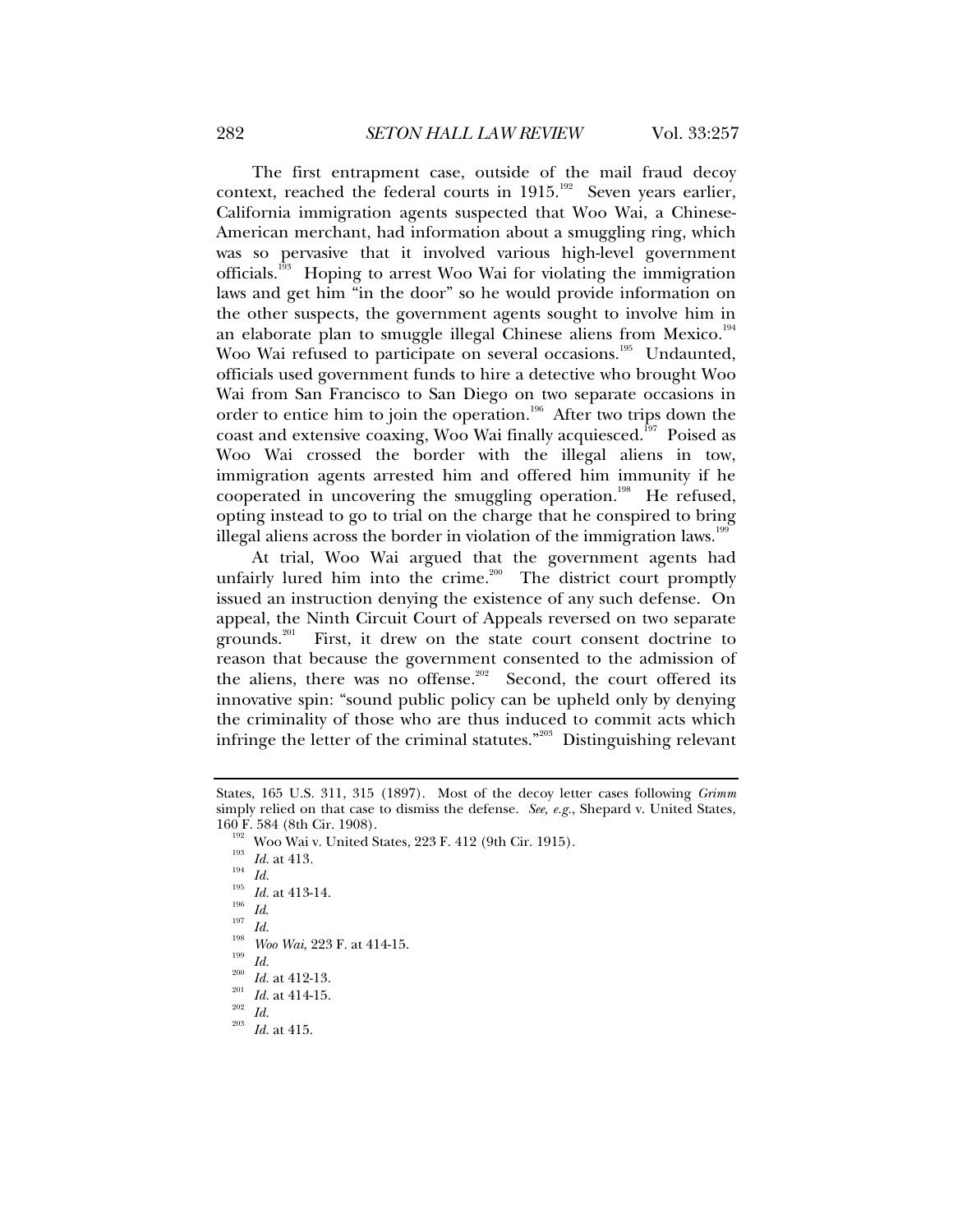state law cases and echoing others, the court held that when the criminal intent does not originate in the mind of the defendant, he cannot be held responsible.<sup>204</sup> Thus, the precedent was set. The court offered two rationales: the first, reminiscent of the older state cases, reasoned by analogy to private law doctrine; and, the second, insisted that an act simply was not "criminal" if the government itself manufactured the crime and manipulated the defendant into committing it. $^{205}$ 

As the cases progressed into the twentieth century, the language of consent became more rare, muted by the more pervasive rationale that an individual defendant cannot act of his own free will if he was sufficiently manipulated by the government. A few years later, another case arose out of similar facts.<sup>206</sup> The court concluded without much difficulty, "[w]here the officers of the law have incited the party to commit the crime charged and lured him on to its consummation, the law will not authorize a verdict of guilty."<sup>207</sup> Like the later state cases, the federal courts that acknowledged the entrapment defense in the 1910s focused on the origin of the criminal intent.<sup>208</sup>

Courts disagreed on where to draw the line, and as Kenneth Murchison artfully argues, the outcome of their reasoning often reflected their own, and the public's, attitude to the law under which the defendant was indicted. $209$  The early state and federal entrapment cases, however, did not only involve violations of prohibition laws. Like *Woo Wai* and the state bribery cases, many were the result of the efforts of an overzealous reform movement, which had gradually made its way into various wings of law enforcement. What is striking about the cases that recognize the defense is not the particular statutes under which they arose, but rather the organized and sophisticated nature of the law enforcement offensive considered by the courts. Both federal and state courts had to reinvent the doctrine

<sup>&</sup>lt;sup>204</sup> *Woo Wai*, 223 F. at 414.<br><sup>205</sup> *Id.* at 414-16.<br><sup>206</sup> Yick v. United States, 240 F. 60 (9th Cir. 1917).<br><sup>207</sup> *Id.* at 65.<br>Peterson v. United States, 255 F. 433, 435 (9th Cir. 1919) (reversing a conviction for a wartime offense of selling liquor to soldiers in uniform after undercover agents harassed the defendant for over three hours in an effort to procure alcohol); Voves v. United States, 249 F. 191, 192 (7th Cir. 1918) (reversing a conviction for selling liquor to an Indian); United States v. Healy, 202 F. 349, 351 (D. Mont. 1913) (reversing a conviction under same law after federal officials hired an Indian witness, who did not look or seem like an Indian, to procure alcohol from the defendant). 209 *See* MURCHISON, *supra* note 94, at 41-46.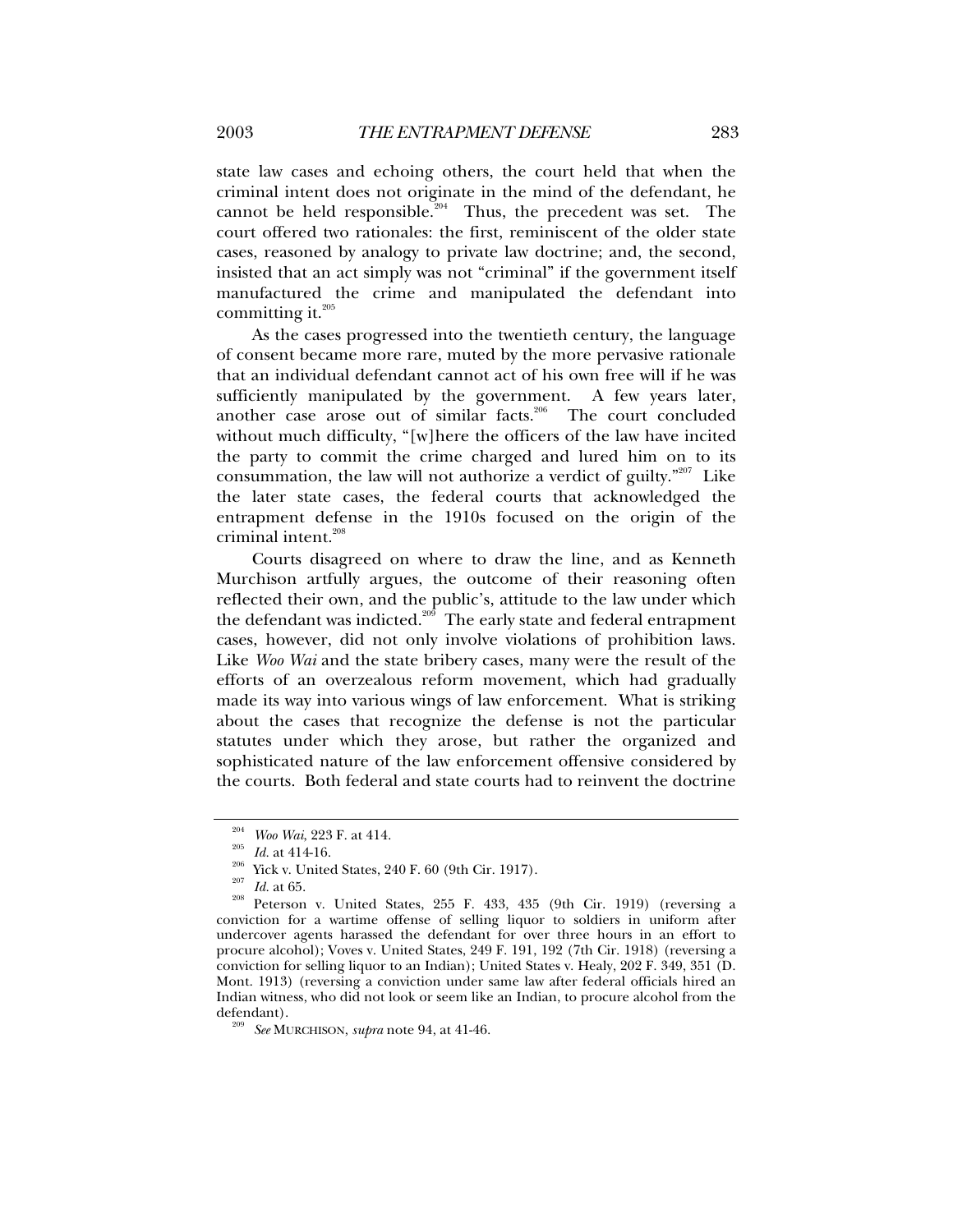to suit this new situation. They discarded the terms of contract and other private law models and adopted a new theory of entrapment based on a new idea of what constitutes voluntary action in the presence of a large, centralized, and bureaucratic state.

The subtle shift in language may not have had a huge impact on who served time for which crime, but significantly, both defense lawyers and judges now framed their understanding of criminal responsibility in a new way. The idea that the government could "create" a criminal was a new concept. The twentieth-century legal doctrine of entrapment, which embodied the idea that the state wielded some kind of power to manipulate the very essence of its citizens, was an innovation in the law. The later state and federal entrapment cases made the implication of this new focus on criminal intent explicit, excusing a criminal defendant only when the state authorities created him. Thus, one state court admonished, "decoys and artifices may be employed to *entrap criminals*, but not to *create* them.<sup>2210</sup> Another rejected the defendant's claim that the state Another rejected the defendant's claim that the state officials were engaged in a "conspiracy to create a criminal."<sup>211</sup> In a West Virginia court, the judge grasped at various metaphors to explain the law, stating, there can be no entrapment unless "the defendant was plastic clay in the hands of the entrappers. . . . It is not the decoy of a criminal which public policy condemns but the implanting of the germ of criminality, no matter how favorable the culture."212

Federal courts used the same language to express alarm at the government's ability to distort the will of its citizens. In an attempt to catch a suspect violating an act that prohibed the sale of liquor to Indians, federal officials hired a witness who did not appear to be an Indian.<sup>213</sup> The court declared, "[d]ecoys are permissible to entrap criminals, but not to create them, to present opportunity to those having intent to or willing to commit crime but not to ensnare the law-abiding in unconscious offending."<sup>214</sup> The court reasoned that the combination between ignorance of fact and government solicitation "stamps the act as involuntary" because the defendant had become a merely passive instrument of governmental design.<sup>215</sup> The

<sup>210</sup> State v. Hester, 146 S.E. 116, 120 (S.C. 1929). For parallel language, see People v. Schell, 240 Ill. App. 254 (Ill. App. Ct. 1926); Commonwealth v. Wasson, 42

<sup>&</sup>lt;sup>211</sup> State v. Lovell, 272 P. 666 (Kan. 1928).<br><sup>212</sup> State v. Jarvis, 143 S.E. 235, 236 (W. Va. 1928).<br><sup>213</sup> *Healy*, 202 F. at 349.<br>*Id. Id.* at 350. *Id.*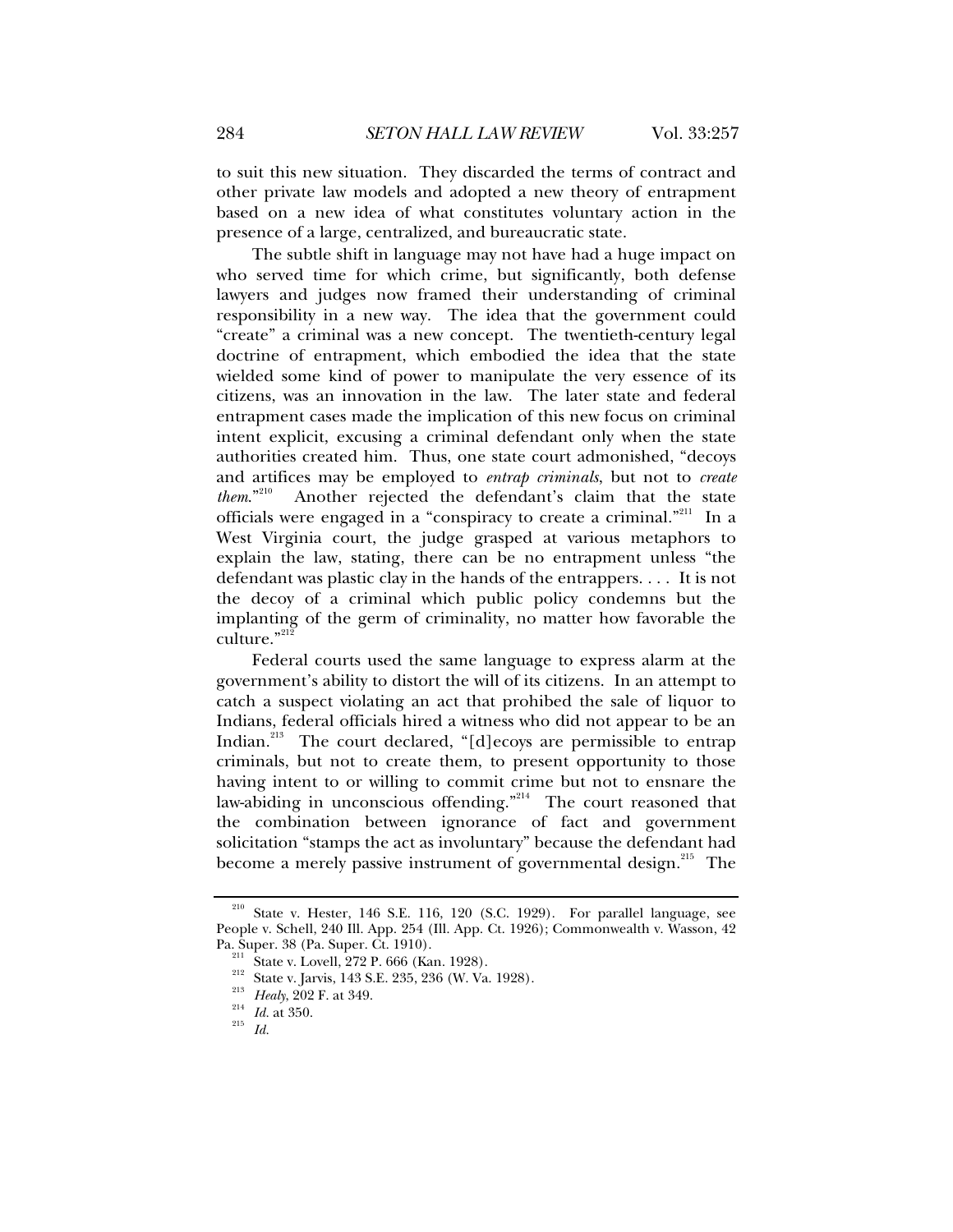Ninth Circuit echoed this idea of free will noting that, "[t]he government is not engaged in the business of manufacturing criminals."216 The federal cases that followed in the 1920s similarly focused the inquiry on the power of the state, through sheer force of persuasion, to change the course of human conduct and eradicate individual free will.<sup>217</sup>

While the shift was subtle, it is nonetheless evident. The earlier cases defined will, freedom, and voluntariness by reference to actions. If a defendant committed an illegal act without physical coercion in the nineteenth-century cases, he did so of his free will. The consent doctrine, for instance focused on the victim's acquiescence in the crime, not on the defendant's free will, because the voluntariness of the defendant's actions was presupposed. This mirrors the biblical interaction of Eve and the serpent. The reason God did not excuse Eve is that she acted against his edict, and was therefore culpable. The serpent wielded a good deal more power than Eve and his tactics were certainly unfair, but in the mind of the Old Testament Deity and the New York court which invoked Him, that was not really relevant. By the twentieth century, courts had taken a noticeable turn. In response to a new kind of state with an intricate network of national, local, and private law enforcement tools at its fingertips, courts generated and adopted the following new concepts: (1) that an individual's will can be undermined; (2) that an individual's personality can evolve and change; and (3) that an individual free from coercion is not necessarily free. Under this rubric, an individual is not responsible for his acts if the state manipulated his will..

The older idea of character based on a Judeo-Christian conception of the fixed and unchanging self, with virtues and vices that can be more or less controlled by the individual, dominated earlier case law.<sup>218</sup> One appellate court made it clear that this version

<sup>216</sup> *Peterson*, 255 F. at 436. 217 *See, e.g*., Conway v. United States, 1 F.2d 274, 276 (7th Cir. 1924); Sabbatino v. United States, 298 F. 409, 411 (2d Cir. 1924); Ritter v. United States, 293 F. 187, 188- 89 (9th Cir. 1923); Browne v. United States, 290 F. 870, 873-74 (6th Cir. 1923); DiSalvo v. United States, 2 F.2d 222, 225-26 (8th Cir. 1924).<br><sup>218</sup> For a broad theoretical discussion of the crisis of the individual in the late

nineteenth century, see Thomas C. Heller & David E. Wellbery, *Introduction* to RECONSTRUCTING INDIVIDUALISM: AUTONOMY, INDIVIDUALITY, AND THE SELF IN WESTERN THOUGHT 7-15 (Thomas C. Heller et al. eds., 1986). The shift from the religious to the secular in the law occurred throughout the nineteenth century, but it was especially significant after the Civil War. Thus, this shift in notions of the self was just one aspect of a much broader trend away from religious conceptions of the self. *See generally* ROSS, *supra* note 56, at 53-64; ABRAMS, *supra* note 154.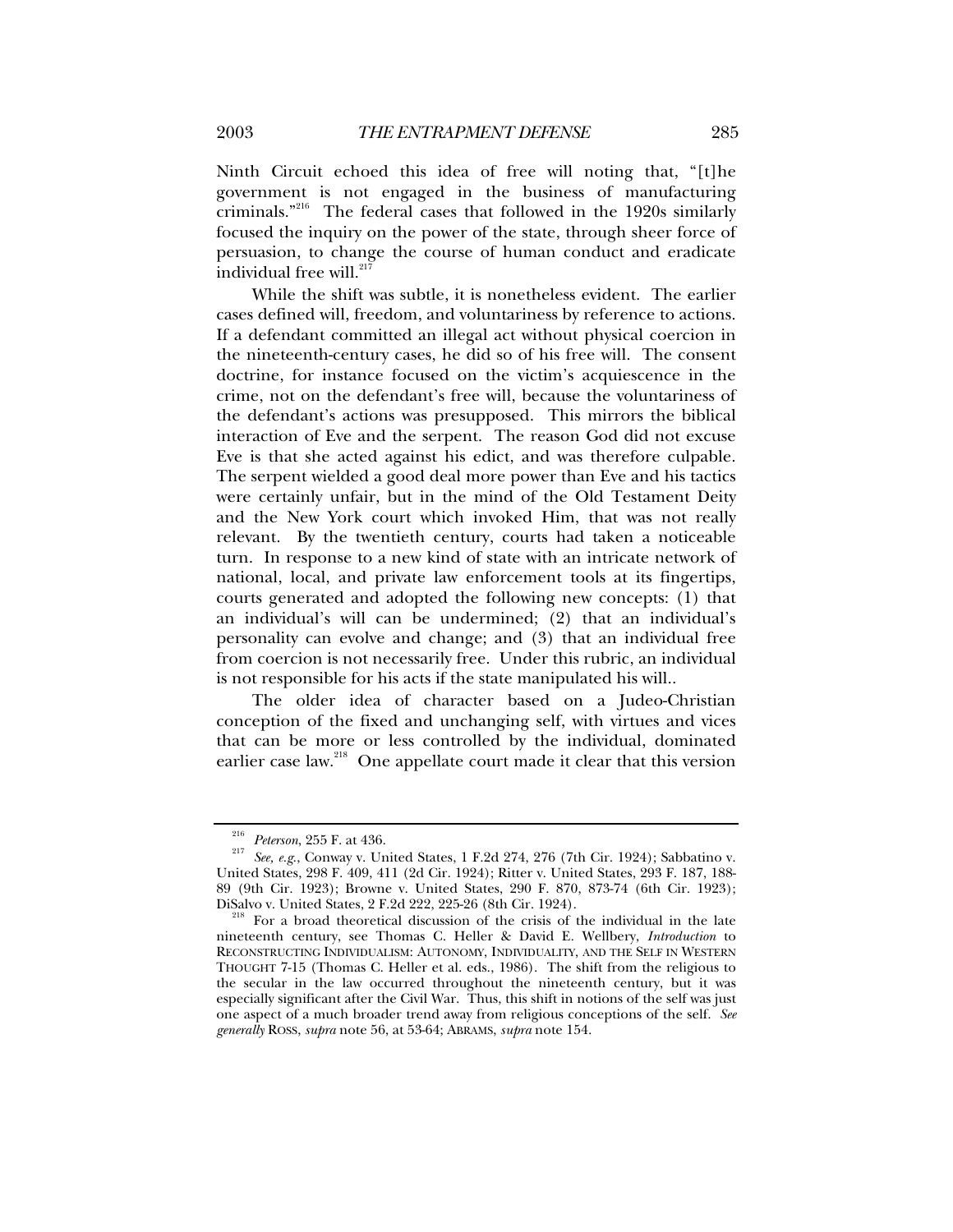no longer suited the modern world.<sup>219</sup> The trial court invoked Jesus in its jury charge stating, "on the night before the crucifixion, Jesus tempted Judas Iscariot: that he could have remained away and saved Judas Iscariot from committing the despicable crime . . . of betraying his master." It may be argued, the court continued, that Jesus tempted Judas, but that provided no excuse because "it was in the heart of this man."<sup>220</sup> On appeal, the court concluded that it was an error to rule out the entrapment defense altogether and noted that the instruction was unduly prejudicial. $221$  The emergence of the defense based on the vulnerability of individuals and the elusiveness of free will embodied a definition of freedom and individuality that directly contradicted older biblical notions.

As the doctrine developed across the continent, federal courts gradually proved more liberal in ordering lower courts to consider all the evidence related to the entrapment defense.<sup>222</sup> Kenneth Murchison argues that it was prohibition that prompted courts to open their doors to the new defense.<sup>223</sup> While the widely controversial prohibition laws might have served as a catalyst, the array of cases in the early part of the twenty-first century set the stage. The language of the defense was already well established in both the federal and state courts by the time the prohibition cases flooded the courts. Prohibition may have brought entrapment to the attention of the federal judiciary in a way that it found hard to ignore but the defense had already developed over the course of many decades as a collective response to a radically changed universe of law enforcement.

Meanwhile, legal commentators were largely unmoved by the judicial development of the entrapment defense. Nineteenth-century treatises rarely mentioned the subject and if they did, they did so by explaining the doctrine of consent.<sup> $224$ </sup> In his treatise on criminal law

<sup>219</sup> *Di Salvo*, 2 F.2d at 226. 220 *Id*. 221 *Id.* <sup>222</sup> *See* MURCHISON, *supra* note 94, at 29-32. 223 *Id.* 224 Most treatises did not devote any space to entrapment. *See, e.g.*, FRANCIS WHARTON, A TREATISE ON CRIMINAL LAW (1896); JOHN MINOR, EXPOSITION OF THE LAW OF CRIME AND PUNISHMENT (1894); JOHN WILDER MAY, LAW OF CRIMES (1893); J.H. BEALE, A SELECTION OF CASES (1894); IRVING BROWNE, THE ELEMENTS OF CRIMINAL LAW, PRINCIPLES, PLEADING, AND PROCEDURES, FOR THE USE OF LAW SCHOOLS AND STUDENTS (1892); S.F. HARRIS, PRINCIPLES OF CRIMINAL LAW (1883); JOEL PRENTISS BISHOP, COMMENTARIES (1882). The few that did mention it did so in passing and largely focused on the consent cases. *See, e.g.*, JOHN G. WHALEY, THE CRIMINAL LAW 37- 39 (1896); WILLIAM CLARK, SELECTED CASES ON CRIMINAL LAW (1895).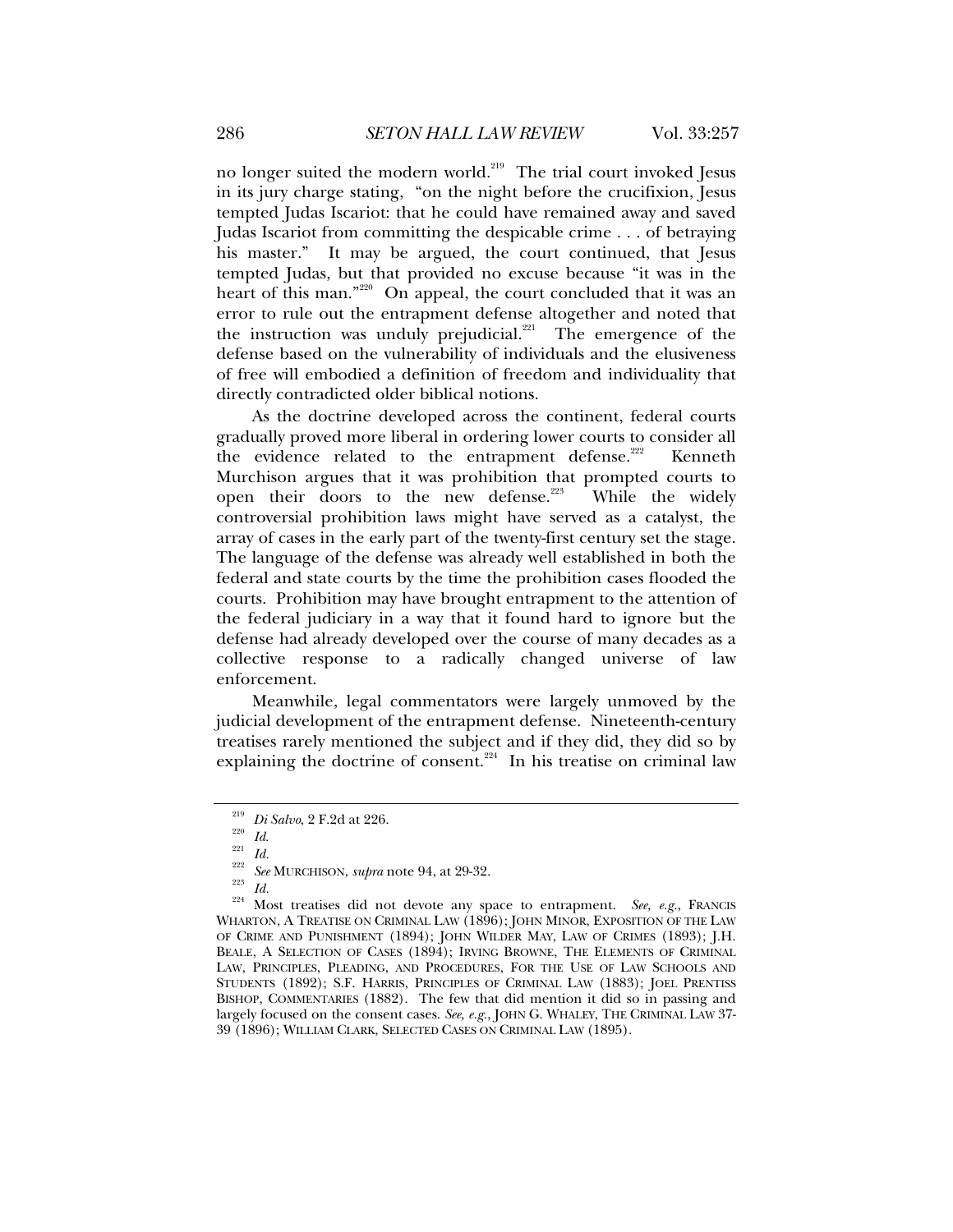published in 1895, for instance, William Clark coupled the fact that consent to sexual intercourse negates an element of rape with the notion that a cooperating witness's consent negates an element of larceny or robbery.<sup>225</sup> In the early decades of the twentieth century, the defense drew few comments from students cataloguing cases and even fewer scholarly studies.<sup>226</sup> In the second half of the prohibition decade, however, academics took a greater interest in entrapment and, like the courts, they seemed to embrace the defense as if it had always been around. $227$  These later comments, like the court cases they discussed, generally noted that entrapment serves as a successful defense where the criminal intent originates with the government agents rather than the accused.<sup>228</sup> As one commentator put it in the late 1920s, courts apply the defense when "acts of the officers instigating and procuring the crime have gone so far as to wash the necessary guilty intent from the mind of the accused and render him a mere tool with no intent."229 Another commentator remarked that the origin of the criminal design is only the beginning of the inquiry; entrapment can only succeed as a defense if the government deprived the accused of "volition and willing compliance."<sup>230</sup> Others put it slightly differently, arguing that if government officials produce a crime that the defendant would not otherwise have committed, the defendant can claim that he was unjustly entrapped. $231$  Treatises in

<sup>225</sup> CLARK, *supra* note 224, at 23. 226 The *Index to Legal Periodicals* did not include entrapment as a category until 1924, and only three articles appeared on the subject. *See* INDEX TO LEGAL PERIODICALS AND LAW LIBRARY JOURNAL 81 (1924); *see also* Leonard J. Calhoun, *When Entrapment is a Bar to Conviction*, 10 VA. L. REV. 316 (1924); *Criminal Law—Entrapment to Sell Liquor*, 33 YALE L.J. 555 (1924); *Entrapping Suspected Criminals*, 28 CASE & COMMENT 263 (1922). *See also* MURCHISON, *supra* note 94, at 26.

<sup>&</sup>lt;sup>227</sup> E.g., J. Darwin Bond, *Entrapment in Narcotic Law Violations*, 20 Ky. L.J. 98 (1931).<br><sup>228</sup> See, e.g., Robert C. Kline, *Entrapment Under the National Prohibition Act*, 1 GEO. WASH. L. REV. 371, 372 (1932); Recent Case Notes, *Criminal Law—Entrapment as a Defense in Criminal Prosecutions*, 1 IDAHO L.J. 93, 93 (1931); Bond, *supra* note 227, at 99; Recent Decisions, *Criminal Law—Trial—Entrapment as a Defense Where Criminal Intent Originates in Accused*, 16 VA. L. REV. 78, 78-79 (1929); Comment, *Criminal Law—*

<sup>&</sup>lt;sup>229</sup> *Criminal Law—Defenses—Entrapment, supra* note 228, at 286.<br><sup>230</sup> Recent Decisions, *Criminal Law—Entrapment*, 13 ST. LOUIS U. L. REV. 275, 275-76 (1928); *see also* Note, *Entrapment as a Defense to Criminal Prosecution*, 44 HARV. L. REV. 109, 109 (1930) (noting that entrapment is reprehensible because "it involves the creation of a criminal by a governmental agency"). 231 *E.g.*, Recent Cases, *Criminal Law— Defenses—Entrapment*, 20 ILL. L. REV. 309,

<sup>309 (1925);</sup> Recent Decisions, *Criminal Law—Entrapment*, *supra* note 231, at 275-76; Recent Cases, *Criminal Law—Entrapment—Public Policy*, 9 TEX. L. REV. 276, 277-78 (1930); Note, *Entrapment as a Defense in Prosecution for Prohibition Violation*, 41 YALE L.J. 1249, 1249-51 (1932); Recent Cases, *Criminal Law—Entrapment as a Defense*, 11 TEX. L. REV. 385, 385 (1932).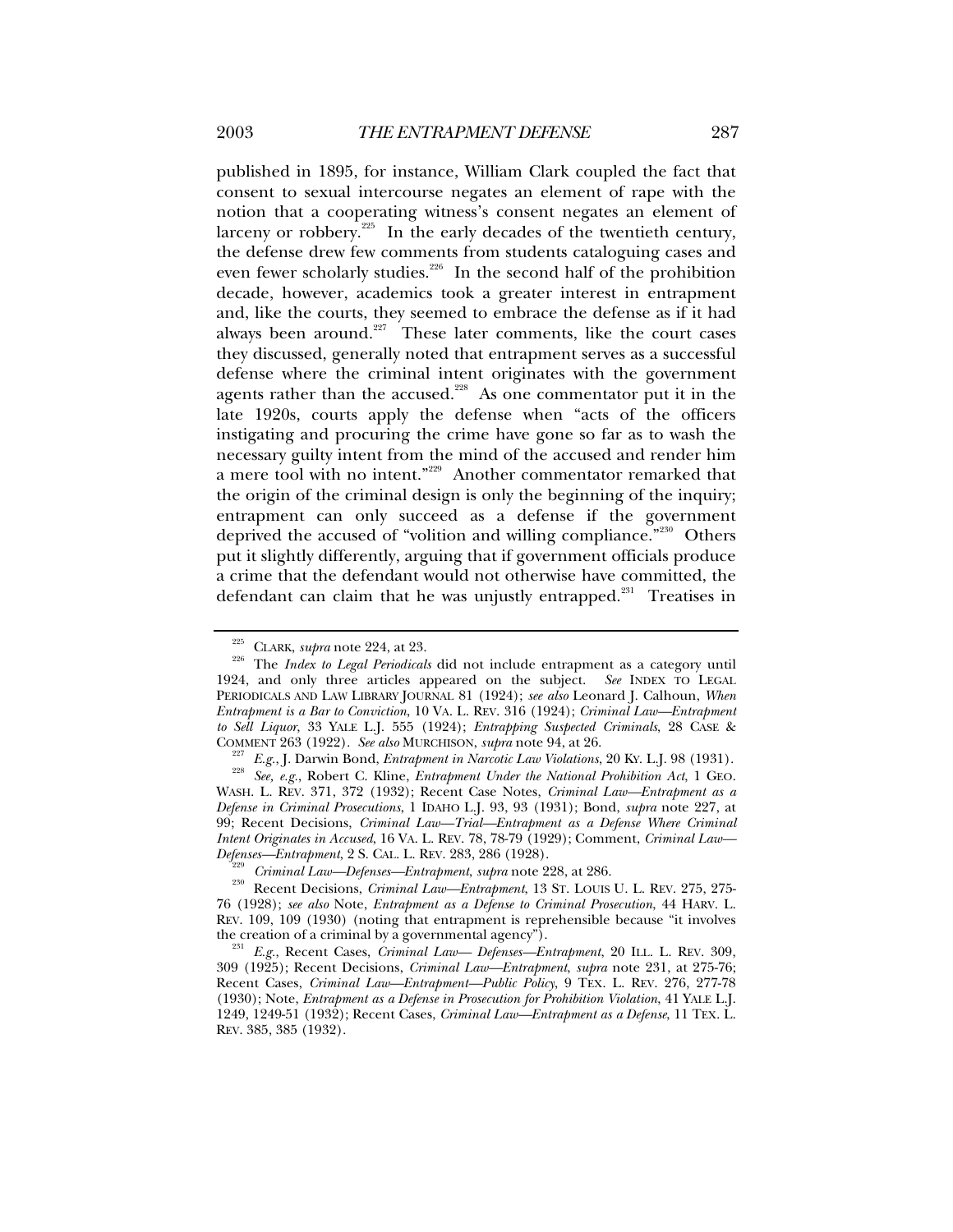the second half of the century echoed this sentiment.<sup>232</sup>

While prohibition did not create the entrapment defense, the growing skepticism about liquor laws prompted both courts and commentators to adopt a new rationale for the defense. At the end of the decade, scholars argued that the entrapment defense was worthwhile because it served to deter the overly aggressive and invasive behavior of law enforcement officials. They argued that whether or not the government agents had reasonable suspicion and acted in good faith prior to setting their trap provides a doctrinal check on executive power.<sup>233</sup> This reasoning is notably absent from the earlier judicial decisions implementing the defense, but it did make a subtle appearance in a few cases in the mid-twenties. $234$  In these cases, courts never explicitly invoked deterrence as the purpose of entrapment, rather, courts suggested that if the government agents implemented a trap without reasonable suspicion, they acted contrary to public policy, which counsels against inducing individuals to commit crimes, and dictates that courts should not countenance such conduct.<sup>235</sup>

While the lower courts and academics struggled to define the contours of the entrapment defense, the Supreme Court remained silent.<sup>236</sup> It was not until 1928 that the Court acknowledged this new defense in federal criminal law. The case which first made its way to the United States Supreme Court was a narcotics case: Federal agents suspected that Casey, an attorney, was soaking towels with illegal opiates and delivering them to federal prisoners at a county jail.<sup>237</sup> Federal narcotics agents recruited George Cicero, a convicted felon and drug addict, and Mrs. Nelson, another prisoner's sister-in-law, to serve as their stool pigeons.<sup>238</sup> The agents installed a dictaphone in

<sup>232</sup> CLARK & MARSHALL, LAW OF CRIMES § 162 (3d ed. 1927). 233 *See, e.g*., Bond, *supra* note 227, at 99; Fred J. Ginsburg, Criminal Cases, *Entrapment—Narcotic Sale in Violation of Harrison Narcotic Act*, 24 J. CRIM. L. 1109, 1109- 10 (1933); *Criminal Law—Defenses—Entrapment*, *supra* note 228, at 286-89. One author claimed that although courts frame their inquiry in terms of the origin of criminal intent, they are in fact simply calculating whether the government conduct was objectively reasonable. Note, *Entrapment by Government Officials*, 28 COLUM. L. REV. 1067, 1069 (1928).

<sup>234</sup> United States v. Eman Drug Mfg. Co., 271 F. 353 (D. Colo. 1920); *see also* United States v. Certain Quantities of Intoxicating Liquors, 290 F. 824 (D.N.H. 1923).

<sup>&</sup>lt;sup>235</sup> See, e.g., De Long v. United States, 4 F.2d 244 (8th Cir. 1925); Certain Quantities of Intoxicating Liquors, 290 F. 824.

<sup>&</sup>lt;sup>236</sup> MURCHISON, *supra* note 94, at 32. Murchison points out that, between the years of 1919 and 1932, the Court declined to grant *certiorari* on the issue twelve times. *Id.* 

<sup>&</sup>lt;sup>237</sup> Casey v. United States, 276 U.S. 413, 416-17 (1928).<br><sup>238</sup> Id. at 422 (Brandeis, J., dissenting).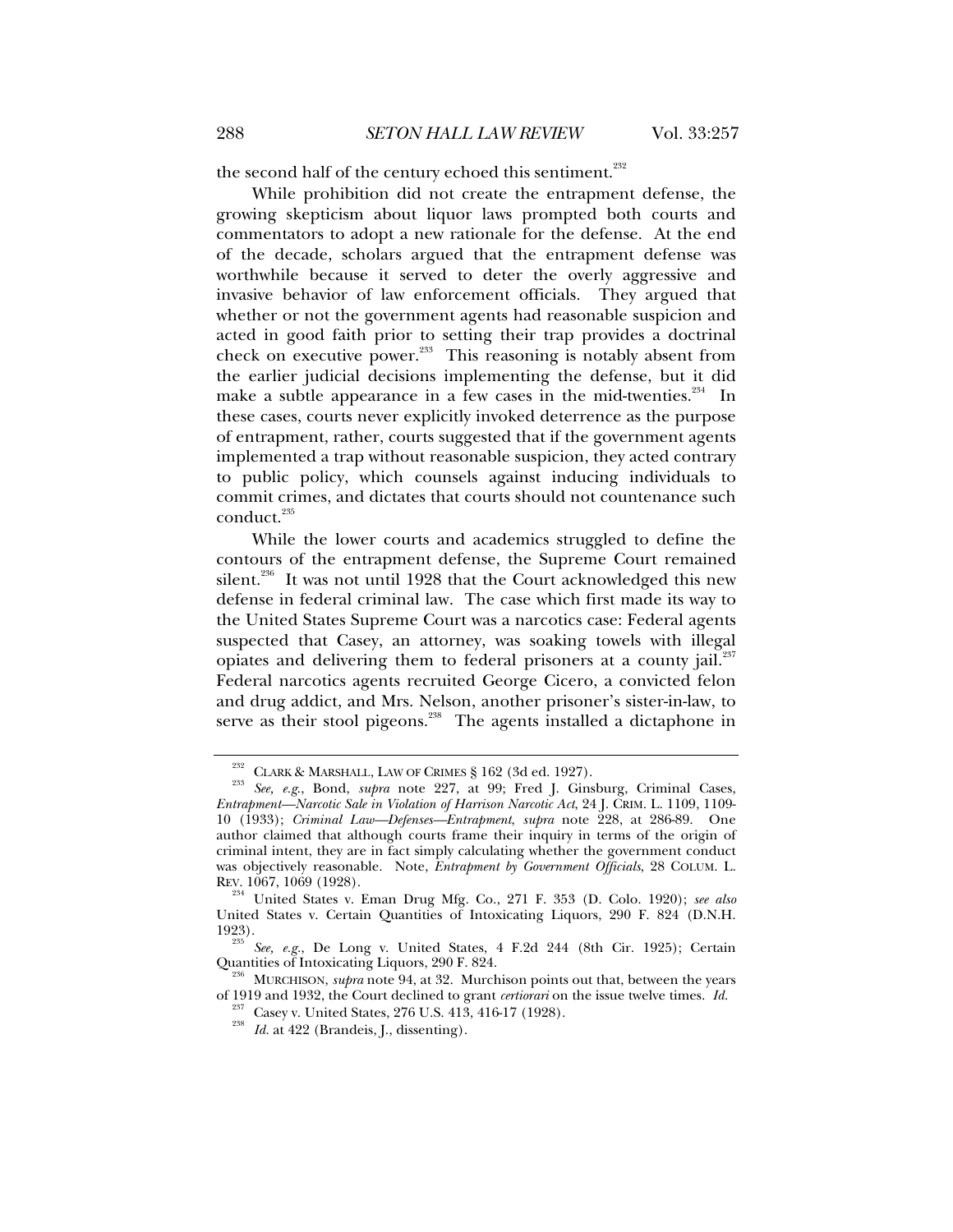the attorney-client cage and deposited money in Cicero's prison credit account.<sup>239</sup> They listened from an adjacent room while both Cicero and Nelson solicited drugs from Casey.<sup>240</sup> Without much comment, Justice Holmes rejected Casey's plea that he had been trapped into committing the crime. $241$  Justice Brandeis dissented. $242$ He remarked that he could not consider the substantive offense because "officers of the government instigated the commission of the alleged crime."<sup>243</sup> Justice Brandeis clarified that his objection does not rest merely upon the character of the evidence or upon the fact that the evidence was illegally obtained.<sup>244</sup> The obstacle to the prosecution lies in the fact that the alleged crime was instigated by officers of the government; that the act for which the government seeks to punish the defendant is the fruit of their criminal conspiracy to induce its commission.<sup>245</sup>

Further, the Justice insisted that the government could set decoys and lay traps, "[b]ut it may not provoke or create a crime and then punish the criminal, its creature."<sup>246</sup> Categorizing Casey as a "detective-made criminal," Brandeis offered two reasons for his dissent, arguing that the court could not sanction the government's unauthorized and unjustifiable conduct and that Casey's action could not be considered an act of his own free will.<sup>247</sup>

Four years later, the majority of the Court adopted Brandeis's reasoning. In *United States v. Sorrells*, the defendant was convicted of violating the National Prohibition Act.<sup>248</sup> At trial, he relied on an entrapment defense, claiming that government agents staged a crime and lured him into committing it. $249$  In an elaborate effort to catch Sorrels in an illicit act, a government agent posed as a tourist and recruited Sorrells's friends to introduce him. $^{250}$  After using various intelligence sources, he found out that Sorrells had fought in World War  $I^{\frac{251}{251}}$  The agent then pretended to be a veteran of the same

<sup>&</sup>lt;sup>239</sup> *Id.* (Brandeis, J., dissenting).<br>
<sup>240</sup> *Id.* at 422-23 (Brandeis, J., dissenting).<br>
<sup>241</sup> *Id.* at 421 (Brandeis, J., dissenting).<br>
<sup>242</sup> *Id.* at 421 (Brandeis, J., dissenting).<br>
<sup>244</sup> *Id.* at 423 (Brandeis, J.,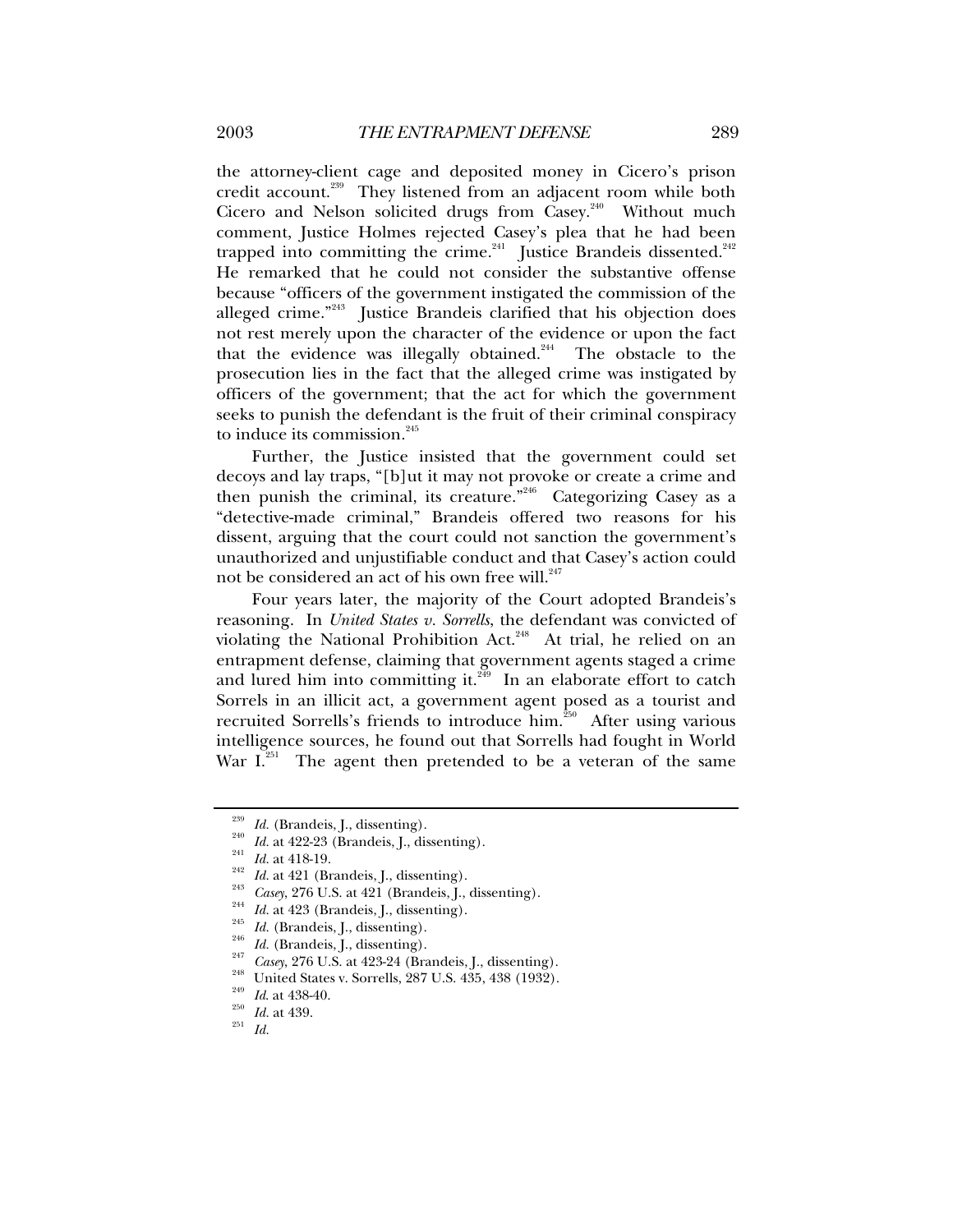Division. After winning his confidence in this cunning way, the agent asked for liquor on three separate occasions.<sup>252</sup> Sorrells finally gave in.253 The Court noted that:

the evidence was sufficient to warrant a finding that the act for which defendant was prosecuted was instigated by the prohibition agent, that it was the creature of his purpose, that defendant had no previous disposition to commit it . . . and that the agent lured defendant, otherwise innocent, to its commission by repeated and persistent solicitation in which he succeeded by taking advantage of the sentiment aroused by reminiscences of their experiences as companions in arms in the World War. $^{254}$ 

Chief Justice Hughes paused, "[s]uch a gross abuse of authority given for the purpose of detecting and punishing crime, and not for the making of criminals, deserves the severest condemnation."255 Following the vast majority of circuits, the Court held that when the criminal design originates with the government, it may not prosecute the individual who it caught and enticed into its plan.<sup>256</sup>

While the Supreme Court might have used substantive due process to build the defense permanently into the law, the Court chose not to do so. Instead, the justices insisted that Congress could not possibly have intended its statute to cover a situation like this where government agents lured an innocent person into committing a crime.<sup>257</sup> Thus, the defense, which just decades before occupied a small and precarious position in both state and federal courts, had evolved into such a commonsense guage of criminal responsibility that the Supreme Court was willing to conclude it would be absurd for Congress to have intended any criminal statute to include prosecution and punishment of those enticed and trapped by government agents.258 In *Sorrells*, the government argued that the defendant waived the entrapment defense by not mentioning it in his plea of not guilty and failing to plead it to bar further proceedings

<sup>252</sup> *Id.* <sup>253</sup> *Sorrells*, 287 U.S. at 439. 254 *Id.* at 441. 255 *Id.* <sup>256</sup> *Id.* By the time the Court reviewed the issue in *Sorrells*, entrapment was not a controversial doctrine and only one justice agreed with the circuit court that no such defense exists.  $Id$  at  $453$  (McReynolds, J., dissenting).

See id. at 448-49. While few contemporary discussions of entrapment explore the history in full, they all involve some discussion of *Sorrells*. For a thorough examination of the opinion, *see* Roger Park, *The Entrapment Controversy*, 60 MINN. L. REV. 163, 164 (1976).

<sup>258</sup> *See Sorrells*, 287 U.S. at 453.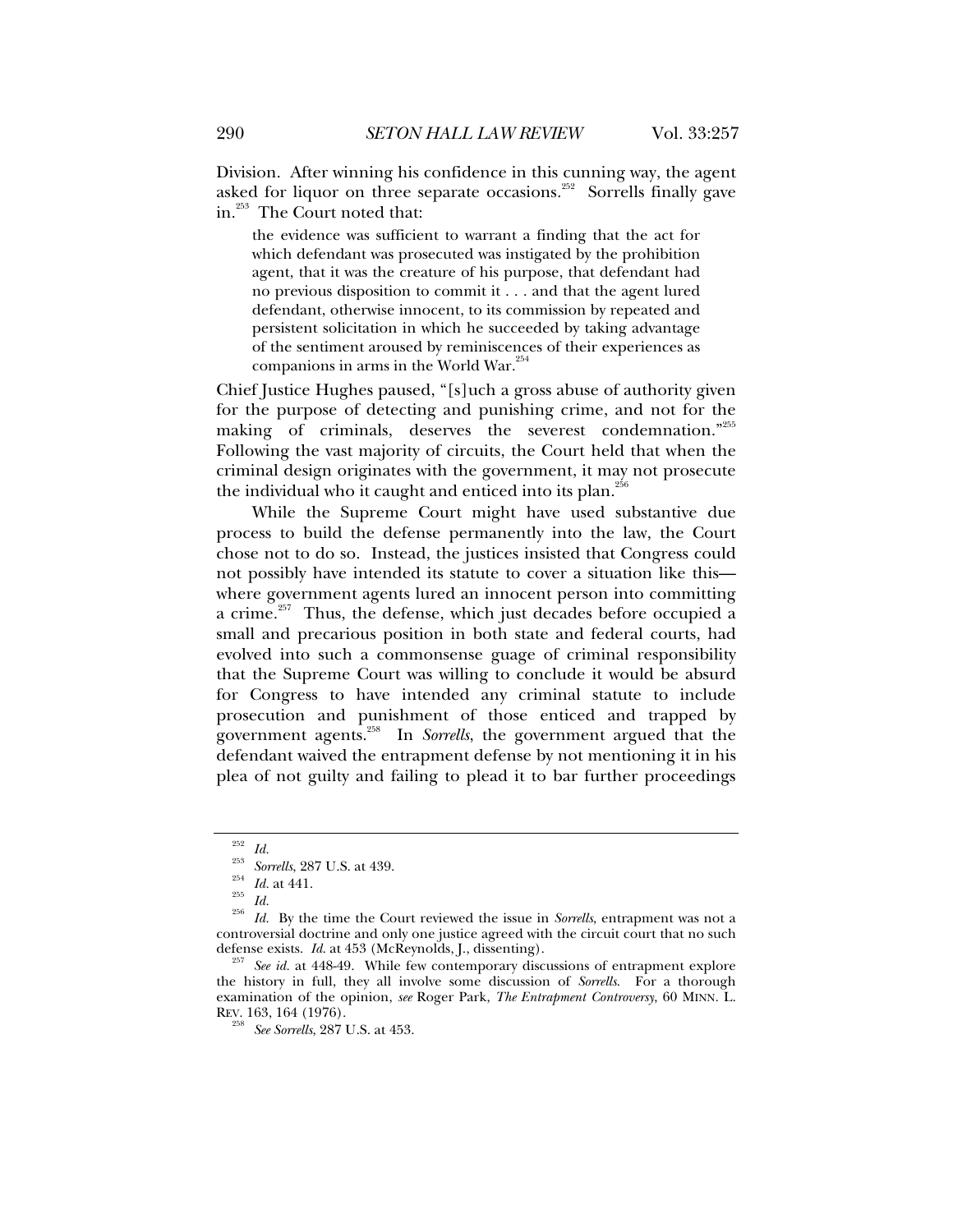under the indictment.<sup>259</sup> The Court rejected this contention, arguing that it follows from the misconception that the defense is not a denial of guilt but rather some sort of judicial bar or equitable doctrine that prevents the government from proceeding when its agents have behaved unjustly.<sup>260</sup> Entrapment, the *Sorrells* Court explained, "is available, not in the view that the accused though guilty may go free," but rather pertains directly to the guilt or innocence of the defendant.<sup>261</sup> It is significant that the Court chose not to use It is significant that the Court chose not to use substantive due process, a doctrine employed throughout the previous decades, to defeat reform legislation and protect freedom of contract. Perhaps perceiving the already precarious position of substantive due process, the Court chose a different track, elevating this new aspect of freedom above such contractual rights.

Justice Roberts wrote separately to emphasize a slightly different basis for his adoption of entrapment. Rather than locate the source of the defense in Congressional intent, Justice Roberts chose to focus on the inherent supervisory power of the courts. His opinion echoed the flurry of academic articles published at the end of the previous decade and a few recent federal cases. The Justice stated that, "[n]either courts of equity nor those administering legal remedies tolerate the use of their process to consummate a wrong. The doctrine of entrapment in criminal law is the analogue of the same rule applied in civil proceedings."<sup>262</sup> Justice Roberts argued that, while cloaked as an effort to tailor the law to a new view of criminal responsibility, entrapment was really a deterrent. Judges considered entrapment a judicial rule analogous to the various civil law doctrines that prevent plaintiffs from resorting to the courts when they have behaved in an illegal or grossly unethical manner.<sup>263</sup>

It may have been the waning popularity of prohibition that caused the Supreme Court to adopt the entrapment defense and articulate the new deterrent rationale, but the definition of criminal responsibility had already shifted. Courts had already redefined the relationship between the government and the individual. By insisting that no federal criminal statute could possibly imply otherwise, the Supreme Court crystallized the relationship and implanted itself in the role of patrolling this new boundary between state and citizen,

<sup>&</sup>lt;sup>259</sup> *Id.* at 452.<br><sup>260</sup> *Id.*<br><sup>261</sup> *Id. Id.* at 455 (Roberts, J., concurring).<br><sup>263</sup> *Id.*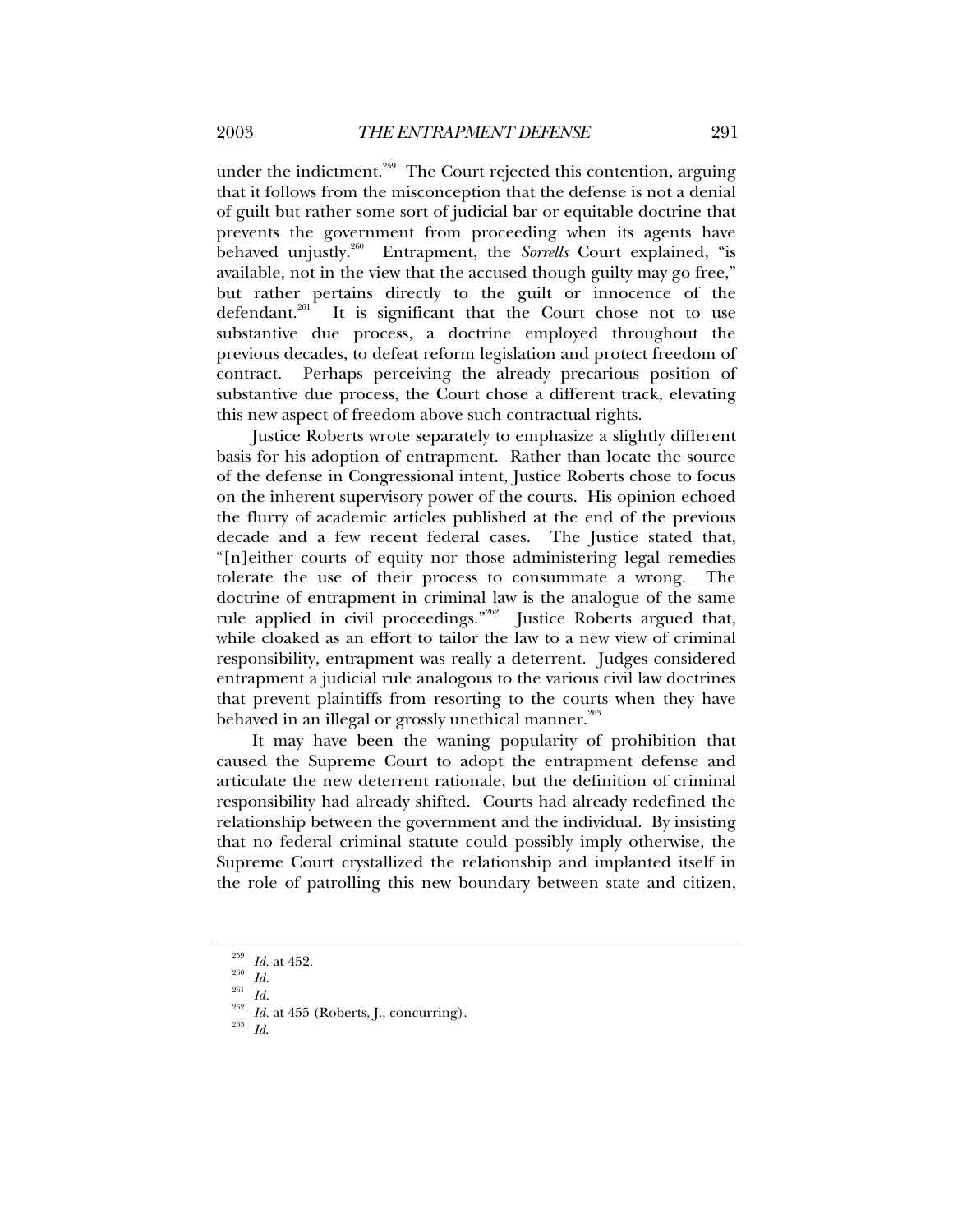government official and civilian.<sup>264</sup>

Thus, as the scope and reach of both state and federal criminal law grew at the end of the century, law enforcement grew with it. Judges and courts, largely without assistance from the academy, invented the doctrine of entrapment to accommodate this new amorphous form of government.<sup>265</sup> By shifting away from private law notions of contract, courts slowly redefined criminal responsibility and realigned the precarious balance between government and the citizen. With little fanfare, courts and legal doctrine contributed to a new definition of free will, one which comprehended the power of the state—through manipulation, trickery, and deception—to alter personality and change the course of human conduct in some fatal way. The dominant justification for entrapment finally articulated by the Supreme Court in *Sorrells* centered on a definition of freedom and responsibility that had evolved over the past several decades.<sup>266</sup> Some of the later federal cases, many law review commentaries in the later part of the 1920s, and the dissent in *Sorrells* suggest a related but distinct rationale: that entrapment is necessary for the purity of the government and its various agencies and agents, and the defense somehow deters government abuses of power and should be allowed despite the indisputable guilt of the accused. This sort of reasoning emerged only after most federal and state courts had adopted the defense. It served only a recessive role—while popular with academics, it did not dominate the early court cases on entrapment.

#### III. ENTRAPMENT LAW IN CONTEXT

This history of the entrapment defense, discussed in the preceding section, has spawned two warring tests to evaluate whether a defendant was impermissibly entrapped. $267$  The first of these tests, the subjective test, asks whether the defendant was predisposed to commit the crime before encouraged to do so by a government actor.<sup>268</sup> The second test, the objective test, exonerates the defendant if government conduct exceeded acceptable limits.<sup>269</sup> The subjective test, espoused by the majority of the *Sorrells* Court, dominated judicial decisions from the beginning of the defense's history.<sup>270</sup> This test

<sup>&</sup>lt;sup>264</sup> *Id.* at 452; *see also id.* at 457 (Roberts, J., concurring).<br>
<sup>265</sup> *Id.* at 451-52.<br>
<sup>266</sup> *Id.* at 451-52.<br>
<sup>266</sup> PAUL MARCUS, THE ENTRAPMENT DEFENSE 12 (1995).<br> *Id.* at 53.<br> *Id.* at 169.<br>
<sup>270</sup> Almost all fed embraced the objective test, but, like the federal clerkship, most also adhere to some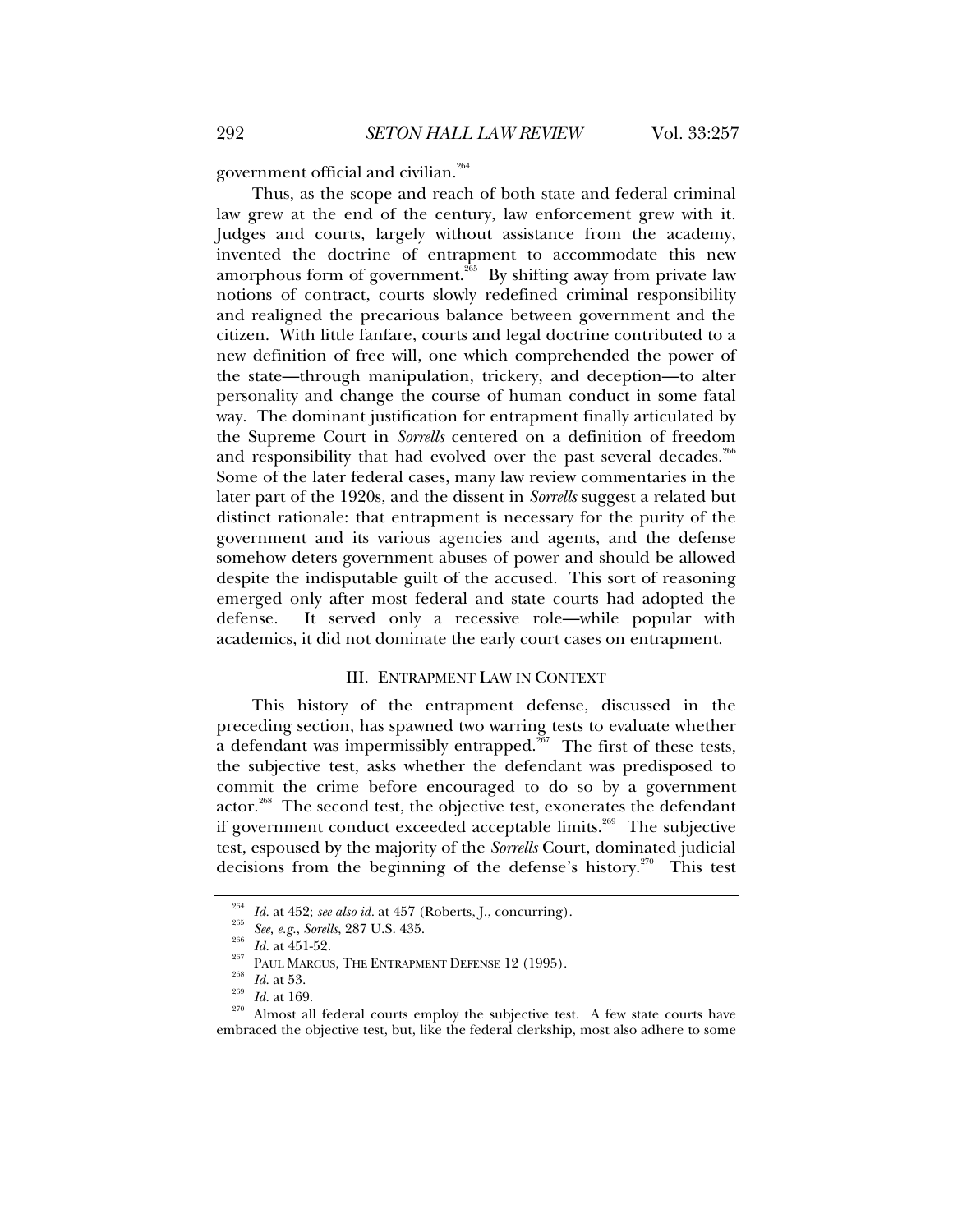makes sense if we view entrapment as a way of approximating whether the defendant acted of his own free will, rendering him guilty and responsible under the law. The objective test follows logically from later rationale, articulated most succinctly by Justice Roberts in his *Sorrells* concurrence, that courts should not sanction this sort of abuse of governmental authority. $271$ 

The history of law enforcement and entrapment is useful because it illustrates that the defense emerged primarily as a way of redefining criminal responsibility and autonomy after the Civil War. Most courts in the first few decades of the defense reasoned that the accused simply was not guilty if government officials manufactured the crime and molded the criminal. Judges did not use the defense primarily to deter, or even to send a message condemning governmental misconduct until well into the twentieth century. This chronology is relevant because it helps explain why courts have clung rather stubbornly to the subjective test in analyzing entrapment. The two rationales are related in that they both call for a particular boundary between the individual and the state, but the objective test follows logically only if the primary role of the defense is to deter governmental misconduct and preserve the purity of the courts.<sup>272</sup> The subjective test embodies the slightly different earlier concern about what exactly constitutes criminal responsibility: A person cannot be considered responsible if he did not act of his own free will, especially when the government has the power to undermine free will through its control over resources and information, and through its power of persuasion.

Following the lead of early academic reflections on entrapment, most contemporary commentators suggest that courts abandon the impractical, and arguably even futile, subjective test.<sup>273</sup> While attempting to ascertain the criminal predisposition of the accused is a clumsy and imprecise tool, the history of the defense indicates that we should allow courts to try. This particular inquiry enables courts to draw, erase, and redraw the line between government and citizen, a judicial role which has come to make sense to us. Thus, the frustrating task of locating the origin of criminal intent serves an important role in providing doctrinal room to shape an evolving notion of the proper interaction between the state and the individual, and in securing the position of the courts to police the parameters of

formulation of the subjective test. *See* MARCUS, *supra* note 267, at 38.<br><sup>271</sup> Sorrells, 287 U.S. at 454-55 (Roberts, J., concurring).<br><sup>272</sup> MARCUS, *supra* note 267, at 171-73.<br><sup>273</sup> See infra note 277.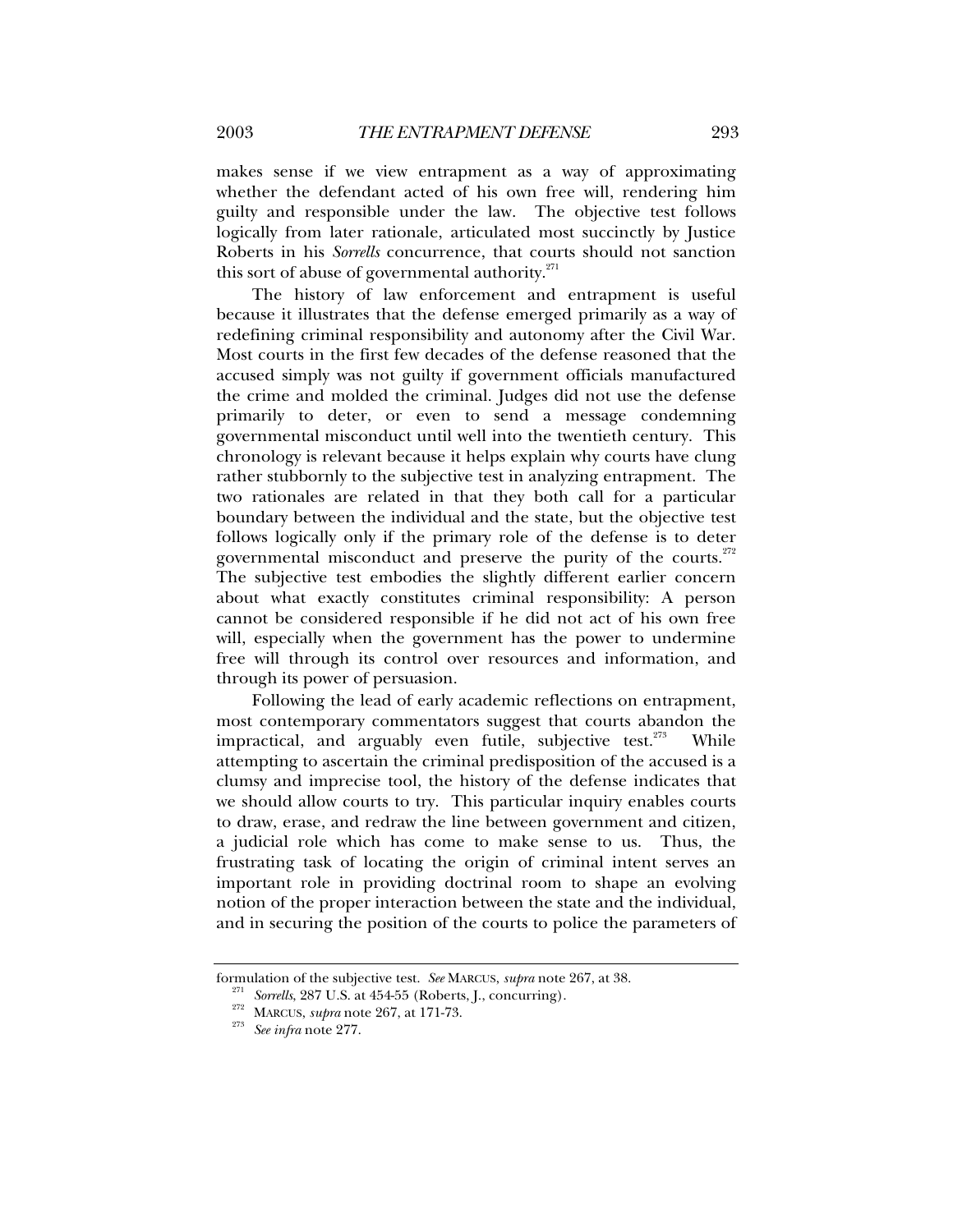that precarious relationship.<sup>274</sup>

For example, sparked in part by the controversy over the role of the independent counsel in uncovering incriminating evidence about former President Bill Clinton<sup>275</sup> and the debate over law enforcement and the Internet,<sup>276</sup> recent literature on the entrapment defense almost universally condemns the subjective test. $277$  But, courts do not appear to comply with the cries of the academy. While the theoretical critique of the subjective test is perfectly logical, the subjective formulation perseveres for precisely the same reason that entrapment emerged in the first place; it allows the law to articulate and develop its own version of what it means to act freely in the modern world. By recognizing some elusive moment when the state has managed to manipulate its citizens and undermine free will through sheer force of persuasion, courts generate an evolving definition of freedom and individuality.

In his seminal article, Michael Seidman argues that because there is no such thing as predisposition, the two tests collapse.<sup>278</sup> He reasons that as long as one equates predisposition with readiness to commit a crime, courts can only guess at its existence by positing some level of inducement to which even an innocent, or nonpredisposed person, would respond.<sup>279</sup> Thus, in order to distinguish the defendant who is worthy of exoneration from the one who is not, courts will have to analyze the propriety of government conduct—the very factor that the subjective test pretends to ignore.<sup>280</sup> The problem with this theory, as Ronald Allen points out, is that it assumes what it is trying to prove—that the only way to evaluate an individual's state of mind is by reference to an objective test.<sup>281</sup> Other forms of

 $274$  My argument here is consistent with Lawrence Lessig's theory of "fidelity in translation." *See* Lawrence Lessig, *Understaning Changed Readings: Fidelity and Theory*, 47 STAN. L. REV. 395 (1995). For another account of the dynamic nature of the common law, see Michael C. Dorf, Forward, *The Limits of Socratic Deliberation*, 112

<sup>&</sup>lt;sup>275</sup> James F. Ponsoldt & Stephen Marsh, *Entrapment When the Spoken Word is the Crime*, 68 FORDHAM L. REV. 1199, 1199-1200 (2000).

*Crime*, 68 FORDHAM L. REV. 1199, 1199-1200 (2000). 276 *E.g.*, Katyal, *supra* note 5. 277 *E.g.*, Ronald J. Allen et al., *Clarifying Entrapment*, 89 J. CRIM. L. & CRIMINOLOGY 407, 410-11 (1999); Paul Marcus, *Presenting, Back from the Almost Dead, The Entrapment Defense*, 47 FLA. L. REV. 205, 225-27 (1995); Louis Michael Seidman, *The Supreme Court, Entrapment, and our Criminal Justice Dilemma,* 1981 SUP. CT. REV. 111, 118-19 (1981). For one notable exception, see Ponsoldt & Marsh, *supra* note 275, at 1229-

<sup>30. 278</sup> Seidman, *supra* note 277, at 119-20. 279 *Id.* at 118-19. 280 *Id.* 281 Allen et al., *supra* note 277, at 410-11.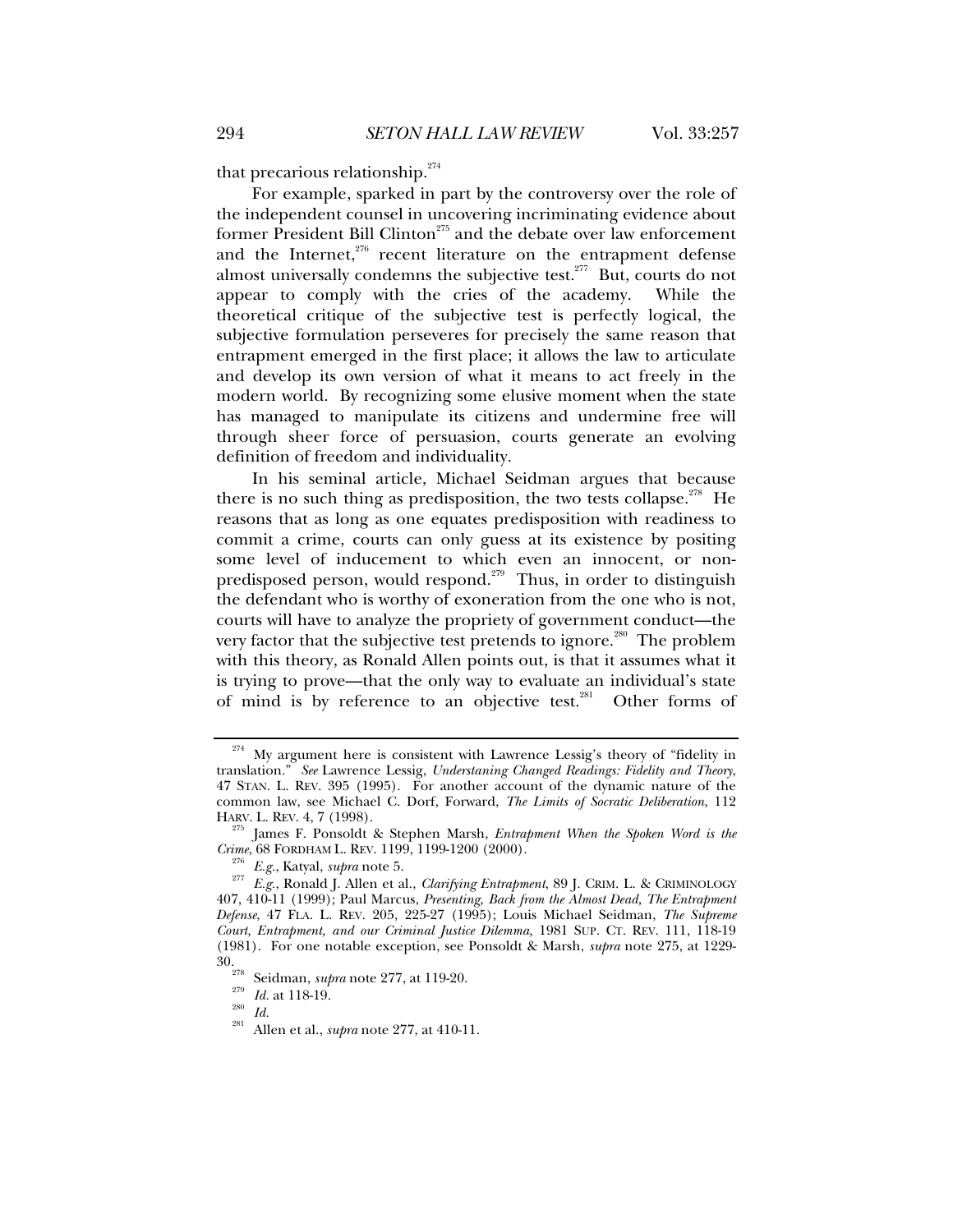evidence such as character witnesses and the defendant's own statements, though certainly difficult to evaluate, may be relevant. $282$ 

 Even so, Seidman continues, police officers generally direct their efforts toward those who are predisposed to commit a crime.<sup>283</sup> The two tests would reach different results only in the rare instance where the police reasonably but incorrectly assume that a given suspect is predisposed.<sup>284</sup> Allen criticizes this conclusion, arguing that the objective test questions the propriety of the police officers' conduct not the target of their inducement.<sup>285</sup> He clarifies that the two tests collapse because the factfinder has no direct access to a defendant's state of mind.<sup>286</sup> The only way to determine predisposition is by approximating how a reasonable person would behave.<sup>287</sup> While Seidman's argument, coupled with Allen's amendment, makes sense, it too rests on the premise that because judges and juries cannot possibly get inside the defendant's mind, they ought not try.<sup>288</sup>

Additionally, Allen more convincing argues that predisposition is a fictional entity, a concept that cannot really exist.<sup>289</sup> If you assume that almost everyone would commit a crime if provoked or enticed in some extreme way, then predisposition by itself cannot distinguish between those entitled to the entrapment defense and those who are not.<sup>290</sup> He notes,

[t]he real point is that talk of "predisposition" is meaningless and commits an existential fallacy. A person who takes the bait has had his price met; a person who does not, has not. But, the person who does not take the bait almost always surely would take a higher, even if greatly higher, bait. The failure to take this one is evidence of his price, but not of predisposition.<sup>291</sup>

Allen goes on to argue that while this "silly" idea of predisposition fails to distinguish between defendants, whether or

Id. The propriety of government conduct is only a threshold issue in the subjective test, because no matter how egregious the agents' conduct a predisposed defendant would not be acquitted. *See* United States v. Russell, 411 U.S. 423, 440

<sup>(1973) (</sup>Stewart, J., dissenting).<br>
<sup>283</sup> Seidman, *supra* note 277, at 119-20.<br>
<sup>284</sup> Id.<br>
<sup>285</sup> Allen et al., *supra* note 277, at 411-12.<br>
<sup>285</sup> Id. at 412.<br>
<sup>285</sup> Id. at 412.<br>
<sup>287</sup> Id.<br>
Seidman, *supra* note 277, at 1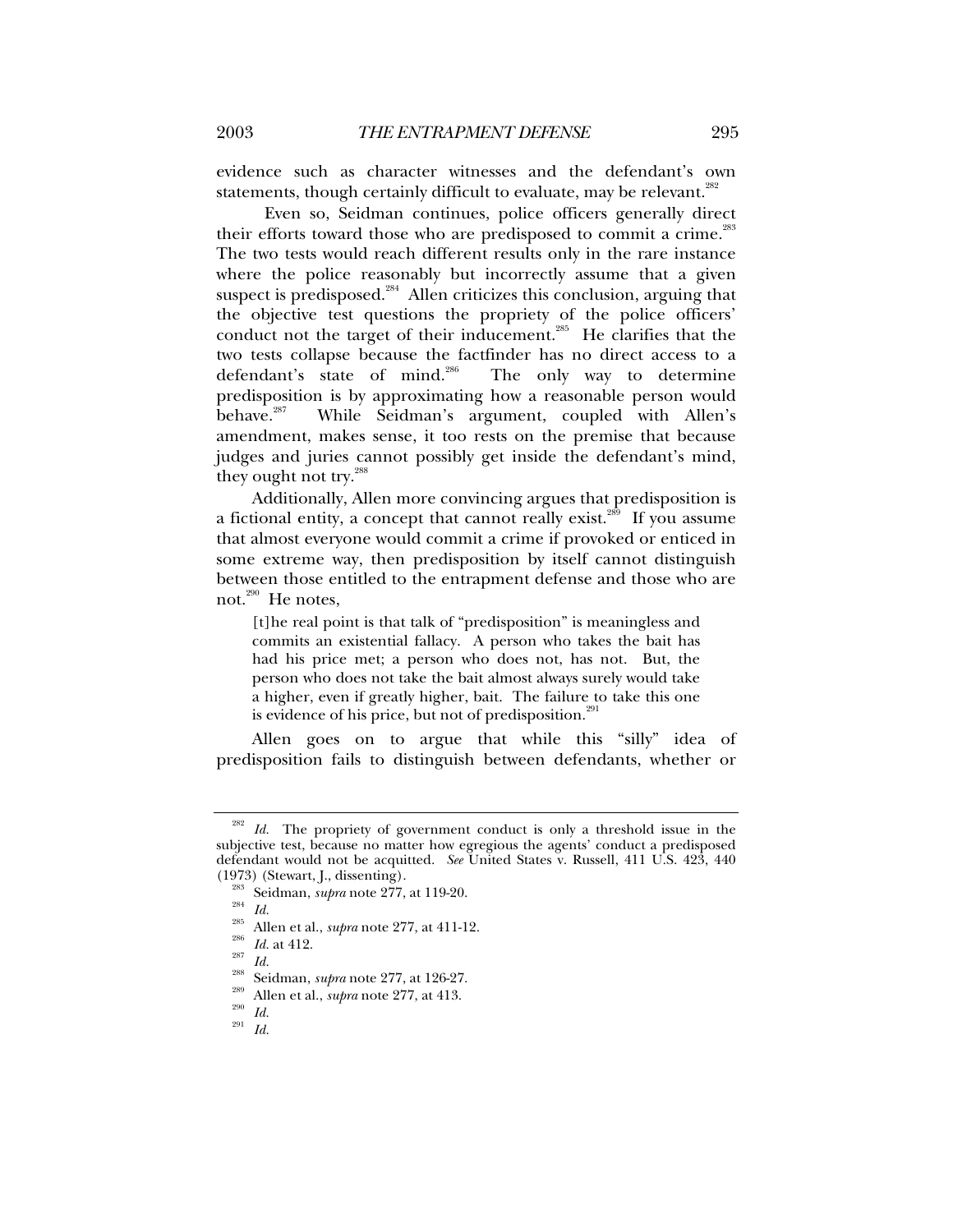not they responded to "market level inducements" does.<sup>292</sup> He insists that we should exonerate only those individuals who responded to inducements that exceed real world market rates.<sup>293</sup> He envisions both a financial and emotional market.<sup>294</sup> Punishing someone who responds to extra-market inducement could not possibly further the goals of criminal law—to deter, to incapacitate, and to rehabilitate while prosecuting a defendant for responding to market level inducements would.295 Responding to an anticipated adversary, Allen argues that it may be difficult to ascertain the market price of inducements but it could not possibly be as futile as the subjective test, which requires "literally proof of the nonexistent."296

Allen scoffs at the courts' efforts to curb the government's power to "create criminals."297 A modern-day Jerome Frank, Allen seems to want to purge the law of all its subjective musings. Attempting to determine a precise market level for the kind of emotional manipulation involved in sting operations, however, strikes this writer as equally absurd. He proposes that we estimate this market value by calling in experts.<sup>298</sup> He suggests that rather than use the fuzzy evidence to show the defendant's subjective state of mind, courts can use experts to determine the market price for emotional manipulation to commit a crime.<sup>299</sup> Relying on expert evidence and social science in this way ignores the fact that in its unscientific way, the common law generates its own evolving definition of the self, of individuality, and responsibility. While at times, resorting to the social sciences may be appropriate, it cannot always provide the answer to shaky, indeterminate, and subjective doctrinal judgments. Any effort to determine a given defendant's predisposition, like many other concepts in the law, will involve the factfinder's generalizing from her own experience and from what she believes is the normal, average way to act. That this is the case does not necessarily mean courts should abandon efforts to approximate subjective intent. Language is imprecise. But a critique of the law based on this premise, taken to its extreme, threatens to undermine the entire endeavor. If courts defer questions of criminal responsibility and the definition of free will to the social sciences, they essentially abdicate a

<sup>&</sup>lt;sup>292</sup> *See id.* at 414-21.<br><sup>293</sup> *Id.* at 415.<br><sup>295</sup> Allen et al., *supra* note 277, at 415-16.<br><sup>296</sup> *Id.* at 418.<br>*Id.* at 418.<br>*299 Id.* at 418.<br>*299 Id.* at 418-19.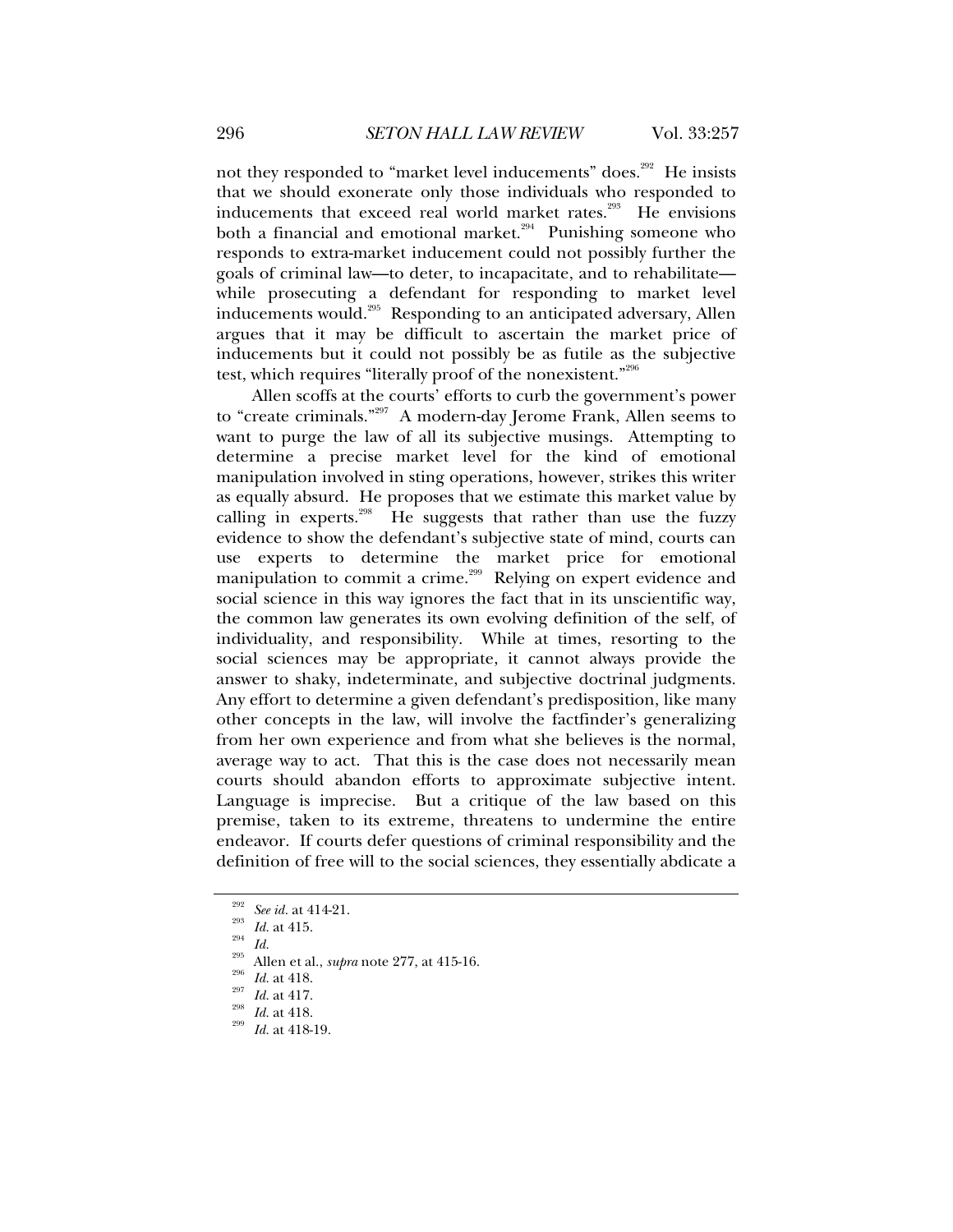valuable role in generating the meaning of those terms over time.<sup>300</sup>

Allen proceeds to argue that given his understanding of entrapment, courts should also apply the doctrine when it is a private individual rather than the state that employs "extra-market" inducements to lure someone into committing a crime.<sup>301</sup> Courts throughout the century have rejected this notion and again, it simply defies commonsense. Entrapment is not a private law concept. To the contrary, it appeared when it did because private law models could not comprehend individual freedom with respect to the modern state. The government could no longer pretend to be a neutral arbiter between individuals, and entrapment served to redefine freedom and criminal responsibility in the face of this changed reality. As such, applying the defense to private actors would be a radical and unwarranted departure from the history of entrapment.

#### **CONCLUSION**

Entrapment emerged at the turn of the century as a new way of policing the boundary between the government and the individual. As law enforcement's control over information and intelligence magnified, courts acknowledged the defense. They did so because freedom no longer seemed natural or inevitable in light of the governments newfound power. While both the objective and subjective tests are sloppy, the idea of predisposition involved in the subjective test is the most reasonable way for courts to determine how much control the defendant had over his own actions and thus, whether he ought to be held responsible. This may require the fact finder to resort to his own experience writ large, to what sort of inducements seem unfair, and to some approximation of what kind of inducements would lead most normal people to commit crimes. Judges and juries do this anyway. While Allen and Seidman's analyses reveal the futility of searching for origins of subjective intent, their critiques echo those of the progressive legal thinkers a century ago. Law in the post-Realist world has in many ways conceded to those sorts of criticisms by focusing largely on objective tests. Entrapment resisted the general trend. In so doing, is one of the arenas of legal

<sup>300</sup> My point here is consistent with, though slightly different from, that of Ponsoldt and Marsh who insist that criminal laws without a moral component are likely to fail. *See* Ponsoldt & Marsh, *supra* note 275, at 1229-30. It is too general to assert that all criminal laws ought to be subjective or ought to have a moral component. The Fourth Amendment exclusionary rule, for instance, is a criminal law with virtually no moral aspect. U.S. CONST. amend IV. 301 Allen et al., *supra* note 277, at 415.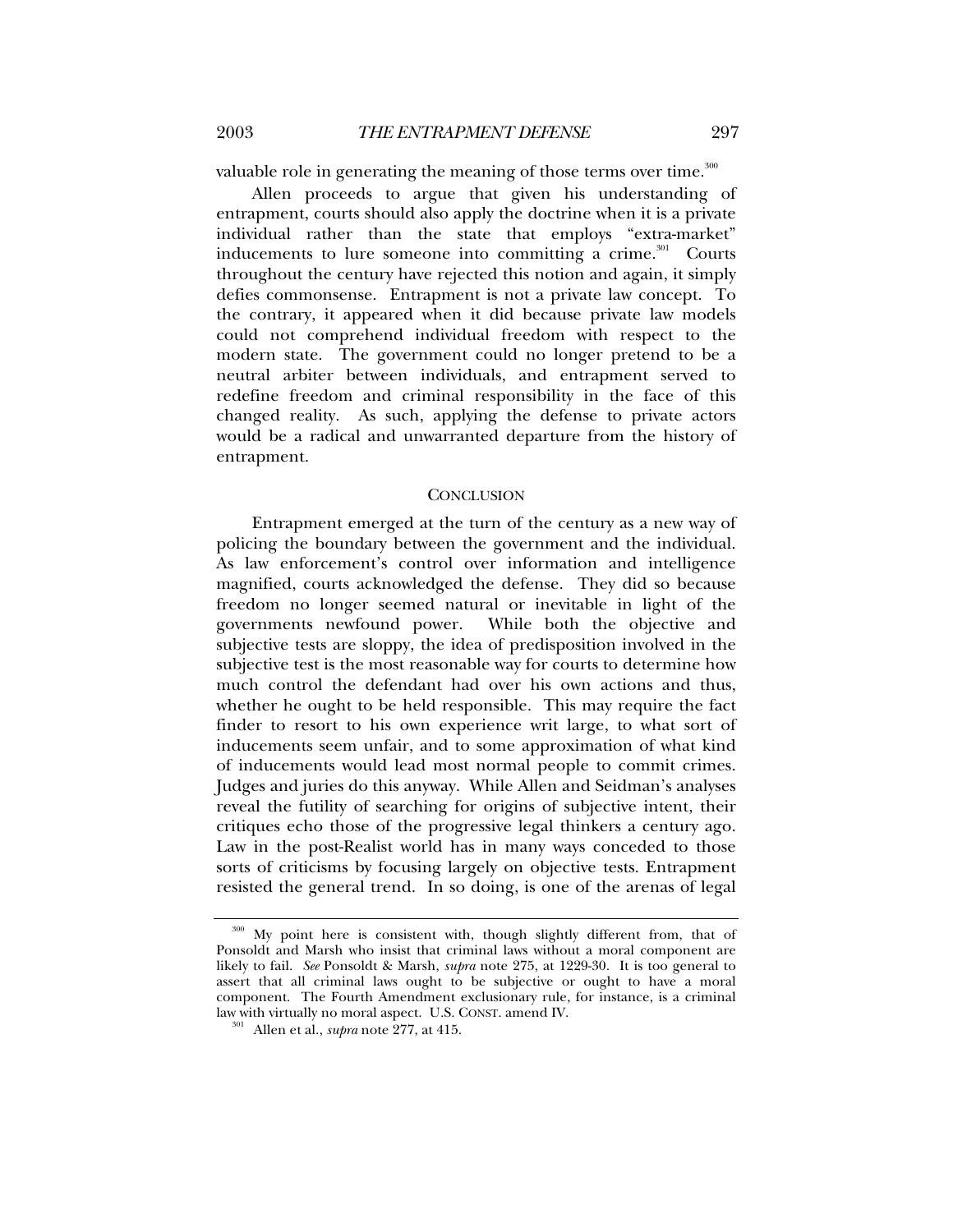doctrine that has preserved a role for courts in redefining individuality and freedom in the face of the radically changed nature of both state and federal government. While it can be useful to expose myths in the law, it is not always necessary to discard them. Asking whether the government created the criminal and whether the accused was predisposed to commit the crime integrates into the law a general notion that the government's monopoly over intelligence and information can undermine free will, and that it is the court's role to preserve and protect it.

As Susanna Blumenthal argues in her article on the creative role of the American judiciary, "[a]lthough the American concept of the rule of law may entail the suppression of judicial subjectivity, it seems also to require an exponent in the form of the human judge."<sup>302</sup> This irony is difficult for some commentators to comprehend. Thus, they seek to purge the doctrine of its subjective component. Entrapment's stubborn resistance to this trend, however, reflects an understandable need to believe in the rule of law, or more particularly the role of criminal law in punishing only those who are in some personal sense responsible for their actions. At once invoking and critiquing Jerome Frank, Blumenthal concludes, that the fact we continue to trust the "finite figure" of the judge "with a task of such magnitude suggests that he cannot simply be viewed as a romantic survival. He expresses what is perhaps a more fundamental and unyielding human impulse to see beyond ourselves."303 Similarly, the subjective test for entrapment is not just a remnant of a more innocent time. While it is true that judges and juries will inject the notion of predisposition with all sorts of their own perceptions, that fact alone does not necessarily counsel against the perpetuation of the concept. By withstanding the trend toward the objective, the history of entrapment illustrates that pockets of the law remain myths that we, as a community, need to believe in. The myth of predisposition, or the unattainable goal of figuring out when the government has created a criminal, is not silly at all. It may be impossible to ascertain with any precision, but it reflects a willingness and desire to believe that our laws are more than just social science applied mechanistically to human interaction. The subjective test in this particular area of the law preserves a certain distinct and useful role for the courts in defining freedom and autonomy.<sup>304</sup> It is part of

<sup>&</sup>lt;sup>302</sup> Blumenthal, *supra* note 160, at 227-28.<br><sup>303</sup> *Id.* at 228.<br><sup>304</sup> On the role of free will as myth in criminal law, see HERBERT PACKER, THE LIMITS OF THE CRIMINAL SANCTION (1969).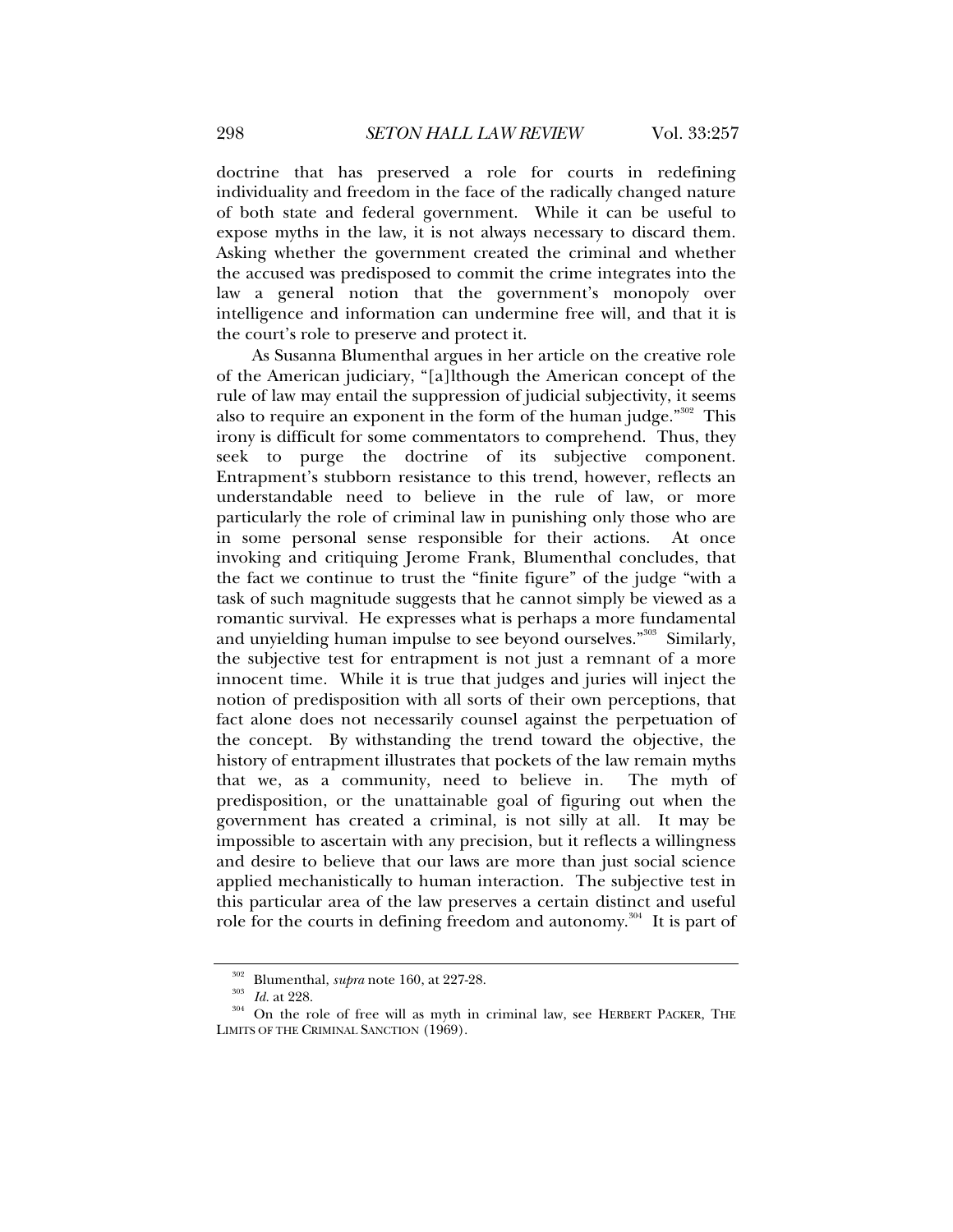an evolving understanding, created through time by judges and juries—of what it means to be a free individual in the midst of a growingly diffuse state.

Even if we accept that in some form the subjective test is here to stay, more recent analyses have struggled to make sense of the Supreme Court's definition of "predisposition."<sup>305</sup> In *Jacobson v*. *United States*, 306 the jury found the defendant guilty of violating a statutory prohibition against knowingly receiving child pornography in the mail.<sup>307</sup> The jury rejected Jacobson's entrapment defense and the circuit court affirmed, finding that the government had proved beyond a reasonable doubt that he was predisposed to commit the crime.<sup>308</sup> The Supreme Court disagreed, holding that Jacobson was entrapped as a matter of law.<sup>309</sup> Seemingly adhering to the subjective test, the Court insisted that the predisposition analysis is distinct from the nature of the government's conduct. Accordingly, the Court focused on whether Jacobson was predisposed to violate the law before government officials intervened.<sup>310</sup>

Government agents got Jacobson's name from a list of people who had received magazines depicting nude teenage boys before Congress criminalized such conduct. After Congress passed the statute three months later, two separate government agencies coordinated a campaign to tempt the defendant into violating the law.<sup>311</sup> After resisting various solicitations over the course of two years, Jacobson gave in and ordered a child-pornography magazine from a fictitious organization invented by the government.<sup>312</sup> The Court admitted that Jacobson was predisposed to commit the crime immediately before he purchased the illicit material but noted that the critical inquiry was whether he was equally disposed before the

<sup>&</sup>lt;sup>305</sup> See, e.g., Ponsoldt & Marsh, *supra* note 275, at 1210-11.<br><sup>306</sup> *Jacobson*, 503 U.S. 540 (1992).<br><sup>307</sup> See 18 U.S.C. § 2252(a)(2)(A) (2003).<br><sup>308</sup> *Jacobson*, 503 U.S. at 542.<br>*Id.*<br><sup>310</sup> *Id.* at 553-54 ("[W]hen t apprehension of an otherwise law-abiding citizen who, if left to his own devices likely

would have never run afoul of the law.").<br><sup>311</sup> *Id.* at 543. Among other things, the government sent mailings from fictitious organizations that claimed to be fighting censorship. Others asked him questions about his sexuality as part of a questionnaire. The government even created a fake correspondence from an individual who claimed to share Jacobson's particular sexual perversions. Finally, Jacobson relented and ordered a magazine from one of the fake organizations. *See id.* at 544-47. 312 *Id.* at 547.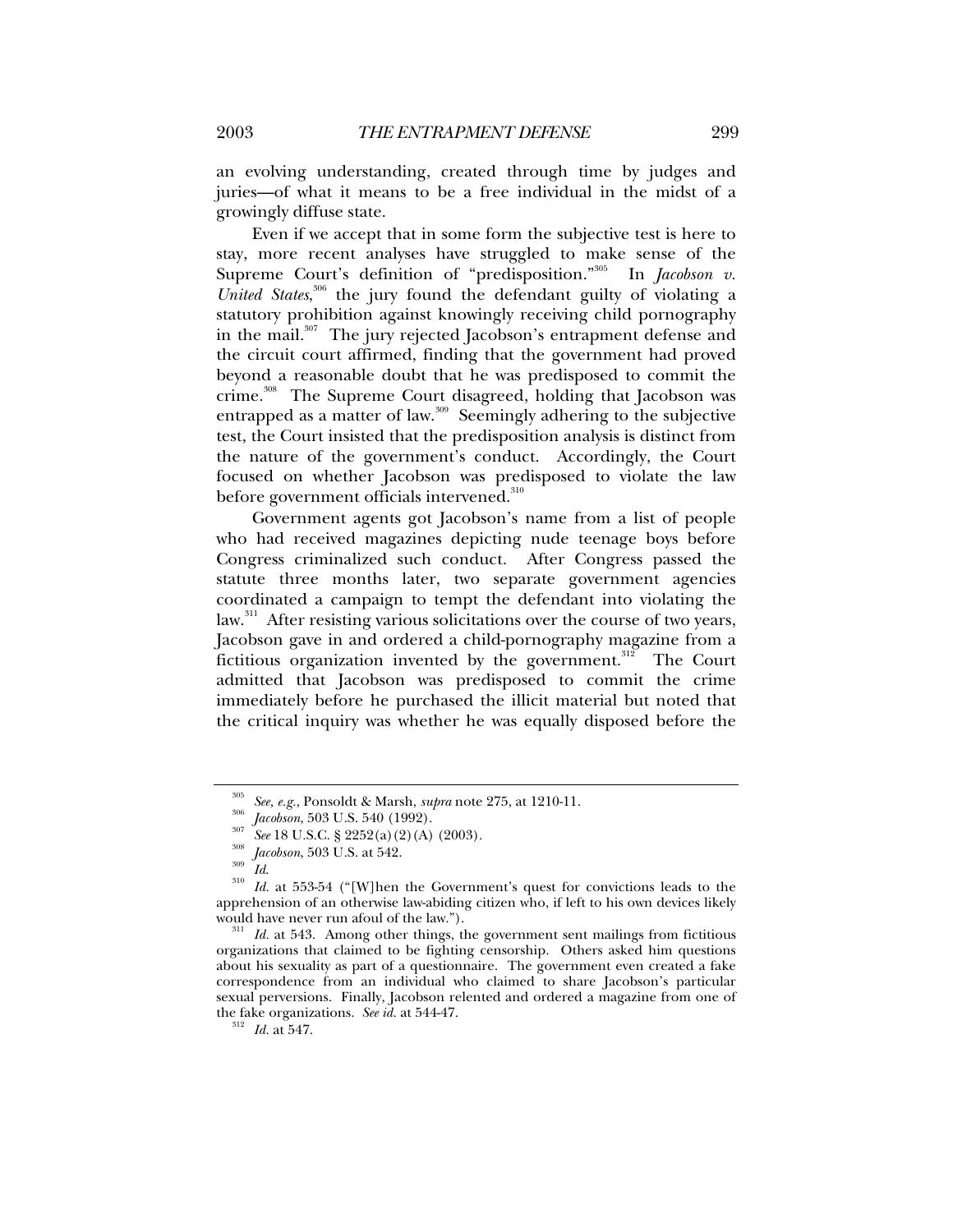government entangled itself in his life two years before.<sup>313</sup> Ruling that a defendant must be predisposed prior to any government involvement, the Court found the pre-investigation evidence wanting. $314$ 

In the wake of this decision, circuit courts have disagreed over whether *Jacobson* redefined entrapment to include an objective test for predisposition.<sup>315</sup> In *United States v. Hollingsworth*,<sup>316</sup> an opinion authored by Judge Posner, the Seventh Circuit held that someone is predisposed to commit a crime if he would have committed it without government interference.317 Judge Posner argued that *Jacobson* put a new objective spin on the predisposition analysis, directing us to examine the defendant's objective circumstances to ascertain whether he would have refrained from committing a crime "but for" the government's meddling.<sup>318</sup> In other words, if ample opportunity to commit the crime would have arisen anyway, then the fact that the government provided an additional incentive might not matter. The First Circuit disagreed.<sup>319</sup> It held that someone is predisposed if he would have committed the crime given an "ordinary opportunity."<sup>320</sup>

In a recent analysis, James Ponsoldt and Stephen Marsh argue persuasively that the objective element in the Seventh Circuit test is simply unwarranted by *Jacobson*. 321 Thus, they conclude that "nothing in the Court's opinion . . . endorses the notion that a person willing but unlikely to commit a crime is the sort of 'law-abiding citizen' for whom an entrapment defense should be available."<sup>322</sup> While the Court's recent entrapment case lends some support for paying increased attention to the nature of the government's offensive (an objective component), it is perfectly consistent with the early history of entrapment law because it focuses entirely on the defendant's state of mind. Any evidence of exactly what the government did is relevant

<sup>313</sup> *Id.* at 549. 314 *Jacobson*, 503 U.S. at 550-51. 315 *Compare* United States v. Knox, 112 F.3d 802, 808 (5th Cir. 1997), *and* United States v. Hollingsworth, 27 F.3d 1196, 1201 (7th Cir. 1994) (en banc), *with* United States v. Thickstun, 110 F.3d 1394, 1398 (9th Cir. 1997), *and* United States v.

<sup>&</sup>lt;sup>316</sup> 27 F.3d 1196 (7th Cir. 1994) (en banc).<br><sup>317</sup> *Id.* at 1200. Paul Marcus, one of the leading legal authorities on entrapment *Id.* at 1200. Paul Marcus, one of the leading legal authorities on entrapment offered an interpretation of *Jacobson* similar to Posner's. *See* Marcus, *supra* note 277,

<sup>&</sup>lt;sup>319</sup> *Id.* at 1199.<br><sup>320</sup> *Gendron*, 18 F.3d at 962.<br><sup>321</sup> Ponsoldt & Marsh, *supra* note 275, at 1217-29.<br>*Id.* at 1225.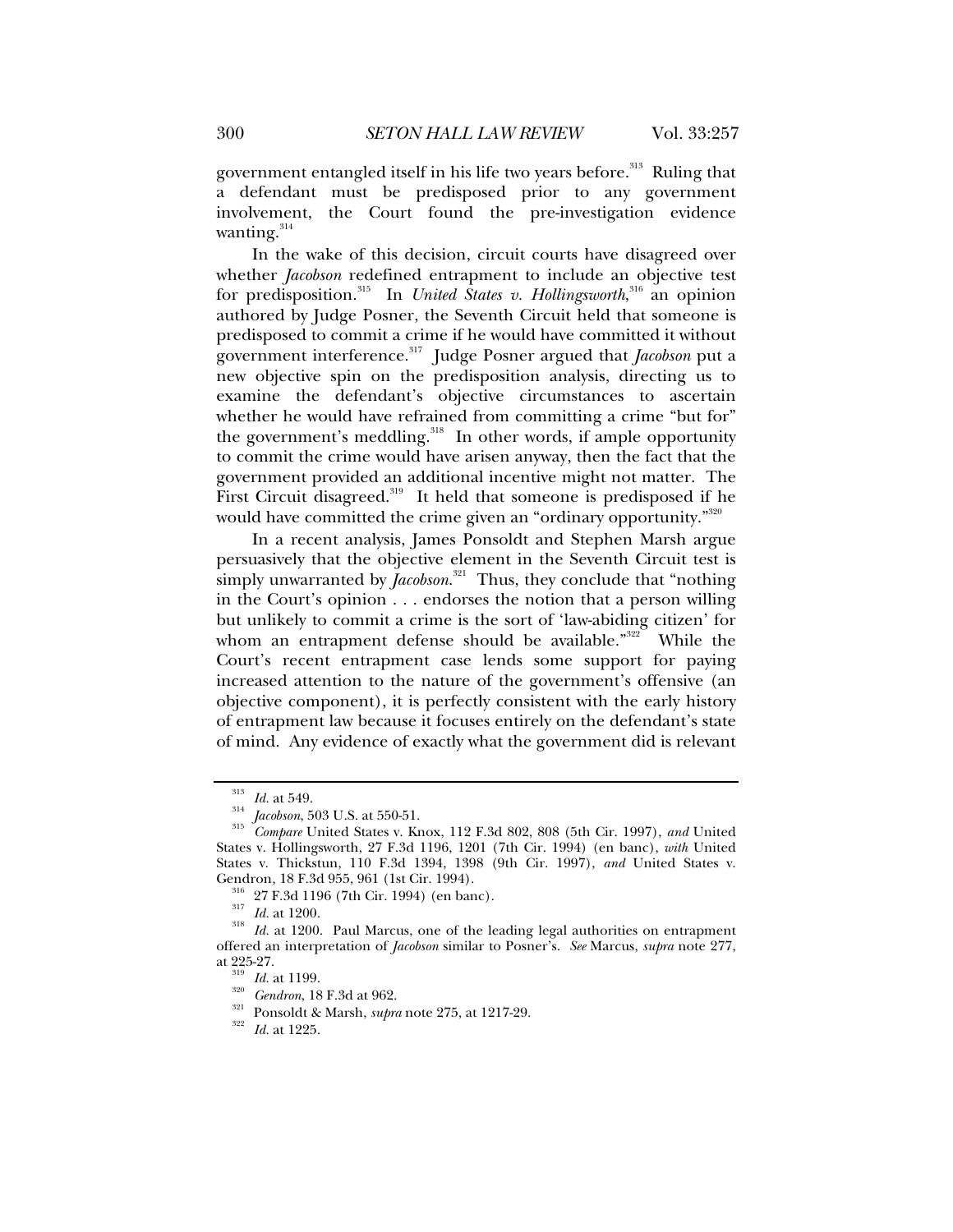only insofar as it helps us approximate that subjective state.

The First Circuit proffers a test that provides a perfect balance. The test resembles a version of Allen's market analysis stripped of its sterile language. In *United States v. Gendron*, Judge Breyer ruled that if a defendant would have committed the crime given an "'ordinary opportunity,'" or an inducement that could not be categorized as improper, then he is predisposed.<sup>323</sup> In thinking about predisposition, the jury and the judge will have no choice but to question what one would do if presented with an ordinary opportunity<sup>324</sup> As Ponsoldt and Marsh put it,

[t]he Government's conduct has a bearing in assessing the probative value of the defendant's reluctance in relation to the Government's solicitation. In answering the ultimate question . . . however, the court (or jury) will have to "assume away" the Government's conduct and ask how the defendant would have responded had that conduct not been present.<sup>325</sup>

By asking whether the defendant would have committed the crime given an ordinary opportunity, *Gendron* factors in the calculus of whether the government's conduct was particularly egregious.<sup>326</sup> However, the primary purpose of the test remains to determine the defendant's subjective state of mind: Was he willing, rather than was he likely, to have committed the crime anyway?

Not surprisingly, Judge Posner cannot help but reveal an ulterior motive for his reading of *Jacobson*. 327 In *Hollingsworth*, he remarks that the "but-for" causation test for predisposition produces the most socially productive result.<sup>328</sup> Like Allen, Posner's economic analysis favors an objective test. Forced to work within the confines of stubborn Supreme Court precedent, he thinly disguises the wolf in sheep's clothing. As I argued above, the entrapment defense emerged not to supplement the growing reliance on social science and public policy but to resist the trend. Muddling over the subjective state of mind preserves a creative role for the judiciary in developing definitions of freedom and human responsibility.<sup>329</sup> In

<sup>323</sup> *Gendron*, 18 F.3d at 961. Judge Breyer recognized that in order to qualify as an improper inducement, the government would have to do something besides merely provide the opportunity to commit a crime. Thus, an "ordinary opportunity" means a government-sponsored opportunity without excessive additional pressure.  $Id$ .

<sup>&</sup>lt;sup>324</sup> *Id.* at 962.<br>
Ponsoldt & Marsh, *supra* note 275, at 1231.<br>
<sup>326</sup> *Gendron*, 18 F.3d at 962.<br> *All Hollingsworth*, 27 F.3d at 1199-1200.<br> *All at 1203.*<br> *See* Blumenthal, *supra* note 160, at 154-56. It is not the provide a comprehensive critique of law and economics. On the other hand, I am